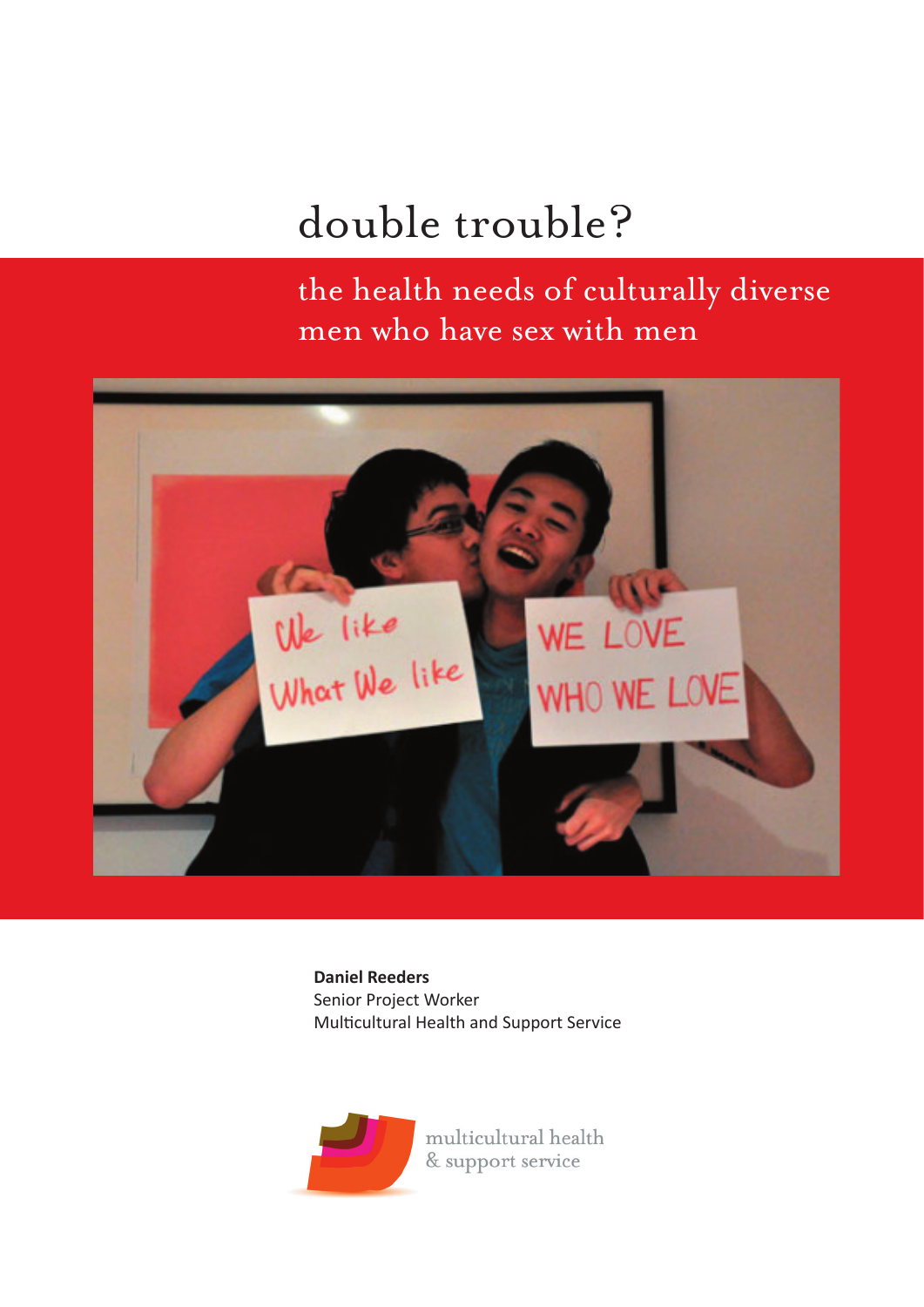## **acknowledgments**

We would like to acknowledge the contributions of the consultation forum working group. Convened by the Multicultural Health and Support Service (MHSS), its members included Asvin Phorugngam (Victorian AIDS Council/Gay Men's Health Centre), Jo Eccles (Melbourne Sexual Health Centre), Maureen Plain (Alfred HIV CALD Service), Suzy Malhotra (People Living With HIV/AIDS Victoria), Daniel Reeders (then at People Living With HIV/AIDS Victoria), Geoffrey Smith (PhD candidate, Australian Research Centre in Sex, Health and Society), Sunil Patel (Gay and Lesbian Health Victoria), and from MHSS, Naomi Ngo (Manager), Sophie Dutertre (then Senior Projects & Policy Officer) and Anthony Lieu (Community Worker).

We would also like to thank the Australian Research Centre in Sex Health & Society at La Trobe University for providing a venue, and Rosemary McKenzie for facilitating the forum. We thank the forum presenters including Jo Eccles from Melbourne Sexual Health Centre, Carol el-Hayek from Burnet Institute, Asvin Phorugngam from the Victorian AIDS Council/Gay Men's Health Centre, and in particular Arjun Sudhir for his drily hilarious account of the lived experience of an overseas-born CALD MSM in Melbourne. We thank PLWHA Victoria for their assistance in printing copies of the report. Funding for the project was provided under a partnership grant by the Department of Health, and we gratefully acknowledge support from Bronwyn Kaaden and Matt Dixon.

#### Copyright © 2010 Multicultural Health & Support Service

Daniel Reeders asserts his right to be identified as the author of this work.

Photograph on inside cover: Elex+Lincoln submission to ThisIsOz.com.au, used with their permission and our thanks.

Copies of this report are available from:

Multicultural Health & Support Service Centre for Culture, Ethnicity and Health 81-85 Barry Street Carlton Vic 3053 Tel +613 9342 9700 Fax +613 9342 9799 Web www.ceh.org.au/mhss

The Multicultural Health and Support Service is funded by the Victorian Government Department of Health.

Suggested citation: Reeders, D. W. (2010) *Double Trouble? The Health Needs of Culturally Diverse MSM.* Melbourne: Centre for Culture, Ethnicity & Health.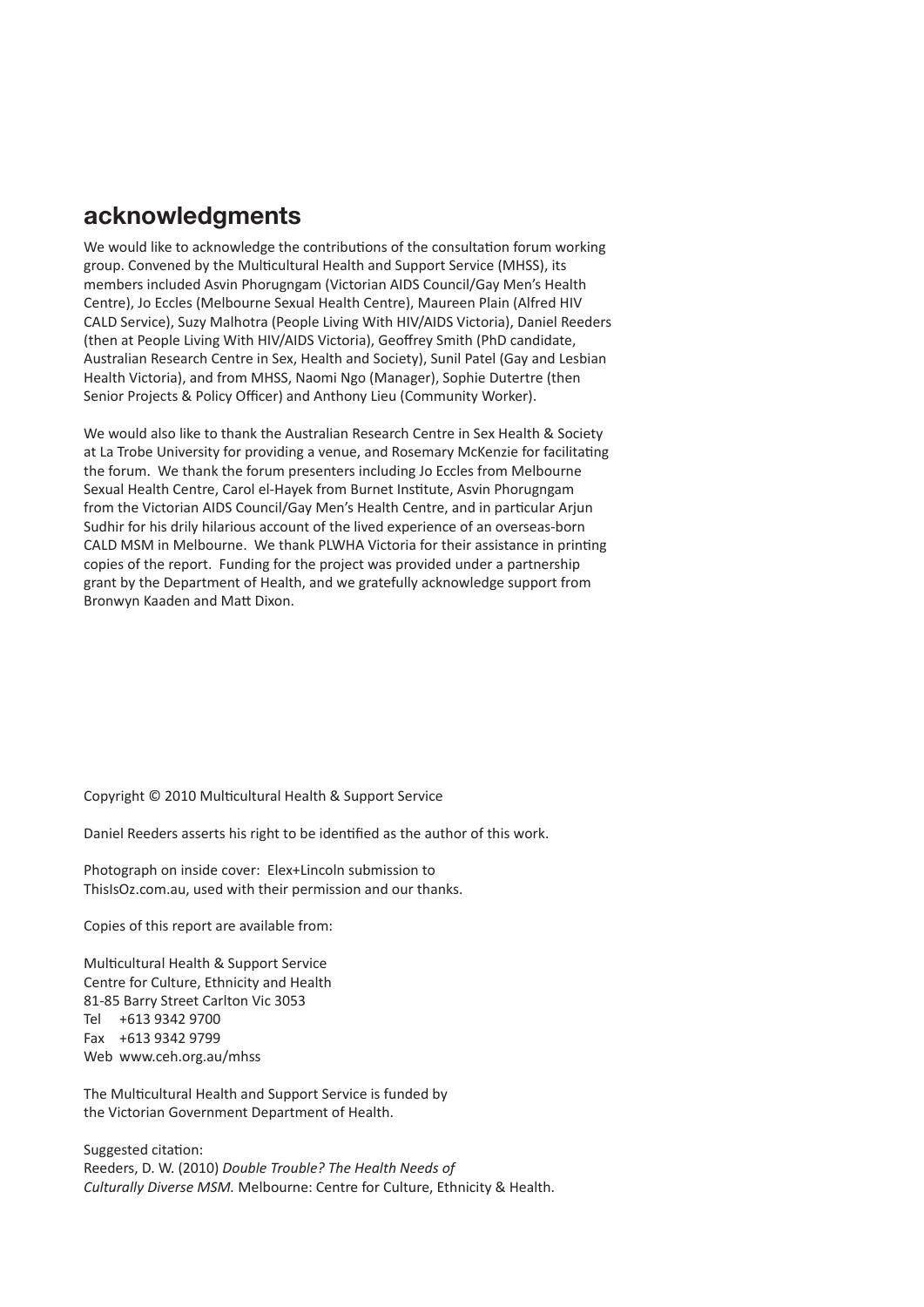# contents

|                 | Acknowledgments                                                                                 | (facing page) |
|-----------------|-------------------------------------------------------------------------------------------------|---------------|
|                 | <b>Executive Summary</b>                                                                        | 4             |
|                 | Key Findings<br>Recommendations                                                                 |               |
|                 | Introduction                                                                                    | 6             |
|                 | Background<br>Methods<br>Key Themes & Focus Questions<br>Outcomes<br>Limitations<br>Identifiers |               |
|                 | Glossary                                                                                        | 8             |
| CHI             | Identity, Discrimination & Vulnerability                                                        | 9             |
| CH <sub>2</sub> | <b>Sexual Practices and Spaces</b>                                                              | 15            |
| CH <sub>3</sub> | Negotiations of Identity, Family and Community                                                  | 23            |
| CH <sub>4</sub> | Navigating the Health System                                                                    | 29            |
| CH <sub>5</sub> | Discussion                                                                                      | 33            |
|                 | References                                                                                      | 44            |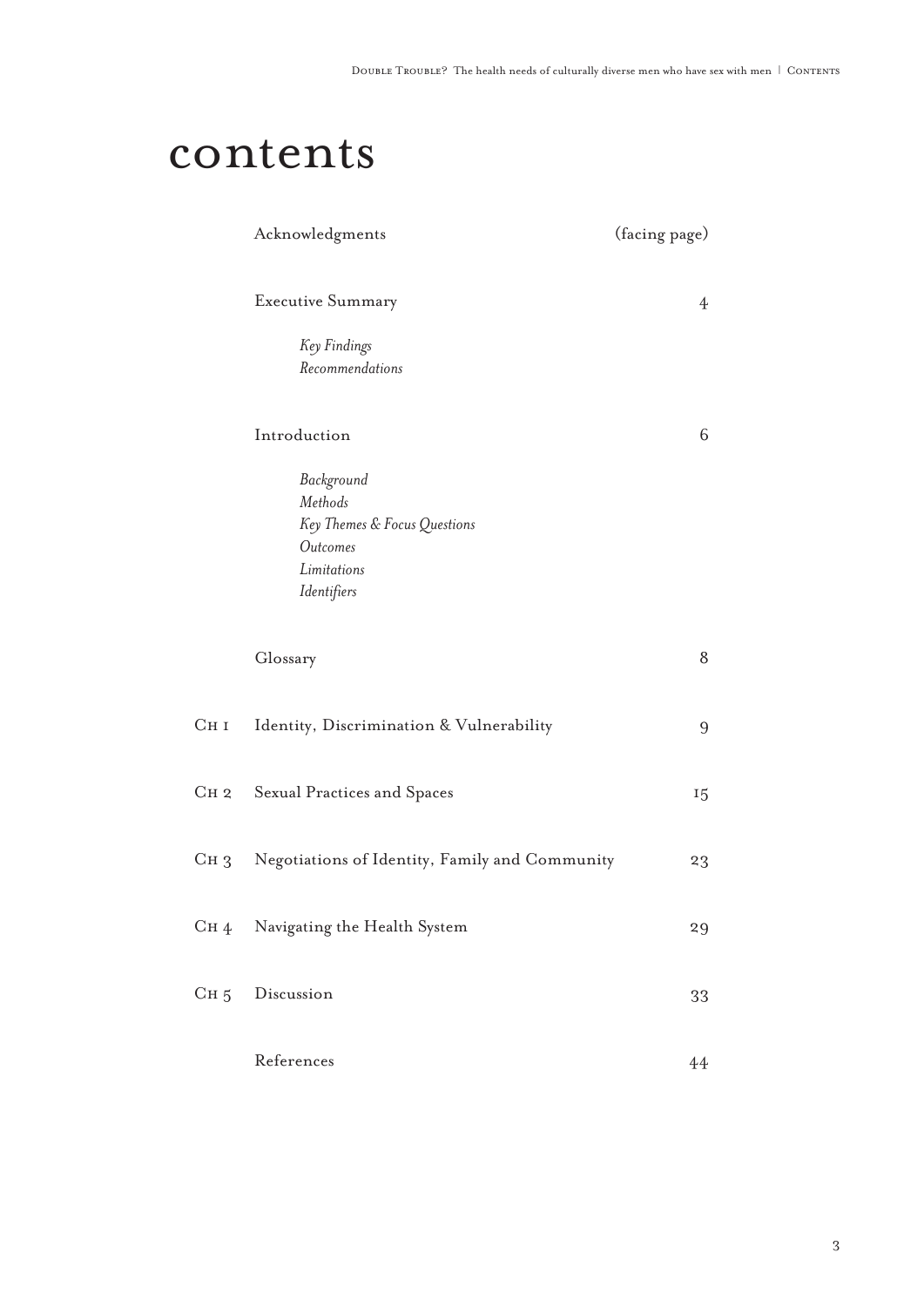# executive summary

# **key findings**

## identity, discrimination and vulnerability

- Experiences of discrimination and exclusion contribute to distress and risk-taking, but these are concentrated rather than spread out evenly across the whole population of CALD MSM.
- The concentration of vulnerability occurs during temporary periods of intensity or 'time in crisis' characterised by distress and risk-taking, feelings of anomie, and a bleak evaluation of the future.
- For most CALD MSM these periods are time-limited, but some will 'get stuck' and need support.

### sexual practices and spaces

• For CALD MSM the risks and harms may be quite different from mainstream MSM. In our case study of Asian MSM, research shows lower risk-taking with casual partners, higher risk in relationships, significantly lower numbers ever having tested for HIV, and a major need for sexual negotiation skills to avoid the harm of unwanted sex.

## negotiations of identity, family and community

- Connection to family and community are protective factors that can be maintained through tacit and staged tactics for integrating same sex relationships into family and community life.
- The sudden loss of connection to family and community support, on the other hand, can precipitate 'time in crisis' during which risk-taking may occur. This loss may be due to rejection by the family after "coming out" or being "outed", or due to migration as a refugee or international student.
- The importance of support from family and community intensifies the harm caused by discrimination and exclusion, by reducing opportunities to find this support from other MSM.

## navigating the health system

• The major barriers to service access are upfront cost, complexity of the system, reliance on word of mouth to advertise services, and lack of trust in privacy and confidentiality of services.

# **recommendations**

#### state and sector-wide

- Coordinated campaigns are needed to (1) reduce sexual prejudice (homophobia) in ethnic communities and families and (2) reduce ethnic prejudice (sexual racism) in the gay community.
- Innovative public health frameworks such as the vulnerable populations approach and social cognitive theory should be combined with "social public health" methods of enquiry to better understand the needs and lived experience of culturally diverse men who have sex with men.
- Peer education and empowerment models of education are the most appropriate methods for addressing the social and situational factors that lead to risk-taking among CALD MSM.
- Training and opportunities to discuss broader understandings of "evidence based practice" will help the sector adopt and incorporate qualitative research and working knowledge in rigorous ways.
- Work is needed to reduce the relatively high rate of CALD MSM who have never tested for HIV.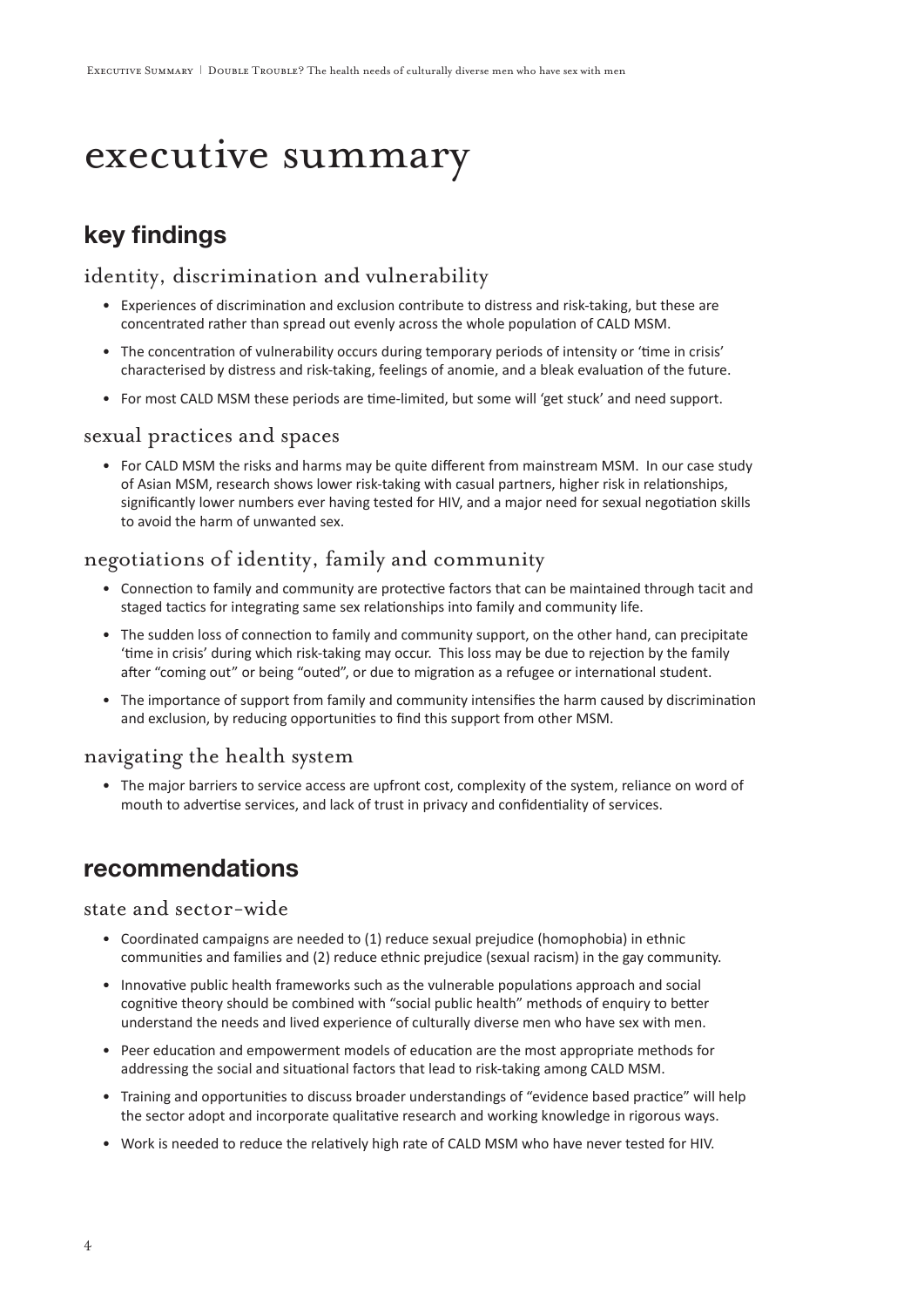## **recommendations (continued)**

#### research

- Research is needed to quantify and explain the disproportionate rate of HIV infection among CALD MSM compared to Australian-born MSM.
- Researchers should consider deliberately oversampling MSM from CALD backgrounds to ensure that comparisons with Anglo-Australian MSM can be made and differences in their needs be identified.
- Targeted research is needed to fill gaps in our knowledge and test common assumptions as identified by the consultation.
- Research is needed into the experience and health needs for CALD MSM from non-South East Asian backgrounds, particularly African, Middle Eastern, and South Asian cultures, and refugees.
- It is essential to ask direct questions about visa status in epidemiological survey instruments.

#### community response

- Development of a training package to help clinical and community workers understand and respond effectively to the interaction of identity and discrimination among CALD MSM.
- Culturally responsive health promotion is needed, focusing on the social and contextual risk factors for HIV acquisition and poor sexual health and wellbeing among CALD MSM with particular attention to sexual negotiation, spoken agreements in primary relationships, and avoiding unwanted sex.
- Depictions of the stories, faces and bodies of men from CALD backgrounds should be included in community-based health promotion campaigns around HIV and sexual health, particularly those concerned with sexual adventurism.
- A plain language resource should be produced for CALD MSM community members responding to the particular health and social support needs identified in this chapter and elsewhere.
- Groups like Gay Asian Proud which provide social connectedness and culturally responsive peerbased health education should be further resourced and strengthened.

### clinical services

- Clinicians and counsellors should ask CALD MSM about social and contextual risk factors, not just individual sexual behaviour, knowledge about HIV/STI, and STI screening.
- Clinical and community workers should take time during service orientation and intake interviews to build their CALD MSM clients' awareness of and trust in privacy and confidentiality.
- Clinical and community services should be advertised more widely, including outside the gay press and through online channels used by CALD MSM, in order to bridge the gaps in social networks across which 'word of mouth' cannot reach.
- Both service providers and community members should be made aware of free and low-cost opportunities to access sexual health care, including clinics that will bulk bill Medicare or overseas student health cover (OSHC) insurers.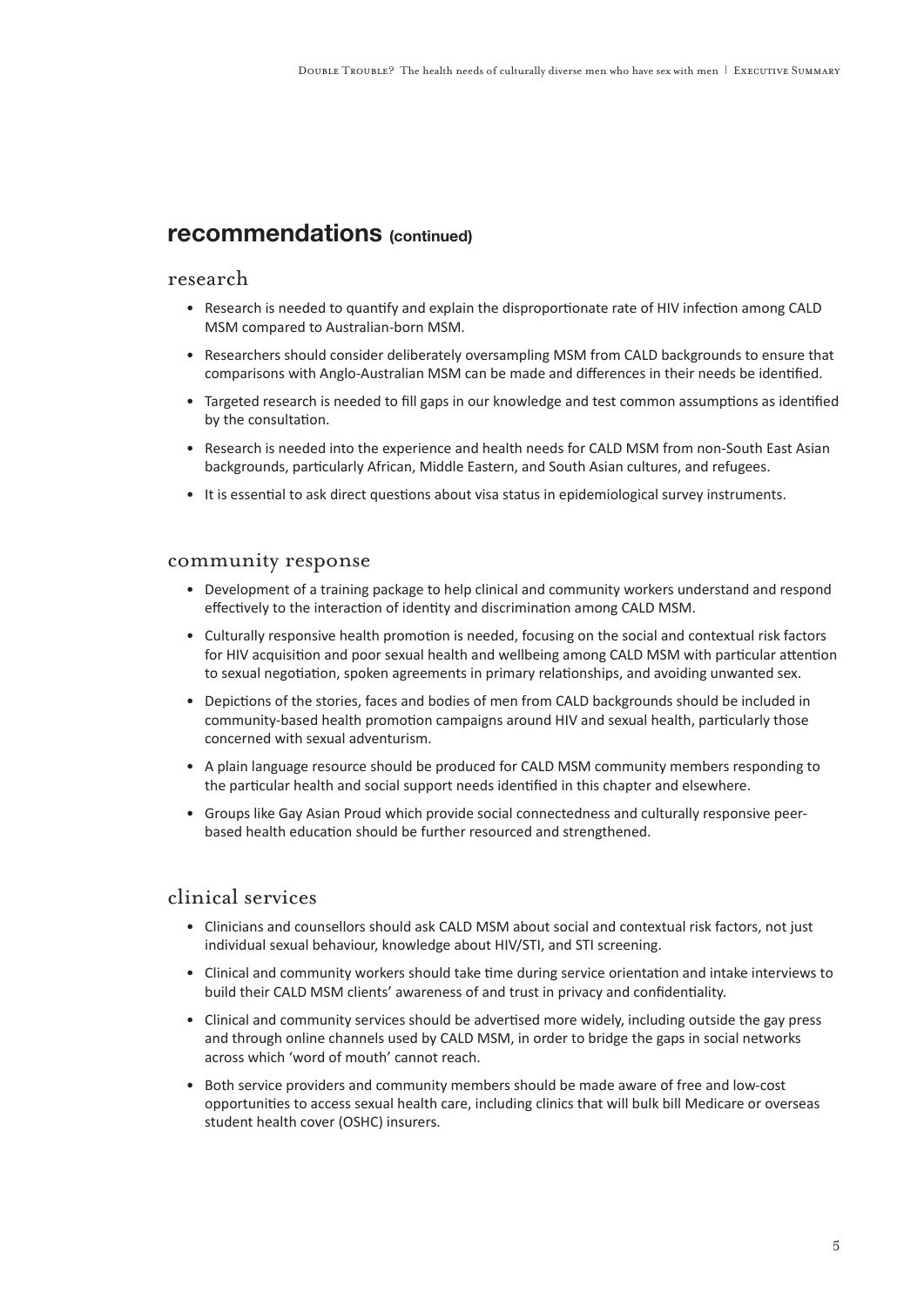# introduction

# **background**

Multicultural Health and Support Service (MHSS) convened a working group to organise a consultative forum on the topic of culturally and linguistically diverse (CALD) men who have sex with men (MSM).

Concern has often been expressed in the HIV/AIDS service sector around the experience and health needs of men in this group, in part because there is not a lot of research on the topic.

We decided to hold a consultative forum to assemble all the different pieces of knowledge held by people working in different services. As the available knowledge is fragmentary and incomplete, we developed a framework to evaluate the results and identify gaps.

# **methods**

- We developed a group facilitation and reporting framework loosely based on the matrix of recognised and demanded health needs conceptualised by Alzougool, Chang & Gray (2008).
- The forum heard presentations by two service providers with direct experience of working with CALD MSM, and a presentation about the relevant epidemiology, as well as a personal perspective from an emerging writer who is CALD MSM himself.
- A select literature review was developed and the working group used it to choose four key themes and focus questions for each one.
- The second part of the forum divided the audience into four focus groups looking at the different key themes and focus questions, and these discussions were recorded.
- A report back session helped identify common themes across the four groups.
- A small number of key informant interviews were conducted to fill gaps identified in the knowledge elicited during the consultative forum, and to provide case studies.
- Transcripts of the interviews and discussion groups were analysed according to the principles of grounded theory (Corbin & Strauss, 2007).

# **key themes and focus questions**

A breakout group was held for each of these themes to answer the related focus question(s):

- 1) **Sexual racism, internalised racism and homophobia** Do they increase vulnerability to HIV infection and poor sexual health?
- 2) **Sexual practices and spaces** *Where and how do CALD MSM find and have sex?*
- 3) Negotiations of identity, family and community How do CALD MSM manage who knows about their sexual attraction? *Where do they get health and emotional support?*
- 4) **Obstacles to health and barriers to service access** *Are there obstacles to health and service access for CALD MSM?*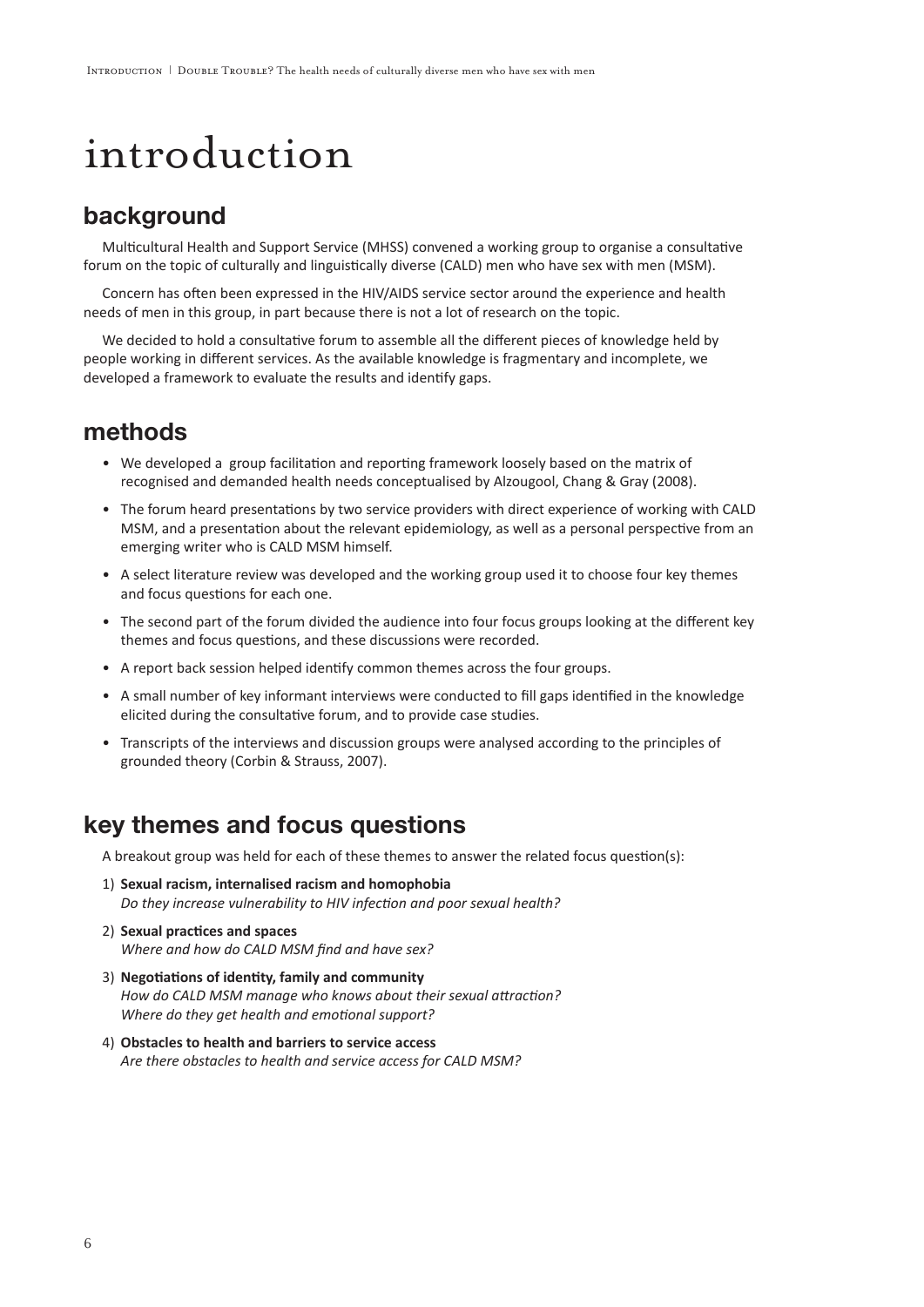## **outcomes**

- The Working Group met six times between January and August 2009.
- A preliminary literature review was developed and circulated internally, and a final version is presented in this report.
- A consultative forum was held on 30 July 2009 from 9AM-12PM in the seminar room at the Australian research Centre in Sex Health and Society, with about 45 participants including visitors from interstate.

In addition to this report:

- A plain language resource will be developed to offer practical guidance to service providers around the four key themes considered at the forum.
- MHSS will develop a training package for service providers around culturally responsive care for CALD MSM.
- MHSS will explore options to publish findings from the consultation in peer reviewed journals, to increase their accessibility and acceptability to practitioners trained in health sciences.
- A follow-up consultation will be held as part of the Diversity in Health conference auspiced by the Centre for Culture, Ethnicity and Health in June 2010.

## **limitations**

This was not a primary research project – it was research into 'what do we know and how do we know it' as a sector. Relatively little is known about CALD MSM. This report discusses extensively the literature relating to the most-researched group, MSM from South-East Asian backgrounds, because we felt the lack of research into MSM from other ethnic groups was not a good reason to exclude what we do know. However, the findings of research into Asian MSM should not be generalised to other groups, as there are cultural differences that may have a direct impact upon the practices reported here. The findings are presented because they illustrate important questions to consider in planning and implementing culturallyresponsive health promotion and clinical service provision.

## **identifiers**

Where someone has made a contribution we particularly wanted to acknowledge, we have asked for their permission to credit them by name. Consultation participants were advised that the forum and discussion groups were being recorded and transcribed for this report and asked to advise the facilitator so the recording could be paused if they wanted to speak off the record; however, nobody made this request.

Since specifying someone's particular occupation could identify them, quotes are identified with the participants' disciplinary background: community member (CALD MSM), community worker, clinical worker, social researcher. Separate identifiers for community and clinical workers have been used because disciplinary background emerged as significant in the thematic analysis. It is acknowledged that these are not exclusive categories, of course: many of the community workers and social researchers present were also CALD MSM themselves, and where this was relevant it has been noted.

# **keep in touch!**

Join the CEH Newsletter to receive updates about this project, including resources and training opportunities as they become available. Visit *www.ceh.org.au* and click "Subscribe to newsletter".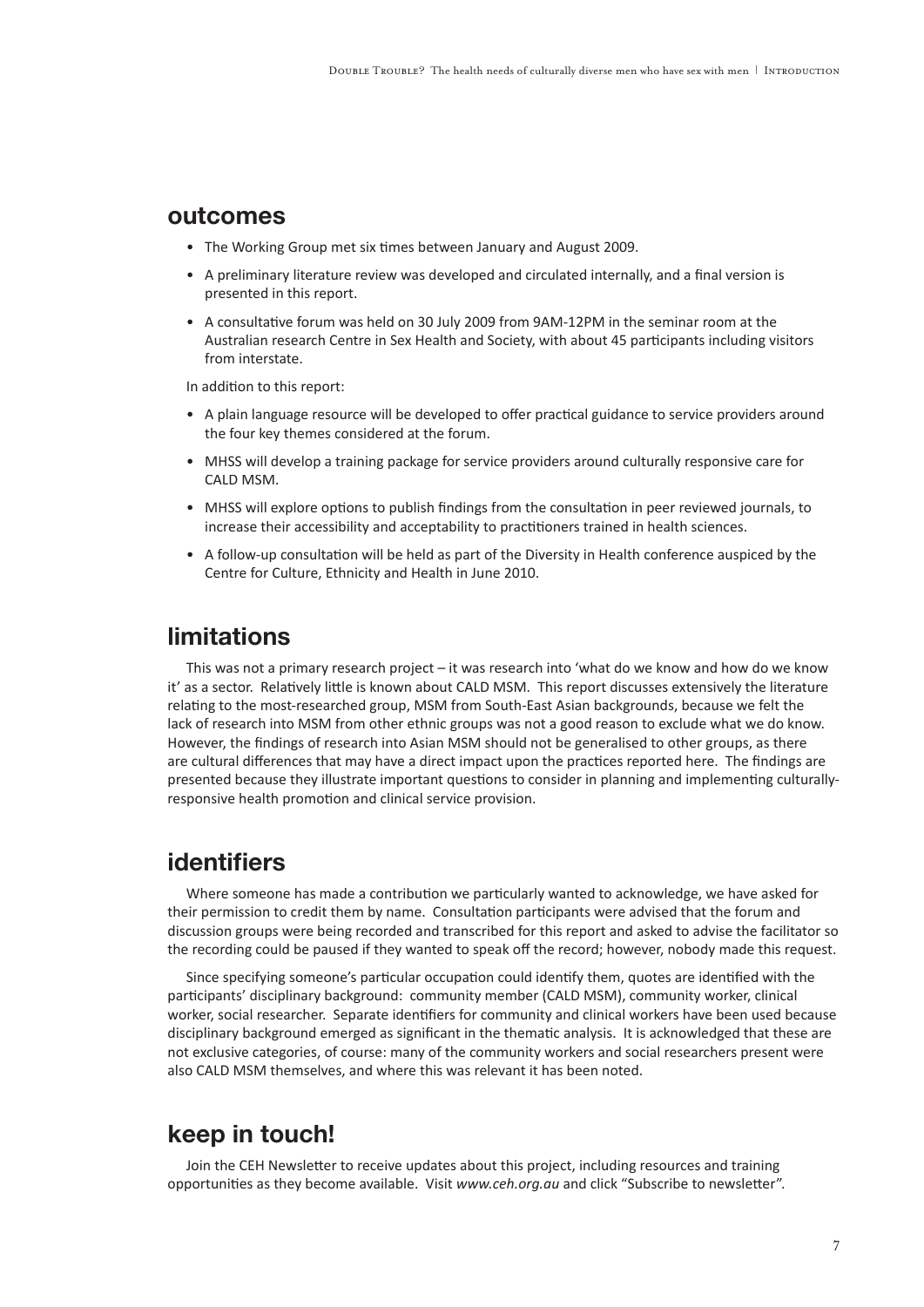# glossary

#### **AGMC**

Australian GLBTIQ Multicultural Council

#### **"coming out"**

explicitly disclosing same sex attraction or gay/bisexual identification to others

#### **BBV**

blood-borne virus (such as HIV or hepatitis B/C)

#### **CALD**

culturally and linguistically diverse

#### evidence-based practice

the philosophy of basing health practice on rigorous published research from as high as possible on a hierarchy of evidence sources; the randomised controlled trial is at the top

#### **GCPS**

Gay Community Periodic Survey undertaken at periodic intervals by the National Centre in HIV Social Research

#### **HIV**

human immuno-deficiency virus

#### **homonegativity**

a more conceptually-sound alternative to "homophobia", referring to sexual stigma against gay/bisexual people

#### **homophily**

seeking sameness and avoiding difference in friends and partners ("birds of a feather")

#### **MHSS**

Multicultural Health and Support Service, a program of the Centre for Culture, Ethnicity and Health

#### **MSHC**

Melbourne Sexual Health Centre

#### **MSM**

Men who have Sex with Men

#### **n=** (number)

the number of participants in a study

#### **OSHC**

Overseas Student Health Cover – insurance all international students must purchase here

#### **PLHIV/PLWHA**

Person/People Living with HIV (or HIV/AIDS)

#### population

a conceptual grouping of individuals according to some shared attribute for epidemiological purposes, which may not exist as a social group or community in the 'real world'

#### **risk**

the probability of an event occurring, such as HIV infection; sometimes used to refer to practices where that probability is increased

#### **SEA**

South East Asian

#### **SOPV**

sex on premises venue, such as a sauna or sex club where MSM may meet to have sex on site

#### **SSAY**

same sex attracted youth

#### **STI**

sexually transmitted infection

#### **VAC/GMHC**

Victorian AIDS Council/Gay Men's Health Centre

#### **vulnerability**

"risk of risks" -- a social factor applying to a population leading to more of its members encountering or tending towards risk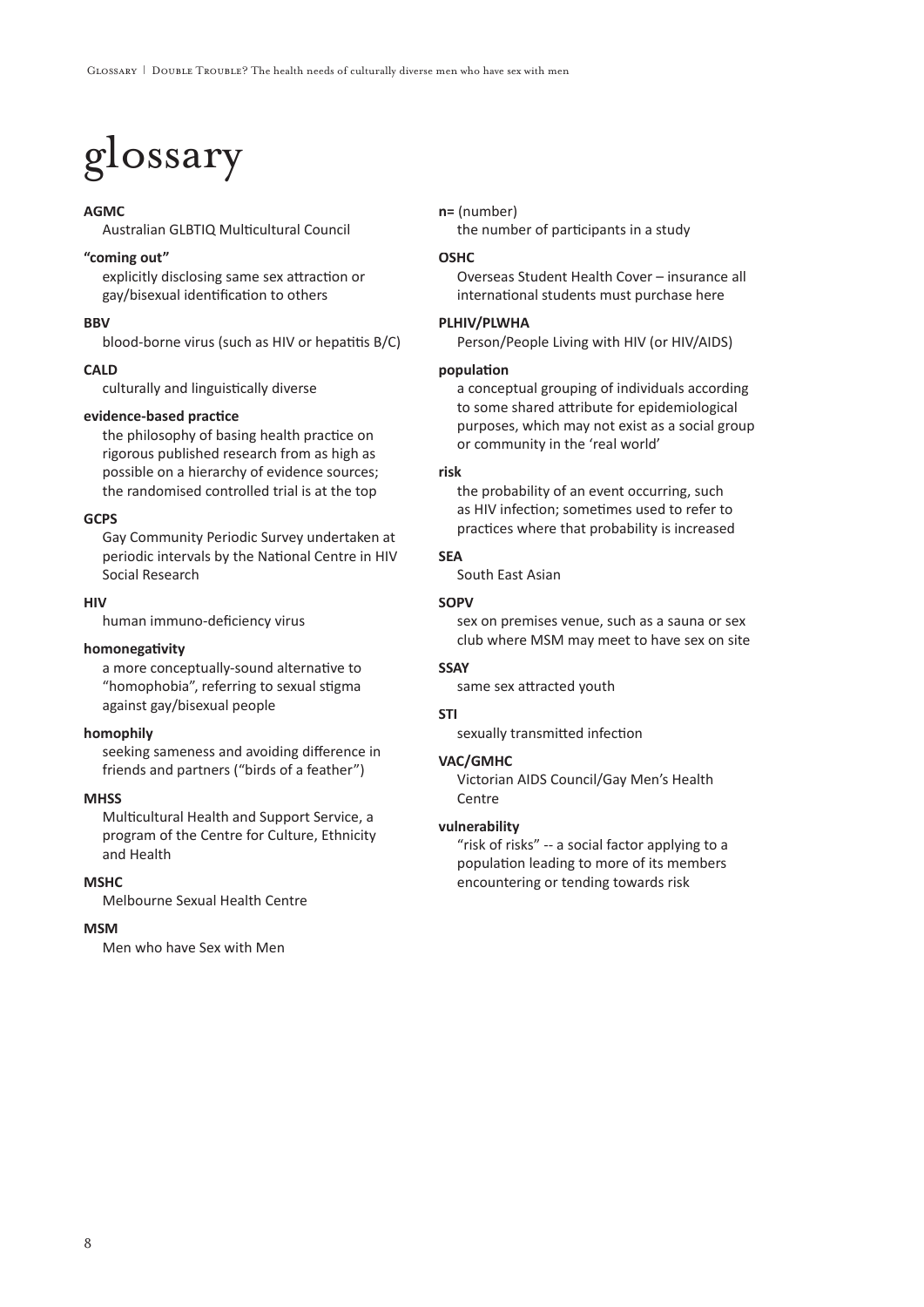# 1 identity, discrimination and vulnerability

How do the experiences of sexual racism and internalised homophobia create vulnerability to poor sexual and mental health outcomes for CALD MSM?

## **overview**

Culturally and linguistically diverse (CALD) men who have sex with men (MSM) experience discrimination from other MSM in relation to their ethnicity and from their family and community in relation to their sexuality. Although they share the same human capacity for adaptation as anyone else, the added complexity of dealing with discrimination and exclusion is a challenge and a cause of stress, and it can result in feelings of shame and silencing of self-expression and social activity. Social exclusion decreases access to support from friends and community, and limits opportunities for social learning; in its acute forms it can precipitate intense emotional crisis, distress and anomie, which may occasion risk taking. Community and clinical workers need to consider these aspects of the lived experience of CALD MSM when planning and providing services and support  $-$  but the recognition of these needs may be hampered by the focus on intentionality and debates about 'who is to blame' for racism.

# **fi ndings**

### what do we know?

#### discrimination and exclusion

CALD MSM experience racial discrimination on the gay 'scene' (commercial social and sex on premises venues and community organisations) and online. Discrimination is often based on stereotypes about gender, associated with their cultures of origin and physical appearance; although it frequently takes the form of sexual rejection, community participants also encountered men who were attracted to them because they match a given stereotype.

Asvin Phorugngam, health educator and coordinator of the peer education program at the Victorian AIDS Council/Gay Men's Health Centre, presented the forum with two case studies typical of the one-on-one support needs presented by participants in the Gay Asian Proud (GAP) project he facilitates. Both were professionallyemployed men in their thirties who had lived in Australia for more than a decade and reported living with intense and at-times debilitating anger

about experiences of discrimination and being stereotyped by other gay men.

Experiences of exclusion and discrimination have been extensively reported in health literature and community forums, but it is important not to discount them just because they are not 'new' findings.

The question of blame sometimes overrides the discussion of social exclusion. Exclusion can occur unthinkingly and through ignorance, without any specific intention to discriminate or exclude. The difficulty of proving that discrimination was intended should not be used to discount its impact or deny the reality of that experience for CALD MSM.

The modern reality of discrimination and exclusion is that it is subtle and covert, designed to "fly beneath the radar". This has prompted social psychologists Sue et al (2007) to develop the concept of "racial microaggressions" to describe everyday slights that are racial or ethnically-based "put-downs".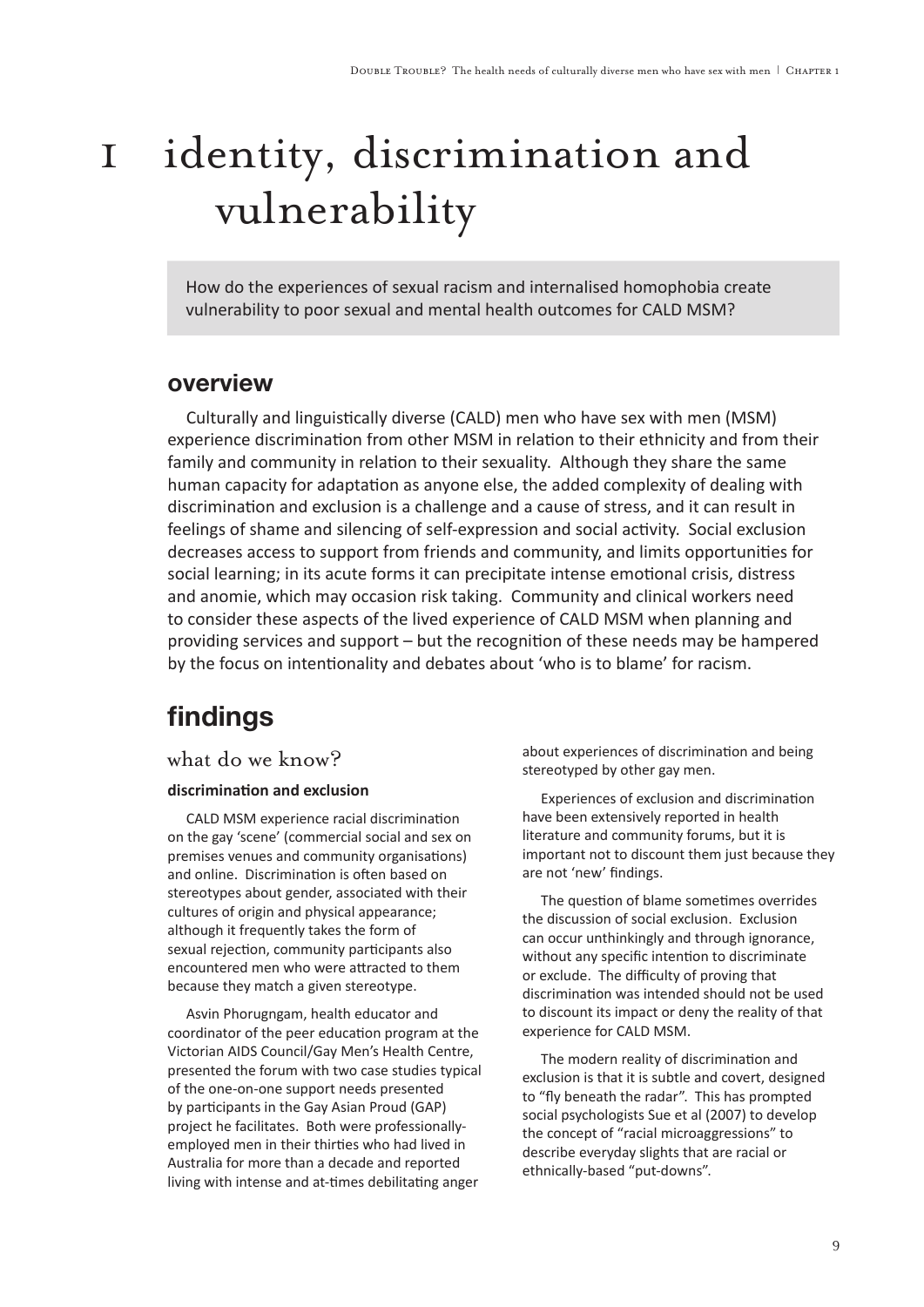#### **shame and silence**

Shame about same sex attraction and sexual practice can exert strong influence on CALD MSM in different areas of their lives. It can decrease disclosure of male to male sexual activity to doctors, reducing the relevance of risk counselling and sexual health testing they receive.

Behavioural research shows that shame, understood as internalised homonegativity, reduces disclosure of serostatus and increases unprotected anal intercourse with casual partners. Rigorous qualitative research has shown that shame, conceived as "self-attributive" responses to discrimination, is significantly associated with unsafe sex.

Personal and political strategies developed in Western cultures to resist shame, such as gay pride and coming out, can force CALD MSM from collectivist cultures to "choose" between their sexual and ethnic identities.

Shame can reduce discussion of sexual experiences and relationships gone wrong with other gay men, decreasing opportunities for social learning. It translates readily into fear of HIV, which can manifest in excessive health-seeking behaviour by the "worried well" patient who obsesses about HIV infection following low-risk sexual contact and does not enjoy his sex life for that reason.

One participant suggested shame creates a "quick fix" mentality about sexual contact, in which brevity and privacy (being "discreet") matter (rather than discussion or negotiation).

If you feel proud of who you are, you can publicly affirm yourselves, say "I am gay and I've had a partner for five years", but if you can do that, then sexual urges overcome you and you go for a quick fix. (Community member)

In some cultures shame may also be attached to receptive anal sex as a marker of being gay or like a woman.

#### what are we assuming?

#### **nature of "evidence"**

In the past decade there has been a strong push to adopt "evidence-based practice" in health promotion planning and service delivery. There was an assumption made in a number of breakout group discussions that CALD MSM needs and experiences are not reflected in the "evidence base":

"We know from our clinical experience that a barrier exists, but we don't see this reflected

in the evidence base… Anecdotally, there's no doubt there are barriers to CALD MSM accessing services – but how do you get evidence that's due to internalised racism? (Clinical worker)

We don't know the prevalence of sexual racism and homophobia; we know anecdotally that some cultures have strong family values that may lead to homophobia, but this has not been quantified and reported in the evidence base. (Community worker)

In an irony, this belief is not based on any systematic review of all the available knowledge. It combines a number of related assumptions, namely that:

- "Evidence" means published quantitative research, compared to informal working knowledge and (sometimes) qualitative social research, which are called "anecdotal";
- Risk and vulnerability will make themselves visible in a quantitative measure such as the rate of new HIV notifications among CALD MSM; and
- The rationale for action (funded program work, service improvement, and further research) must always be evidence-based.

As a combination, these assumptions can produce inertia, or reluctance to initiate change, and a continual questioning of the rationale behind program work for CALD MSM.

#### **sexual behaviour and risk-taking**

In a number of breakout groups, participants stated that CALD MSM are broadly similar in behaviour and risk-taking to the general population. Apart from Asian MSM in Australia, there is not much research to support or depart from this assumption. Chapter Two takes advantage of the comparative wealth of research about Asian MSM to compare them with the mainstream population of MSM, finding they report lower risk behaviour and higher condom use on average. However, it is also important to consider the range and distribution of risk-taking and protective factors, as we discuss in Chapter 5. and their social meaning and context (see Kippax & Race, 2003) which vary considerably between, and within, mainstream and minority cultures.

#### **mechanism of vulnerability**

There was extensive discussion about the nature of the mechanism through which CALD MSM experiences of discrimination might increase their vulnerability to HIV infection. A couple of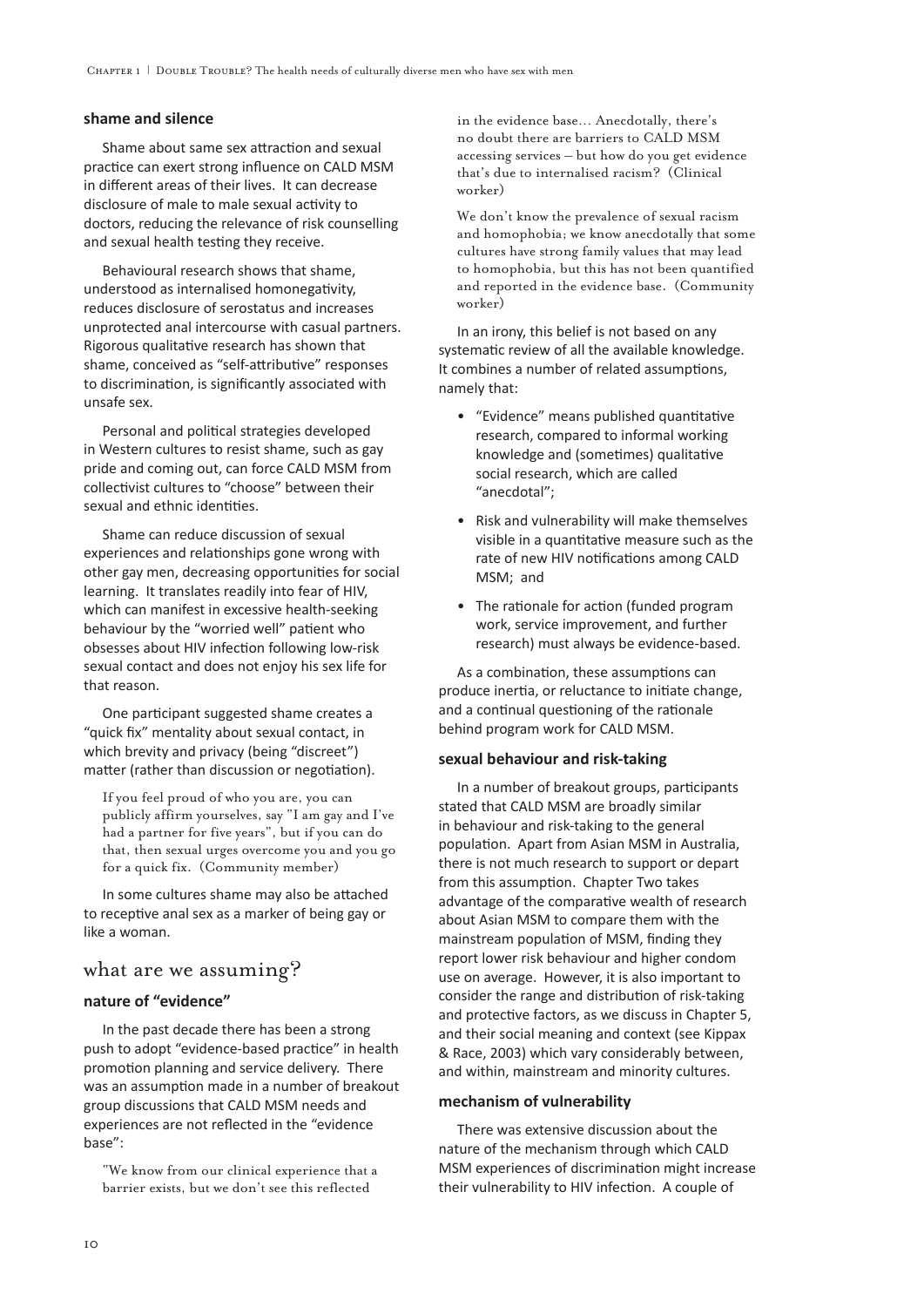#### "folk hypotheses" emerged:

#### *(1) lower self-esteem and ability to negotiate condom use*

I think the general link that I use at work is that sexual racism – or any form of being oppressed as a minority – leads to low self-esteem, lower community attachment and therefore that compromises your access to services/support and poorer decision-making. (Community worker)

#### *(2) exploitation in relationships with older White men*

But I do think there is an assumption, particularly from services, if I see a young Asian man come into the centre with an older Caucasian bloke, straight away I make assumptions there and it's about exploitation on the part of the older Caucasian man. Unfairly perhaps, and not always, and that's my assumption that the power disparity is felt more by the younger, non-English speaking or non-Caucasian partner. (Clinical worker)

These accounts provoked a very productive discussion in the breakout group, providing an opportunity to elicit and examine the stereotypes underpinning working knowledge about CALD MSM. In relation to the second account, one participant, a social researcher and CALD MSM himself, pointed out:

In the culture where I come from, my friends do desire older Caucasian men, but it's not because they respect them as 'elders', it's an imagination of you having someone who is a father figure… —"Sugar daddy?" — Not so much, because sometimes they may themselves be financially independent, but they do see in that kind of figure something a younger Caucasian or younger man cannot provide. — "And an older Asian man wouldn't?" — For an older Asian man, it's either they are married, most of them are, or they are not very comfortable with their sexuality. So for Caucasian men they find it easier because they can connect sexually.

The quote above calls attention to the benefits and social learning CALD MSM in such relationships may seek and derive, and to the need to balance broader concerns about racism and power with respect for the local meanings and importance of relationships within the lives of CALD MSM.

Either way, there's a dynamic between Asian and Caucasian guys. Whether that's racism… if Asian guys prefer older Caucasian men, what's wrong with older Caucasian men? I don't think that's racism – there's a dynamic and we could draw links between that and vulnerability, but don't call it racism. (Community worker)

That said, cross-cultural relationships can present quite concrete issues where the potential for vulnerability is clear:

It's about dependency equals 'lifeline'. You have a young person from overseas with very limited knowledge and social connection around local ideas on all sorts of things, and that younger person becomes dependent on an older person, (for) social networks, friendships, healthcare, where to go for whatever. (Community worker)

Discussing the 'problem' of cross-cultural, older/younger relationships can obscure the reality that power dynamics exist in every relationship, and the broader question of whether health and social services can identify and respond appropriately to CALD MSM experiencing difficulties around them. Discussion in this and other breakout groups identified the problem that very little is known about CALD men who prefer sex and relationships with other men from their own culture.

The first folk hypothesis (above) about selfesteem and negotiation, offers a rough sketch of the generally-assumed relationship between discrimination and vulnerability to HIV infection.

In American research, internalised homonegativity (shame and self-stigma about same sex attraction & practice) has been shown to predict unsafe sex and lower serostatus disclosure (Ross & Rosser, 1996); experiences of racist discrimination predict unsafe sex in Latin-American MSM (Diaz & Ayala, 2001); and the type of response to discrimination (specifically, self-attributive responses) was associated with reporting unsafe sex in Asian & Pacific Islander MSM (Wilson & Yoshikawa, 2004).

However, research into Asian MSM in Australia has reported higher use of condoms, fewer men having anal intercourse with casual partners (Mao et al 2003), and higher self-efficacy for condom use and avoiding risk situations with casual partners (Mao, Van de Ven & McCormick 2004). Discussion in the breakout group identified the need to look at the interpersonal, social and cultural context of risk-taking:

Well, but self-esteem, then it just becomes about the individual, doesn't it, rather than social constructs and everything that goes with that: it's blaming the individual and their poor selfesteem. (Clinical worker)

This raised a related question about how social change can be initiated. One participant expressed a real scepticism about the possibility of initiating change, suggesting interventions to enhance the individual resilience of CALD MSM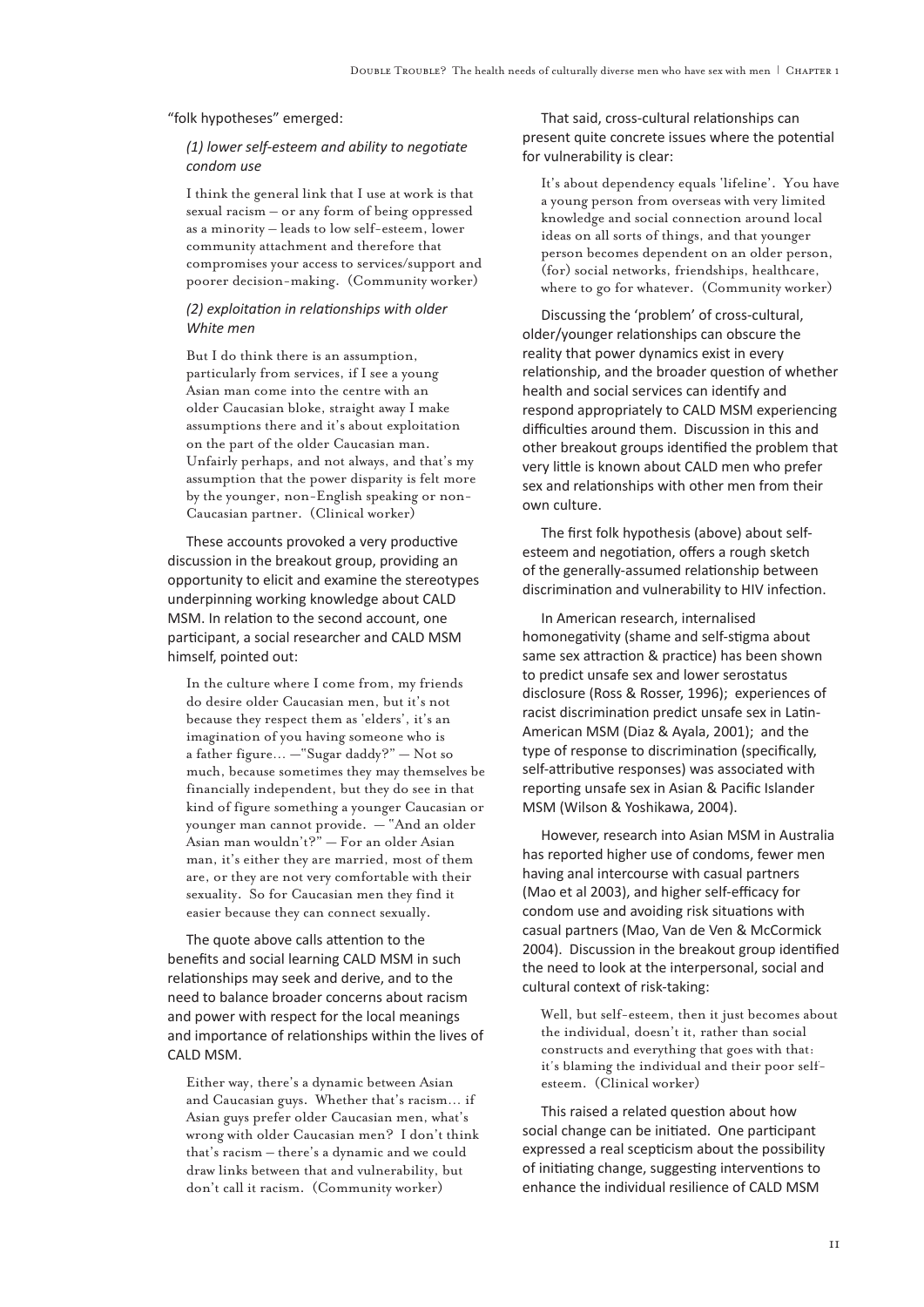are a more realistic objective, at least in the short term:

Addressing it at that level (depictions of Asian men in campaign materials) is almost tokenistic, in that people's preferences around what is sexual is so much bigger than a couple of ads in the press. A different approach is working with the community around building resilience to sexual racism. (Community worker)

Another participant saw the impetus for social change coming from "victims":

The reality is that when we see the politicising of most groups, it is the victims – or the people that experience that power disparity – that are generally the ones that spearhead change and, rightly or wrongly, drag society behind them, I think, be that women, or gay men, or whatever. (Clinical worker)

This quote gives a reasonable summary of how social change movements have worked in Western countries. This model may be less culturally appropriate and accessible for those CALD MSM who come from collectivist cultural backgrounds where same sex attraction is a private/individual matter rather than a social/political issue.

Equally, the assumption that CALD MSM have lower self-esteem underestimates within-group differences produced by personal adaptability (Sue & Sue, 1990) and resistance strategies (Wilson & Yoshikawa, 2004). These are important both as protective factors and as markers of social contexts where risks are taken.

#### **hard to reach**

Is that one of our assumptions – that we can't reach non-gay identifying MSM?

- That's an assumption I've come across.
- They've been called 'harder to reach'.

— That's right, because they'll run away from anything gay. (Exchange between four participants)

The assumption that CALD MSM are "hard to reach" is sometimes used to explain the lack of "evidence" (see above) of problems and unmet needs experienced by this group. CALD MSM who identify as bisexual or heterosexual are said to be particularly hard to reach. In an essay titled "Who's on whose margins?" the Australian social researcher Michael Hurley (2009) points out the dangers of using this concept unreflexively. It can be used to mask the failure of educators and researchers to offer something relevant to the lives of our target communities.

For example, Hurley describes how researchers thought Indigenous Australians were "hard to reach", without realising that Indigenous people did not see their ATSI heritage as something they might report in a question asking about 'ethnicity', as the researchers expected. He notes "Their status as 'hard to reach' had been an artefact of research practices rather than a characteristic of them as a population" (Hurley 2009).

### what don't we know?

#### **is it just preference, just racism, or sexual racism?**

A forum participant queried about the definition of sexual racism, asking how it was any different from "just" racism. This mirrors another objection raised against sexual racism by people who insist their refusal to consider non-white sexual partners is "just" personal preference.

Both of these statements naturalise their objects (racism/preference), which is to say they treat them as universal constants of human psychology, rather than social practices that vary enormously in their underlying purpose and meaning (Young-Bruehl, 1996). The content of sexual racism may be culturally-specific gender stereotypes, such as the feminisation of Asian men or the hypermasculinity attributed to Black men, or it may consist in a strong desire for sameness in a partner (known in the trade as "homophily"). As one participant pointed out:

I think if you compare it between different CALD groups – or between Indigenous Australians and gay Asian men – the dynamic of the sexual racism is different. Is that to do with the cultures themselves, or is it still "just" sexual racism? Is it about partner preferences and decisions, relating to vulnerability, or is it cultural factors, like assumptions and different values being held by those cultures? (Community worker)

#### **where are CALD MSM located?**

The breakout group noted that CALD MSM may not follow the pattern observed in some mainstream gay/bisexual men of living in (or near) inner city 'gay enclaves' (Prestage et al, 2008). In another breakout group, Rob Lake from Positive Life New South Wales noted it is possible to identify "low caseload clinics" in the outer suburbs where CALD MSM may access health services. "Low caseload" refers to clinics that diagnose or treat only a small number of HIV cases each year.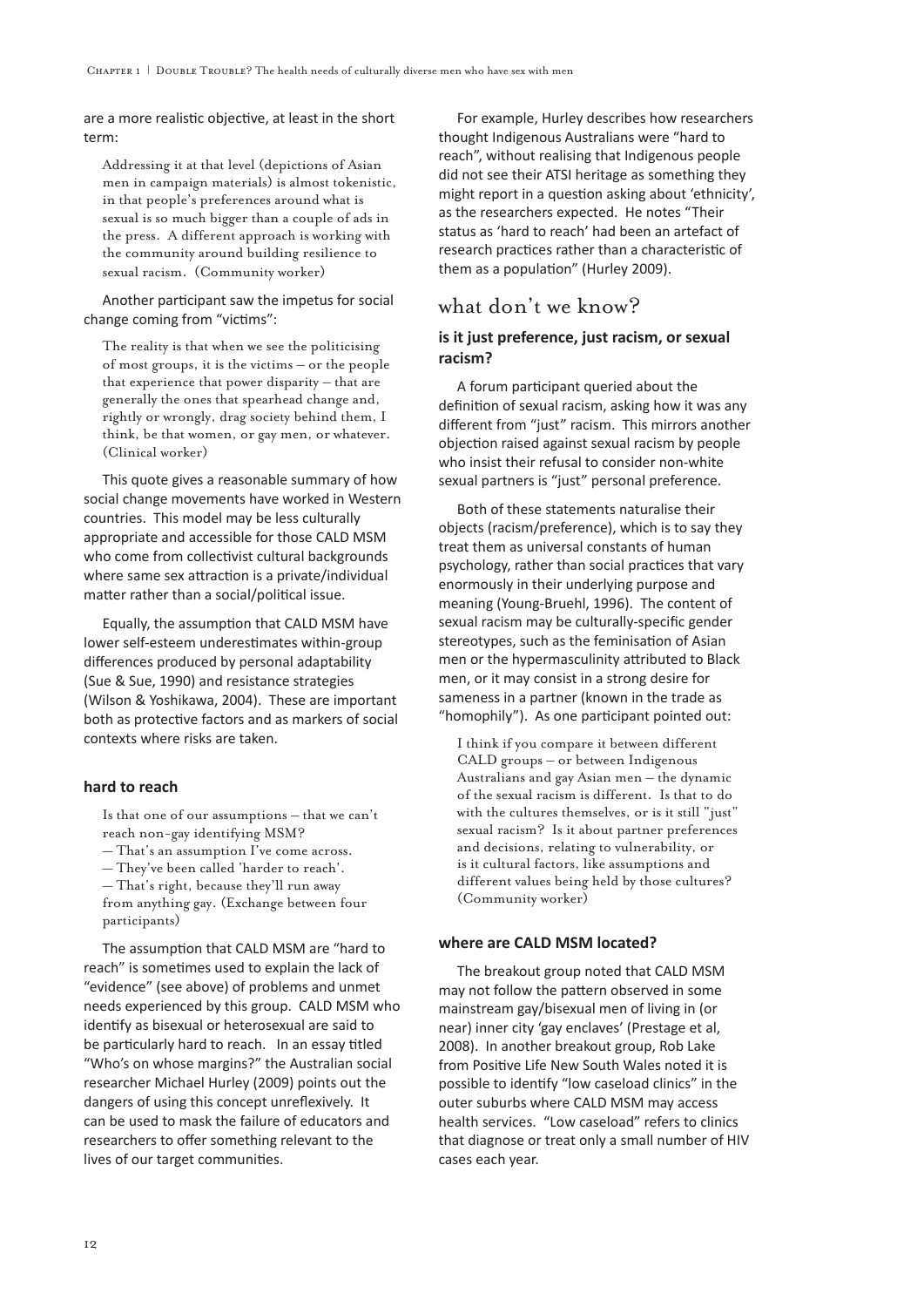#### relationships between CALD MSM

Both in the literature and the consultation. there has been a lot of discussion about sexual encounters and relationships between CALD MSM and White men, but there is much less known about CALD MSM who prefer sex and relationships with other CALD MSM (particularly from their own cultural group). There is a stereotype that CALD MSM have sex in "closed sexual networks" with lower STI prevalence, but there is not a lot of evidence to support this belief, which will be discussed in greater length in Chapter Two.

Friends, up until now, they've gone out with mostly Asian men, but um, there's more diversity now. Like, a few of them are starting to date, you know, white guys, Caucasian men. […] I sometimes have the perception that the white guys have slept around a lot more than any other Asian guy – so in a sense they probably have a better chance of having a disease. (CALD MSM, in-depth interview)

There are people who hang around… like Vietnamese kids, who hang around together that don't really know many other people apart from themselves and they have no presence. (Peter, respondent in Ridge, Hee & Minichiello, 1999:53)

#### are HIV notification rates disproportionate?

In the HIV sector in Victoria there is a constant focus on surveillance of new HIV diagnoses, and it was clear that some consultation participants had this outcome in mind when they queried whether there is "evidence" of unmet health needs in CALD MSM. Traditionally the focus has been on trends/changes in HIV diagnosis rates over time, with increasing trends taken as evidence of unmet health promotion needs. Carol el-Hayek from the Burnet Institute presented data at the forum (see figure below) showing quite a substantial increase in HIV infections diagnosed in MSM born in South East Asia – from 6 in 2006 to 16 in 2008.

The increase is cause for concern. It is not possible to say whether it reflects an increased rate of infection in this population, or a change in the size of the population due to patterns of migration. As we discuss in Chapter Five, the question about residency status asked on the notification form is ambiguous, and the number of international students living in Victoria has doubled since 2001 (AEI, 2008). Further research is required to find out what is going on.

However, there is another question that hasn't been asked before: are rates of HIV infection among CALD MSM disproportionate to their **population size?** Taking Southeast Asian-born MSM, they account for slightly more than 10% of total HIV diagnoses among MSM, despite coming from an ethnic background making up only 3% of the total Victorian population (el-Hayek, personal communication; ABS Census, 2006). This translates into substantially different rates of infection per 100,000 population. Again, it might be this reflects differences in the age structure of the Australian-born and Southeast Asian-born populations of MSM, but there are no data on the latter to enable age standardisation of rates.

The proportionality question arises only because notification rates have been used as the main indicator of vulnerability in CALD MSM, and is much less important if other forms of knowledge are allowed to contribute to that discussion. Nonetheless, we recommend further research to explore possible causes of or explanations for this troubling disparity.



<sup>&</sup>lt;sup>-■</sup> Other Europe <sup>-- W</sup> UK/Ireland <sup>-•</sup> South East Asia <sup>-•</sup> Oceania & Antarctica

#### **Regions of birth for HIV positive diagnoses in MSM born overseas**

Source: Carol el-Hayek, Burnet Institute, presentation to Double Trouble Consultation Forum (31 July 2009). *Reprinted with permission from the Victorian Government Department of Health.*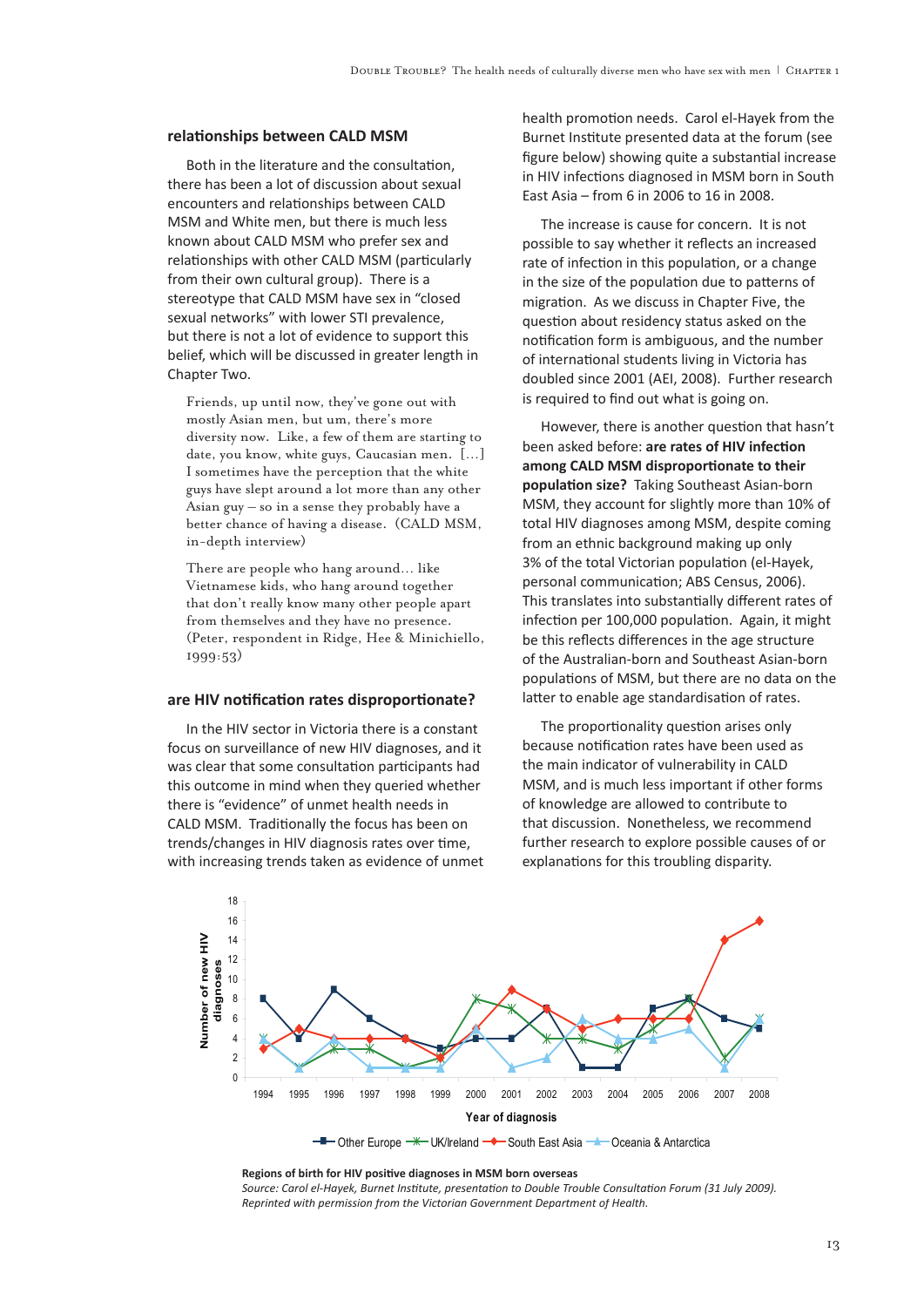#### **where are African and Middle Eastern MSM?**

The need to study and respond to the experiences and indeed the existence of MSM in Africa has only recently become a priority on the international research and policy agenda. with statements on the issue from Peter Piot, former director of UNAIDS, and advocacy at the International AIDS Conference in Mexico. There has been global news reporting of courtsentenced and extrajudicial torture and execution of men accused of homosexual practice in the Middle East, particularly Iraq and Saudi Arabia. However, the research and policy agenda in Australia has yet to catch up, despite recent immigration from these regions, including applications for asylum based on the anticipation or past experience of homophobic persecution. The needs and experiences of African and Middle Eastern MSM in Australia remain largely unknown.

## **conclusion**

Sexual and ethnic prejudice and their expression in discrimination and social exclusion exert a powerful influence on the wellbeing of CALD MSM. Coming out, making friends, finding partners and engaging with the scene can be a challenging experience for men of any ethnic background, but for CALD MSM, engaging with prejudices in both the gay and their ethnic communities adds another layer of stress and complexity that Anglo-Australian gay/bisexual men do not have to deal with. Shame and silence, and "getting stuck" in periods of identity crisis, can isolate CALD MSM from clinical services and social support. There is a need for ongoing discussion within the health and community sectors about racism and the practical and power dimensions of cross-cultural encounters – whether clinical or romantic. As a sector we also need an expanded conception of what counts as evidence, including qualitative research and working knowledge.

This chapter presents the findings of the consultation alongside brief summaries of how these issues are discussed in the literature. Showing how identity and discrimination contribute in a causal sense to increased vulnerability requires taking an imaginative leap, guided by relevant theoretical frameworks in public health and health behavioural research. The result is a "best guess" hypothesis about how the experiences of discrimination and exclusion may lead to HIV infection for some individuals and not others. For clarity this discussion can be found in Chapter Five of this report, where it draws together themes and issues emerging in later chapters.

## **recommendations**

- Coordinated campaigns to (1) reduce sexual prejudice (homophobia) in ethnic communities and families and (2) reduce ethnic prejudice (sexual racism) in the gay community.
- Development of a training package to help clinical and community workers understand and respond effectively to the interaction of identity and discrimination among CALD MSM.
- Training and opportunities to discuss broader understandings of "evidence based practice" that can accommodate qualitative research and working knowledge in rigorous ways.
- Targeted research is needed to fill gaps in our knowledge and test our assumptions as identified by the consultation.
- Research is needed to quantify and explain the disproportionate rate of HIV infection among CALD MSM compared to Australian-born MSM.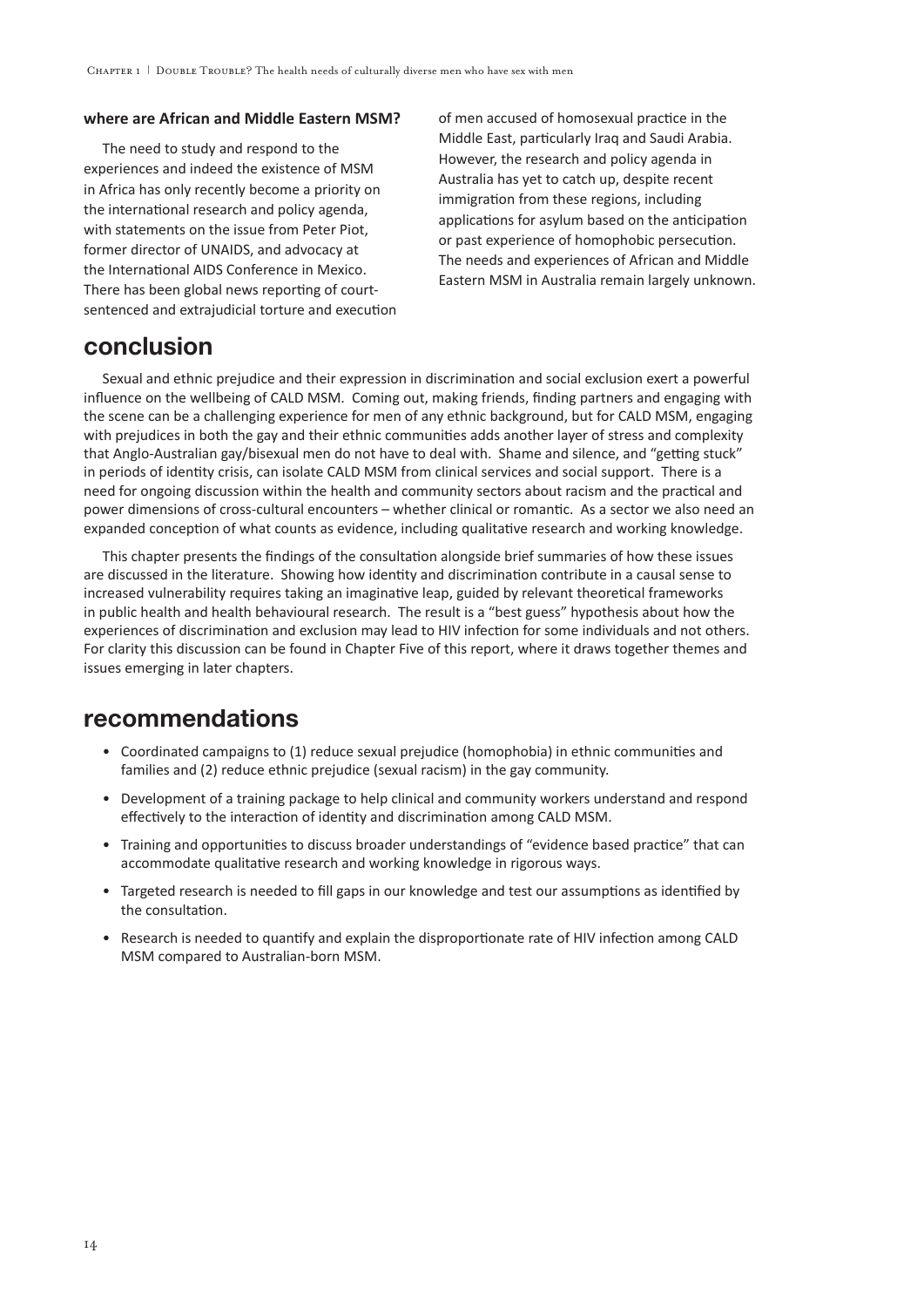# 2 sexual practices and spaces

Where and how do culturally diverse MSM find partners and have sex?

## **overview**

Australian social research into HIV risk has focused closely on individual sexual behaviours/practices, and this can obscure the more social and contextual reasons why some CALD MSM take risks leading to HIV infection. On the standard behavioural marker of risk – "unprotected anal intercourse with casual partners" (UAIC) – some groups of CALD MSM report *half* the exposure of the mainstream MSM population. In the context of primary relationships, the same groups were much less likely to have spoken agreements about anal sex within and outside the relationship, or to have ever tested. This chapter presents the findings of the consultation forum, discusses some very large assumptions that are made about the sexual practices of CALD MSM here and overseas, and concludes with a case study of research into Asian MSM in Australia.

# **fi ndings**

## what do we know?

The sexual practice of CALD MSM is broadly comparable to the mainstream population, and MSM from some backgrounds report lower risk and higher protective factors on average. (See Case Study below for a comparison of a selected group and the general population).

Some CALD MSM have no problem finding sexual spaces (such as SOPV) and clinical services (such as the sexual health centre), and present to clinicians and nurse outreach with the same kind of issues as non-CALD MSM.

From my experience working in an SOPV, plenty of international students do come through, so they know how to find them and use them. I've seen no obstacle for them to find sex. They know where the beats are, exactly the same as locals. Their ability to navigate the scene using the net is the same as anyone in Melbourne. (Clinical worker)

Some CALD MSM report feeling social exclusion and related difficulty in finding partners for sex

and relationships, and coping this issue can take priority over sexual health-seeking.

In (support group) lately we haven't dealt a lot with the issue of sexual health, mainly because the issue of finding a sexual partner dominates discussion. Sexual space is also an issue, because some of our participants feel they do not have a place to go to  $-$  they are aware of saunas, beats, chatrooms, but at the same time, their experience of exclusion leaves them feeling they do not have a space. Being really frank, they say the reason we come here is a) we want support b) to find potential partners. (Community member and social researcher)

One clear difference between CALD MSM and White Australian MSM is the latter do not have to deal with the issue of race in everyday life. The influence of racial difference cuts across identity formation, sexual negotiation, making friends and finding partners.

Finding sexual and relationship partners exceeds sexual health maintenance as a life priority for some CALD MSM. There are three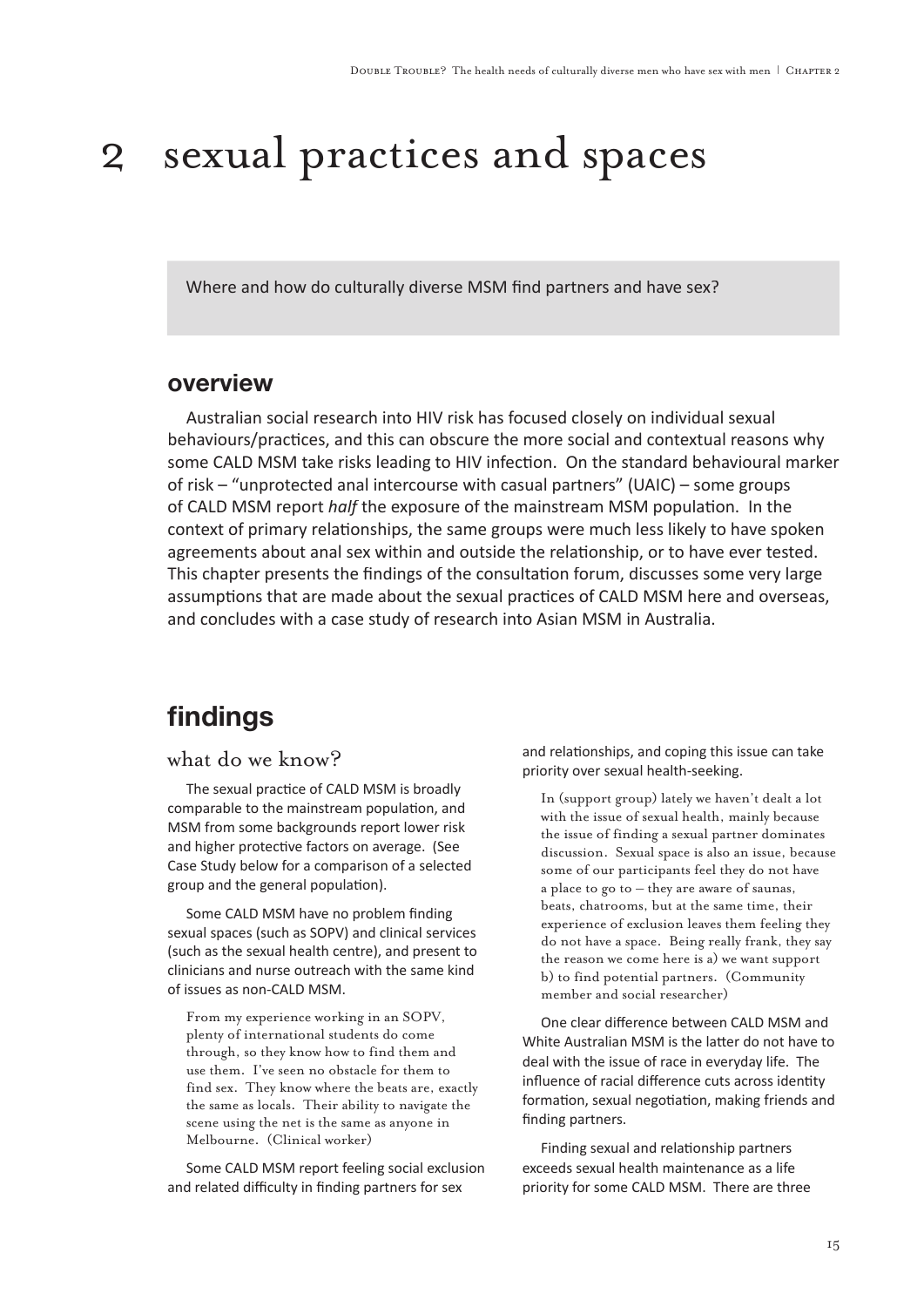related aspects, involving disclosure of sexual attraction, overcoming social exclusion, and learning skills for 'picking up' in social settings.

How do I tell people that I'm a gay man and I find them attractive and I want to go out on a date, when I'm not out at work and I'm not out in my community and I'm not out at university? This element of silence: I feel silenced because I'm aware of everything that's going on, but I'm just not part of it. (Community worker)

I'd also be interested to know more about CALD communities' perception of their ability to meet someone at work and establish a relationship at work, or meet someone in a tute if you're a student, or those kind of situations – in a bar, in a more traditional old fashioned… (Clinical worker)

Sexual encounters between men don't necessarily conflict with traditional cultural norms around getting married and starting a family until language around 'gay' comes into play.

### what are we assuming?

#### **closed sexual networks**

Responding to a question about men who are 'hard to reach', one participant jumped right in:

We don't know much about Asian-Asian attractions or Indian-Indian or any kind of same-race attractions, because the focus so much is on interracial. So what happens if there are two international male students from whichever countries that come, fall in love and do not identify with the wider gay culture — (interjection: they become invisible!) — that's right, they don't associate with (local) Asian cultures either, so where are they? They're nowhere and they're not a target of health promotion. (Community worker)

This account was immediately challenged by another participant, a clinical worker:

- But they may not need to be because they don't have STI.
- Well that we don't know… (Community worker)
- Well if they're shagging each other they're not gonna be.

As another participant then pointed out, behavioural research among CALD MSM has found higher rates of sex with women and nonhomosexual identification than mainstream men in similar studies, as well as comparable rates of open (non-monogamous) relationships among CALD MSM respondents. This would seem to contradict the view that CALD MSM have sex in closed sexual networks.

#### **sexual history "over there" and in Australia**

At the consultation, many participants assumed that CALD MSM experience their arrival in Australia as an occasion of increased sexual freedom:

Arriving in Australia gives them the chance to be more sexually adventurous than they ever have been… for our MSM it tends to be a place where they can increase their number of partners, so we see plenty of those sorts of things, and there aren't the same constraints as at home, so there are more opportunities to have sex in Melbourne than other places. (Clinical worker)

This view was strongly challenged by a social researcher who was CALD MSM himself:

I just really hate to see this conversation going to that duality of "they came here because they don't know anything (about sex) and they want to explore" when the reality is, there has been a lot of work done in Asian countries (around HIV and sexuality). I do not find myself explaining a lot to students who arrive here, because they already knew this stuff – they already knew about HIV before arriving and look, kudos to them and the organisations in their home countries for making it visible. Their main question is 'I want to go out, where's the best place where I won't experience racism'. (Social researcher)

At the International Congress on AIDS in the Asia-Pacific held in August 2009, a session about prevention for MSM in developed Asian nations heard that key behavioural trends included (1) high rates of partner exchange, facilitated by the internet; (2) group sex; (3) the use of amphetamine-type stimulants (ATS) during sexual encounters.

Research into male-to-male sexual practice in developing countries has reported widespread use of beats (sex in public spaces such as toilets) despite intense repressive surveillance by police and private security guards.

While age of sex onset may be delayed in Australia until after the age of consent, the illegality of homosexual sex means there is no age of consent and sexual debut may occur much earlier. It is not safe to assume that international students and migrants do not have sex in their home countries before arriving here, or that CALD MSM perceive Australia as a place of sexual liberation compared to their home countries.

#### culturally responsive health promotion

A major question discussed in the breakout group was what different cultures define and recognise as "sexual" activity. The concept "men who have sex with men" is assumed to avoid the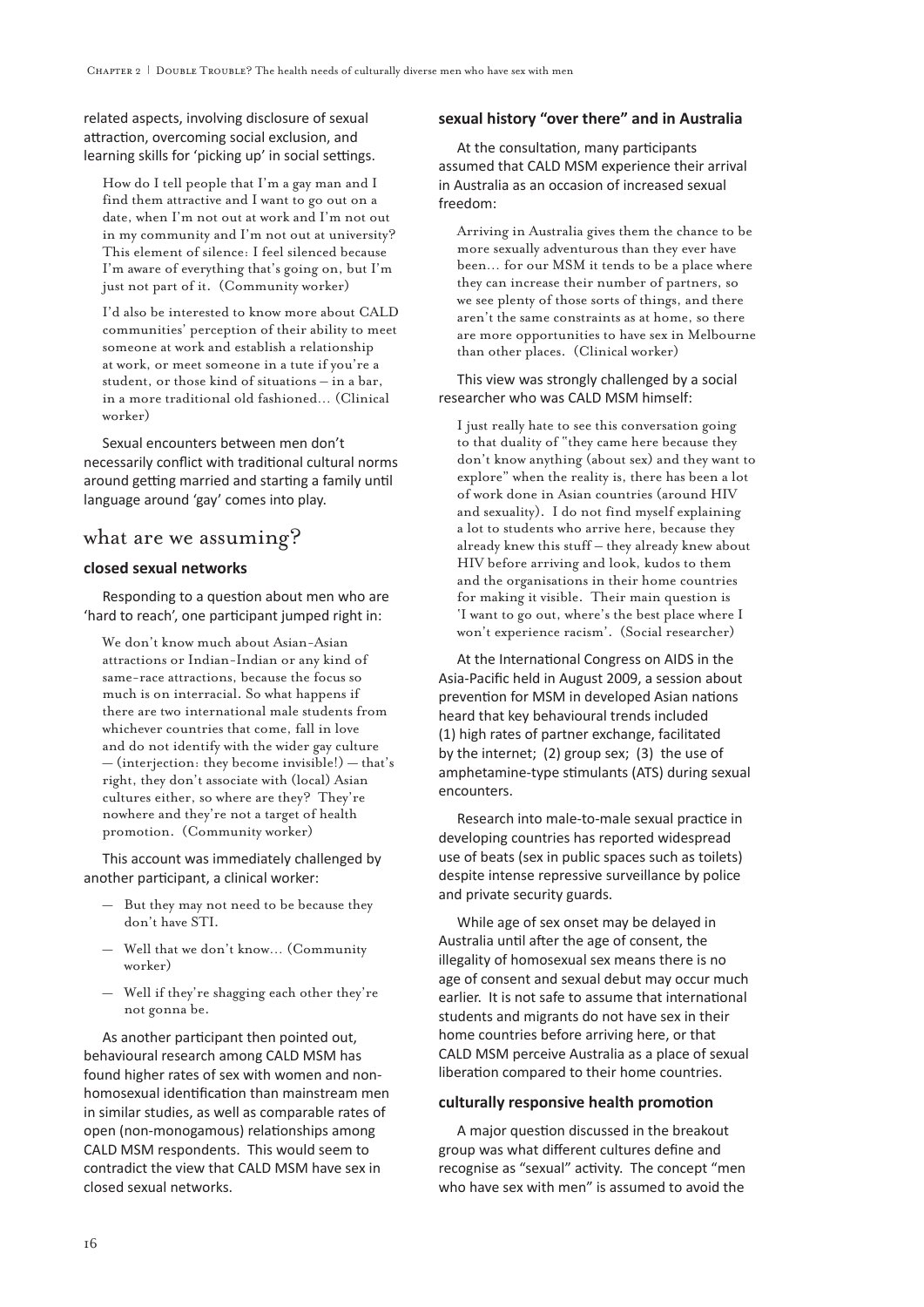complexities around identification, but it may just introduce new problems around the definition of sex.

You'll have 16-17 guys living in one house, or even in one, two and three-bedroom apartments; you'll have mattresses spread across the floor, you won't necessarily sleep in the same bed each night, you won't necessarily sleep with the same person. Some homosexual activity is occurring that people don't necessarily identify as homosexual, and we've had a few e-mails and one face-to-face consultation, where students didn't know when they were having sex and what wasn't sex… (Clinical worker)

Some participants saw culturally responsive education as a matter of avoiding offending people:

 And then all these people come on board and say 'well how do you present this in a way that's not taboo for their culture' but then how can you produce such a generic pamphlet that somehow gets that message across without offending anyone? (Clinical worker)

There's a lot of perception about offending people, though, and in the end, when everyone's got their clothes off, it's the same thing. (Clinical worker)

As an alternative to messages based on identity (or the general phrase "sexually active") one participant suggested the need to be really explicit about the bodily mechanics of sexual practice:

I think the challenge for us… is going to be shifting away from that issue of identity, because it's going to be more of a barrier for us… In terms of messaging, we need to shift from "gay and bisexual men should have testing", to "if you are having anal sex, or oral sex…" and being really explicit about the actual practice, and saying what is sex and what is risk, and really moving away from identity. (Community worker)

A practitioner of culturally-responsive peer education gently questioned these approaches:

It's a different strategy to what we use in (support group), because we've found if we do a lecture or information session to our guys, most likely they will just tune out. So we're doing it in very informal ways – we meet up, we go out, we have lunch, we have coffees, and that's when the education works. So there is that cultural element that I think plays a factor in the way our guys learn about sexual practices and where to go out. It's not condescending but it's involving and that works for us. (Community worker)

The approach taken by MHSS and VAC/GMHC Peer Education groups like Gay Asian Proud involves letting clients raise their own needs and

issues in a mixed social and educational formats. often involving food. Often, the needs a client presents with are different from the needs the State Government funds our services to meet. Culturally responsive care involves a negotiation process to meet the needs the client presents with as well as needs they may not recognise or request be met.

#### **nature of harm**

In BBV/STI health promotion it is often taken for granted that the harm we are seeking to prevent is infection with a BBV or  $STI - yet$  in culturally responsive health promotion practice, we know that avoiding BBV/STI is a much lower priority for members of CALD communities than it is for our sector, and effective education around BBV/STI is often best delivered in the context of meeting other needs prioritised by our target population, or addressing more significant and immediate harms. A recurring theme in the CALD MSM consultation was the need for skills education around sexual negotiation with a view to preventing a harm of unwanted sex. The following quote demonstrates its significance:

Even around the beat culture, we've had instances with students who… have, I mean, they have been raped – because they didn't experience what they thought they were going to negotiate. This was a case presentation to our counselling service. And when they worked it through, they'd found out probably the perception would just have been quite different between the two partners. And in most of those cases that was (with partners) from a similar culture, but the negotiation hadn't been strong, so they had been raped. (Clinical worker)

In the guys who compartmentalise their lives, politeness can put them at risk. A (youth group) participant was getting dressed and preparing to leave a sauna when a much older man hit on him, and he went ahead with sex because he felt embarrassed to say no thanks. (Clinical worker)

Addressing the harm of unwanted sex, by improving negotiation skills, has obvious followon benefits for negotiating condom use. It also suggests the need to ask about experiences of unwanted sex in any screening of CALD MSM.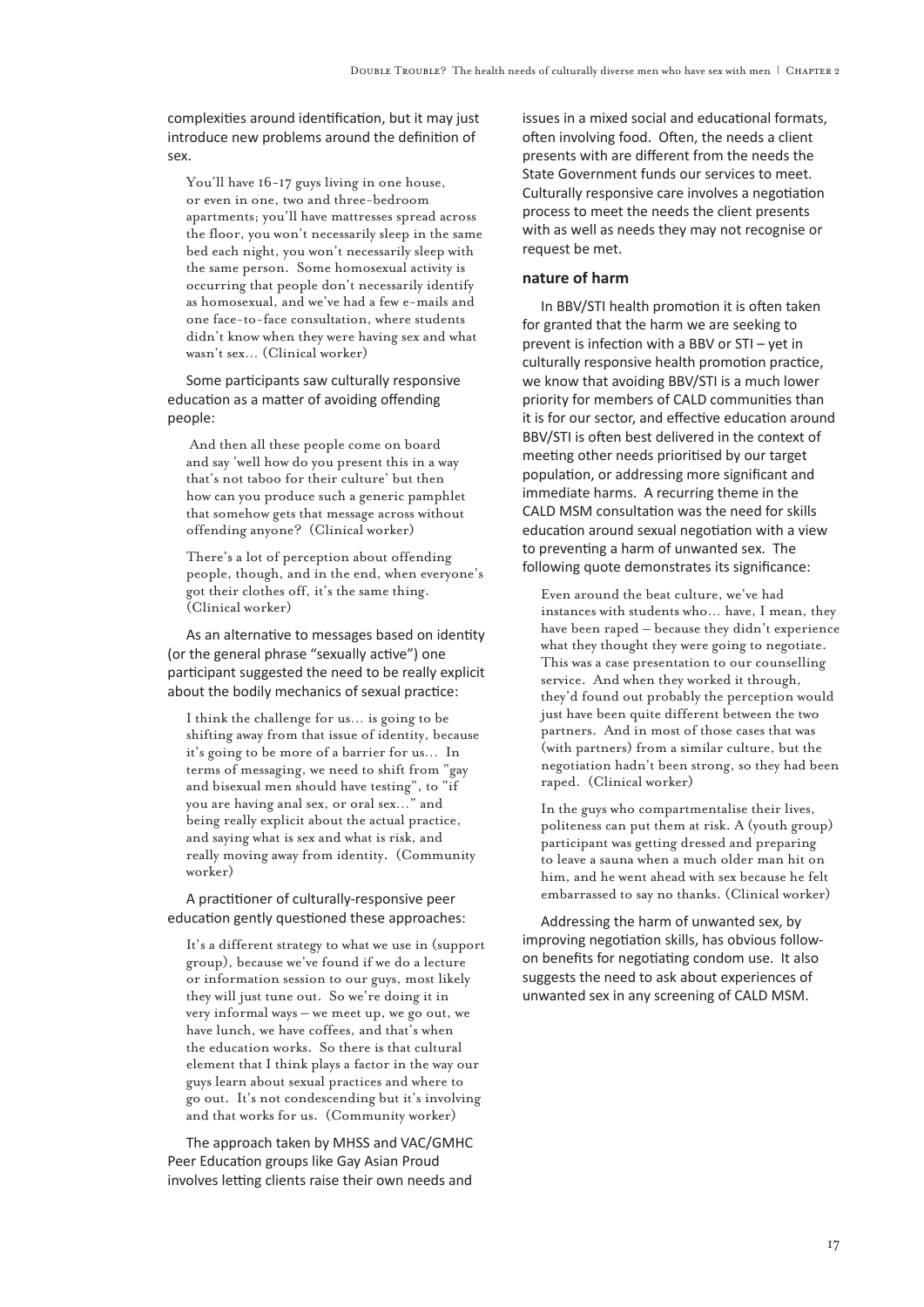## what don't we know?

#### **partners of CALD MSM**

A participant in the group identified a focus on relationships between White Australian and CALD MSM and a major gap in our knowledge around relationships between CALD MSM and other CALD MSM.

#### **sex work**

Student service providers report some anecdotal discussion of sex work by female international students, but there has not been any research to quantify how common this practice might be among CALD MSM, or what particular needs may arise for CALD MSM engaging in sex work.

#### **CALD MSM who are not international students**

The discussion of sexual practices and spaces at the consultation forum focused heavily on the needs and experiences of international students, and it was noted this may occur because they form a clearly identifiable cohort. Much less is known about the impact of Australian-born CALD MSM from second and third generations in migrant and refugee families.

## **case study — Asian MSM in Australia**

MHSS has two key populations, Asian and African communities in Victoria, but there is almost no literature at all regarding MSM from African or Middle Eastern backgrounds in Australia, nor on CALD MSM in Melbourne/ Victoria.

This section presents a literature review of a select group of CALD MSM – men from Asian ancestry and cultures of origin – examining similarities and differences between their sexual practice and the wider gay/bisexual community in Sydney, Australia.

In the absence of research into CALD MSM from other cultural backgrounds, it is important not to assume this case study is representative of their needs and experiences.

A rough comparison between Asian MSM and the wider gay/bisexual community in Sydney is possible because an Asian Gay Community Periodic Survey (GCPS) was conducted there in 1998 and 2002 using questions and recruitment strategies based on the Sydney Gay Community Periodic Survey (Mao et al, 2003; Hull et al, 2003).

The differences fall into the category of "interesting if real", since it is possible they result from recruitment differences between the two studies. Overall, the comparison suggests that Asian MSM had a lower risk profile on average than the whole gay/bisexual community. This interpretation is supported by a further study undertaken by the same investigators, comparing Asian and Caucasian men's answers to the same questionnaire (Mao, Van de Ven & McCormick, 2004). The comparison also identifies some key areas in which Asian MSM may be more vulnerable. (See over.)

The key dimensions of the comparison are:

- (1) sexual identification:
- (2) safe sex with casual partners;
- (3) relationships;
- (4) sexual contexts;
- (5) particular risk factors;
- $(6)$  sexual negotiation;
- (7) sexual health.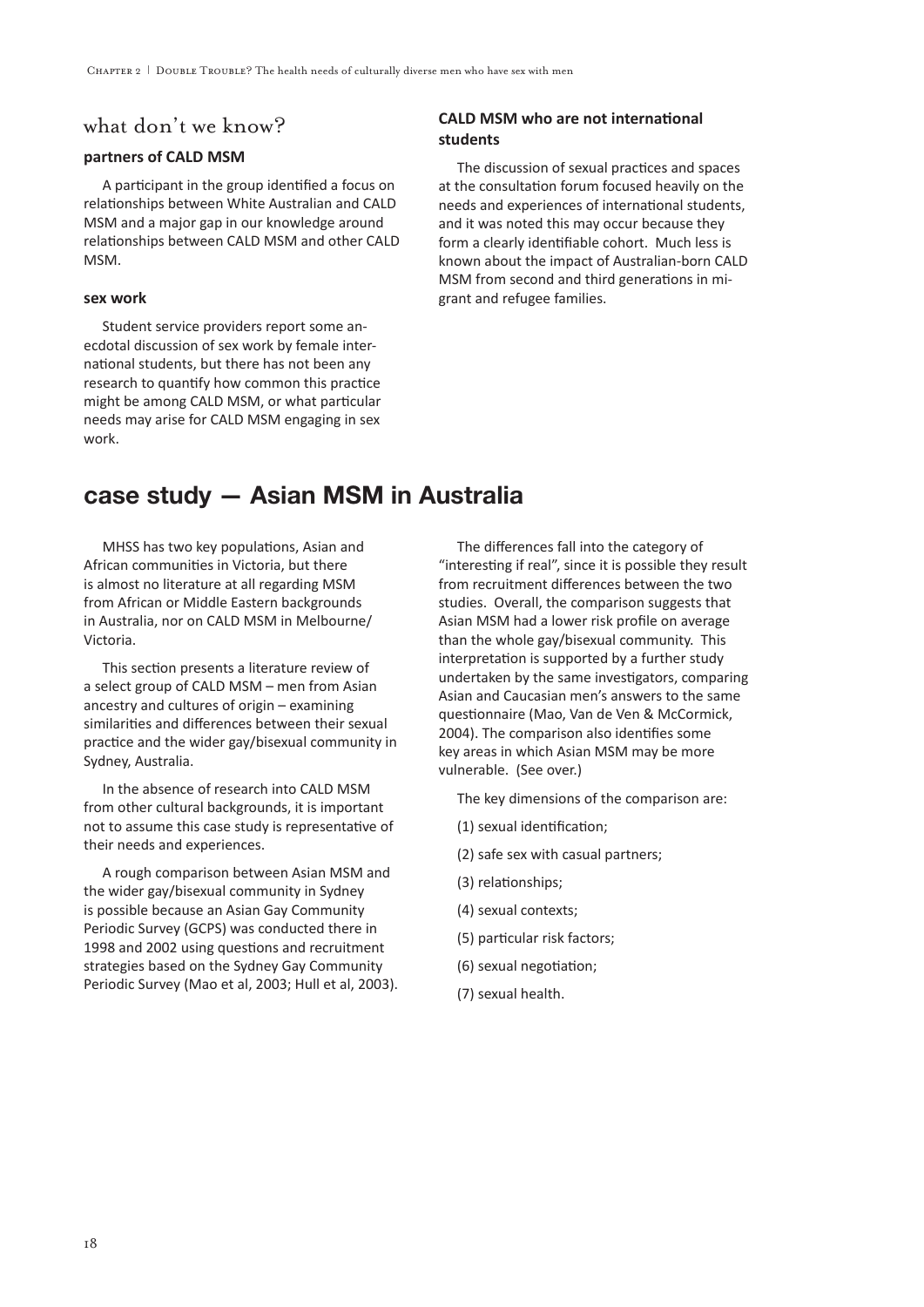## 1) sexual identification

Respondents in the Asian survey were twice as likely to report bisexual identification and practice compared to men in the whole community sample, although it may be the difference is a result of variations in recruitment approaches and channels used by the two studies compared here.

|                                                 | Asian                  | Sydney               |
|-------------------------------------------------|------------------------|----------------------|
|                                                 | GCPS                   | GCPS                 |
| Identifying as 'bisexual' or 'heterosexual'     | $11.38\%$ <sup>1</sup> | $7.5\%$ <sup>3</sup> |
| Sex with one or more women in the past 6 months | $11.2\%$ <sup>2</sup>  | 5.6% $4$             |

Sources: <sup>1</sup> Mao et al (2003:14); <sup>2</sup> Mao et al (2003:9); <sup>3</sup> Hull et al (2003:49) table fig. 9; <sup>4</sup> Hull et al (2003:48) table fig. 6.

## 2) safe sex with casual partners

Asian MSM showed half the rate of casual anal intercourse (total) and slightly more than half the rate of *unprotected* casual anal intercourse as the whole-community survey.

|                                                            | Asian       | Sydney |
|------------------------------------------------------------|-------------|--------|
|                                                            | <b>GCPS</b> | GCPS   |
| Men who did not have anal intercourse with casual partners | 39.6%       | 19%    |
| <b>Always</b> used condoms for casual anal sex             | 51.6%       | 46.8%  |
| <b>Sometimes</b> did not use condoms for casual anal sex   | 18.8%       | 34.2%  |
|                                                            |             |        |

*Sources: Mao et al (2003:31); Hull et al (2003:31).*

#### Asian men also reported slightly lower numbers of total partners compared to the whole community.

| Number of male partners in the previous six months | Asian<br><b>GCPS</b> | Sydney<br><b>GCPS</b> |
|----------------------------------------------------|----------------------|-----------------------|
| None                                               | 5.3%                 | 11.8%                 |
| <b>One</b>                                         | 12.3%                | 16.7%                 |
| $2 - 10$                                           | 57.9%                | 39.4%                 |
| $11 - 50$                                          | 18.2%                | 24.3%                 |
| $50+$                                              | 6.4%                 | 7.8%                  |

*Sources: Mao et al (2003:24); Hull et al (2003:21).*

## 3) relationships

A slightly lower percentage of Asian MSM had regular partners or both casual and regular partners.

|                                              | Asian<br>GCPS | Sydney<br>GCPS |
|----------------------------------------------|---------------|----------------|
| Men who reported having regular partners     | 56.4%         | 63%            |
| Men who had both casual and regular partners | 30.8%         | 34.6%          |

*Sources: Mao et al (2003:10); Hull et al (2003:21).*

In an 'open relationship', either partner or both partners may have sex with other partners. A participant in the consultation forum reported a scenario where older Caucasian men 'brought' younger CALD male partners to a clinic for sexual health testing. The participant reported that sometimes, later down the track, STI infections were detected in one or both partners, which the participant interpreted as evidence of a breakdown in monogamy on the older partner's part.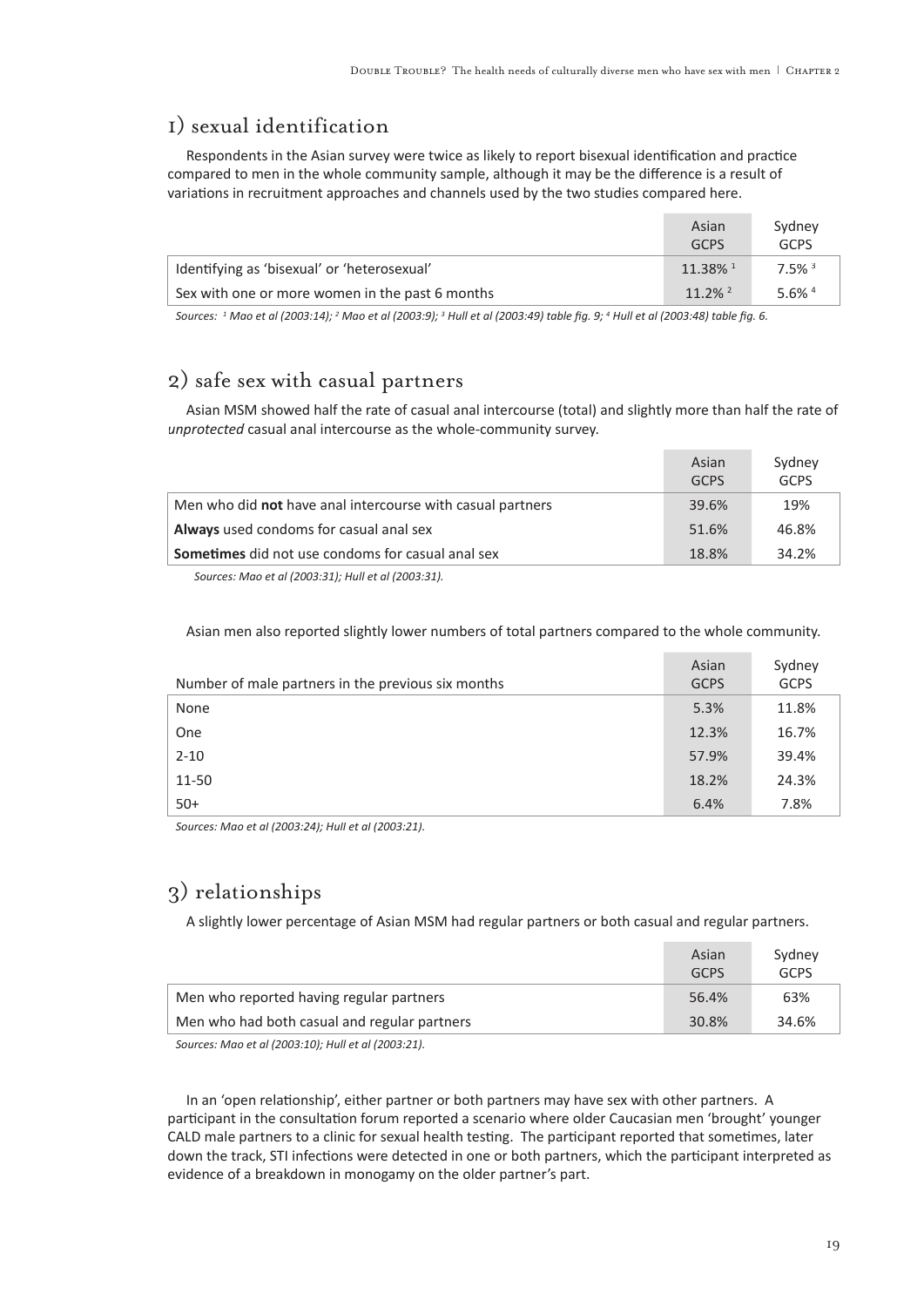## 3) relationships (cont)

In community dialogue about cross-cultural relationships, stereotype attributes Caucasian men with higher 'sex drive' – wanting more sex, more adventurous sex, and sex with a greater variety of partners – and this is seen as a potential source of relationship conflict and loss of face for CALD (especially Asian) partners (see Chou, 2000).

It is therefore interesting to note how few Asian MSM reported that only their partners had sex outside the relationship. The age and ethnicity of partners was not asked about on the survey. It is possible that partners having casual sex was underreported due to the stigma surrounding this in community discourse.

|                                           | Asian<br><b>GCPS</b> |
|-------------------------------------------|----------------------|
| My partner has casual sex but I do not    | 3.1%                 |
| I have casual sex but my partner does not | 24.1%                |
| Both of us have casual sex                | 34.4%                |
|                                           |                      |

*Sources: Mao et al (2003:10).*

There is a process described as "negotiated safety" available for couples who wish to have sex without condoms within their relationship (Kippax et al, 1993). It involves both partners getting HIV tests twice, three months apart, during which time they continue using condoms, in order to "close the window" period of antibody testing and definitively establish their serostatus before having sex without condoms.

The process also requires the couple to have an explicit discussion and conclude an agreement about sex outside the relationship, such as whether sex is permitted at all, what kinds of sex are permitted, and that condoms should be used and the other party be notified in the event that any of the other agreements are not followed.

Problems can arise when the communication process is not followed, since STI caught from a secondary partner may be transmitted to a regular partner during unprotected sex. Research has identified common flaws in the agreements, such as the reliance on indirect communication and assumptions, or agreements being incomplete (ie. failing to consider some likely possibility).

Compared to respondents on the whole-community survey, Asian MSM were significantly less likely to have negotiated a spoken agreement about anal sex within and outside the relationship.

|                                                             | Asian<br>GCPS | Sydney<br>GCPS |
|-------------------------------------------------------------|---------------|----------------|
| No spoken agreement about anal sex within the relationship  | 33.9%         | 21.3%          |
| No spoken agreement about anal sex outside the relationship | 43.9%         | 29.1%          |

*Sources: Mao et al (2003:30); Hull et al (2003:30).*

### 4) sexual contexts

As described in the findings of this report, there was some discussion about whether CALD MSM feel excluded from social and sexual contexts used by MSM generally to find friends and partners. In this case study, the ways Asian men in Sydney found partners were broadly similar to the ways used by men in the whole community sample; however, Asian MSM were one quarter less likely to use gay bars to meet sexual partners.

|                                             | <b>Asian</b> | Sydney |
|---------------------------------------------|--------------|--------|
|                                             | <b>GCPS</b>  | GCPS   |
| Any use of gay bars to find sexual partners | 62.6%        | 78%    |

Sources: Mao et al (2003:18); Hull et al (2003:33) (aggregates respondents who 'often' or 'occasionally' used gay bars).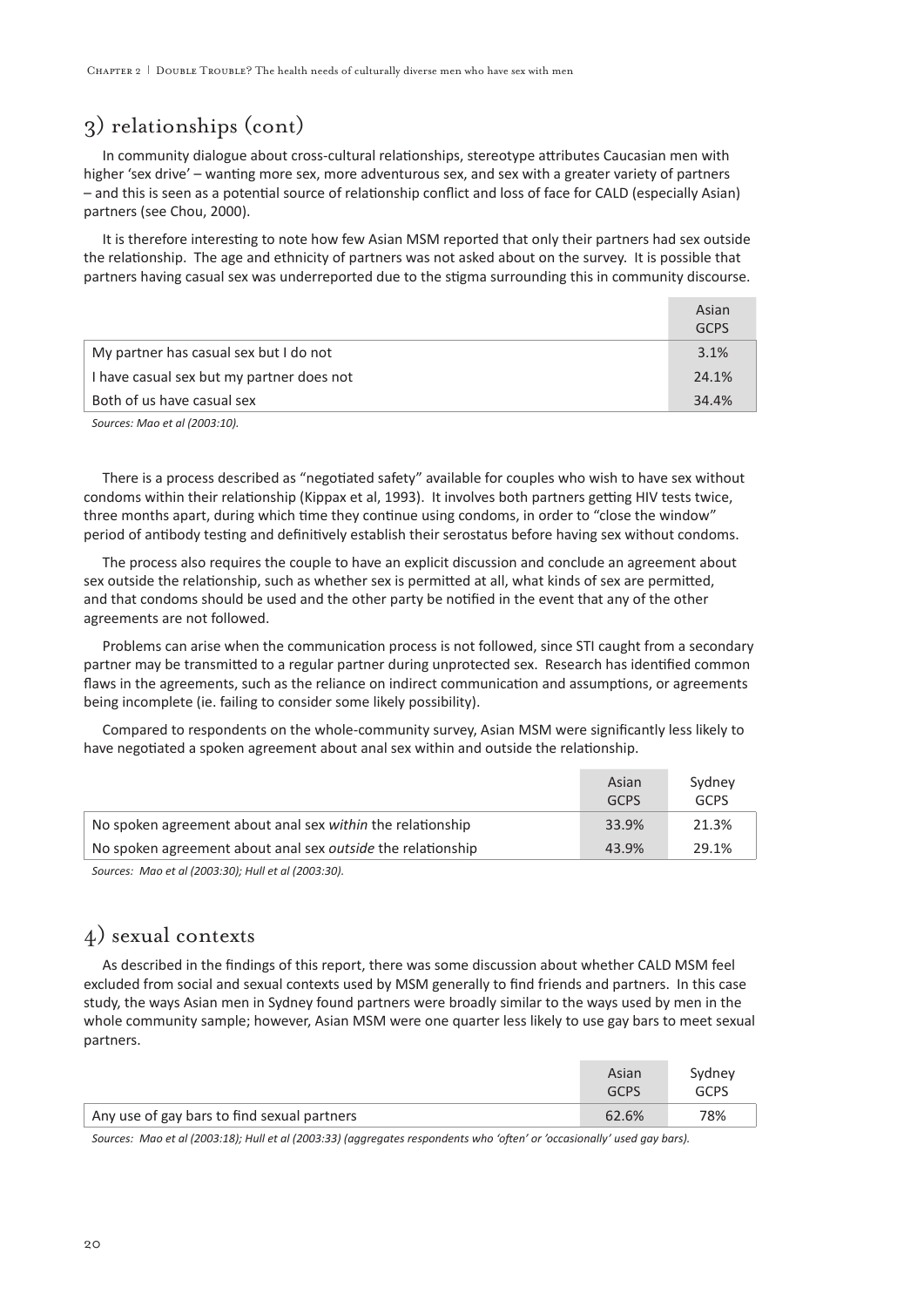## 5) particular risk factors

On the Asian GCPS (Mao et al, 2003) the practice of what Kippax, Crawford et al (1999) describe as 'esoteric sex' was quite high, and it had increased since the previous survey in the same study (Van de Ven, Mao & Prestage 2004; Prestage et al 2000). Esoteric or "adventurous" sex refers to practices such as bondage, sadomasochism, 'watersports' (urolagnia), fisting, group sex and sex on drugs. In an analysis of data from both surveys of Asian MSM, increased engagement in esoteric sex predicted increased HIV risk (Van de Ven, Mao & Prestage, 2004:5).

On other 'standard' measures of HIV risk, Asian MSM reported less risk practices. Unprotected sex with casual partners was markedly lower (see (2) above). Another major difference was use of recreational drugs, with Asian men reporting rates of use less than half those found in the whole-community survey (Mao et al, 2003:33; Hull et al, 2003:39). Only 2 Asian men reported injecting any drug in both 1999 and 2002 (Mao et al, 2003:33) compared to about 5% of the Sydney GCPS (Hull et al, 2003:39).

## 6) cultural differences in sexual negotiation

A separate project undertaken by the authors of the Asian Gay Community Periodic Survey recruited Asian (n=199) and Caucasian (n=201) participants to complete the same questionnaire, which included items about individualism-collectivism and social-cognitive factors influencing condom use (Mao, Van de Ven & McCormick, 2004).

As in the comparison above, there were broad similarities between Asian and Caucasian respondents. For both groups, having more gay friends was associated with higher sexual risk, and higher self-efficacy for avoiding risky situations was associated with lower sexual risk. It also confirmed many of the differences found between the Asian and Sydney GCPS studies, with Asian men reporting lower casual risk taking and higher self-efficacy around condom use with casual partners on average.

|                                                | Asian | Caucasian |
|------------------------------------------------|-------|-----------|
| Any unprotected anal sex with regular partners | 50.0% | 48.9%     |
| Any unprotected anal sex with casual partners  | 19.1% | 34.4%     |

*Sources: Mao, Van de Ven and McCormick (2004:60).*

However, the average does not apply to every member of the population, and it is also necessary to consider the range and distribution of variation within the population. The study identified one factor which predicted variation in risk levels between Asian MSM. Lower self-efficacy around condom use with casual partners predicted higher risk behaviour, and the study concludes this should be a priority for HIV prevention education with this population.

## 7) sexual health testing

There was a striking difference in the number of Asian men who had never tested.

|                          | Asian<br>GCPS | Sydney<br>GCPS |
|--------------------------|---------------|----------------|
| Men who had never tested | 22.8%         | 6.4%           |

*Sources: Mao et al (2003:20); Hull et al (2003:14).*

The reasons Asian men gave for not having an HIV test included:

- Don't want to know the result (39.2%)
- Don't want government to know (12.7%)
- Fear of stigma/discrimination  $(11.8\%)$
- I am at low risk and don't need to test (37.3%) • Don't know where to go for a test (13.7%)
- Cost (2.9%) or Other (4.9%)

Neither length of residence in Australia nor ethnic background was related to respondents not knowing their HIV status (Mao et al, 2003:21).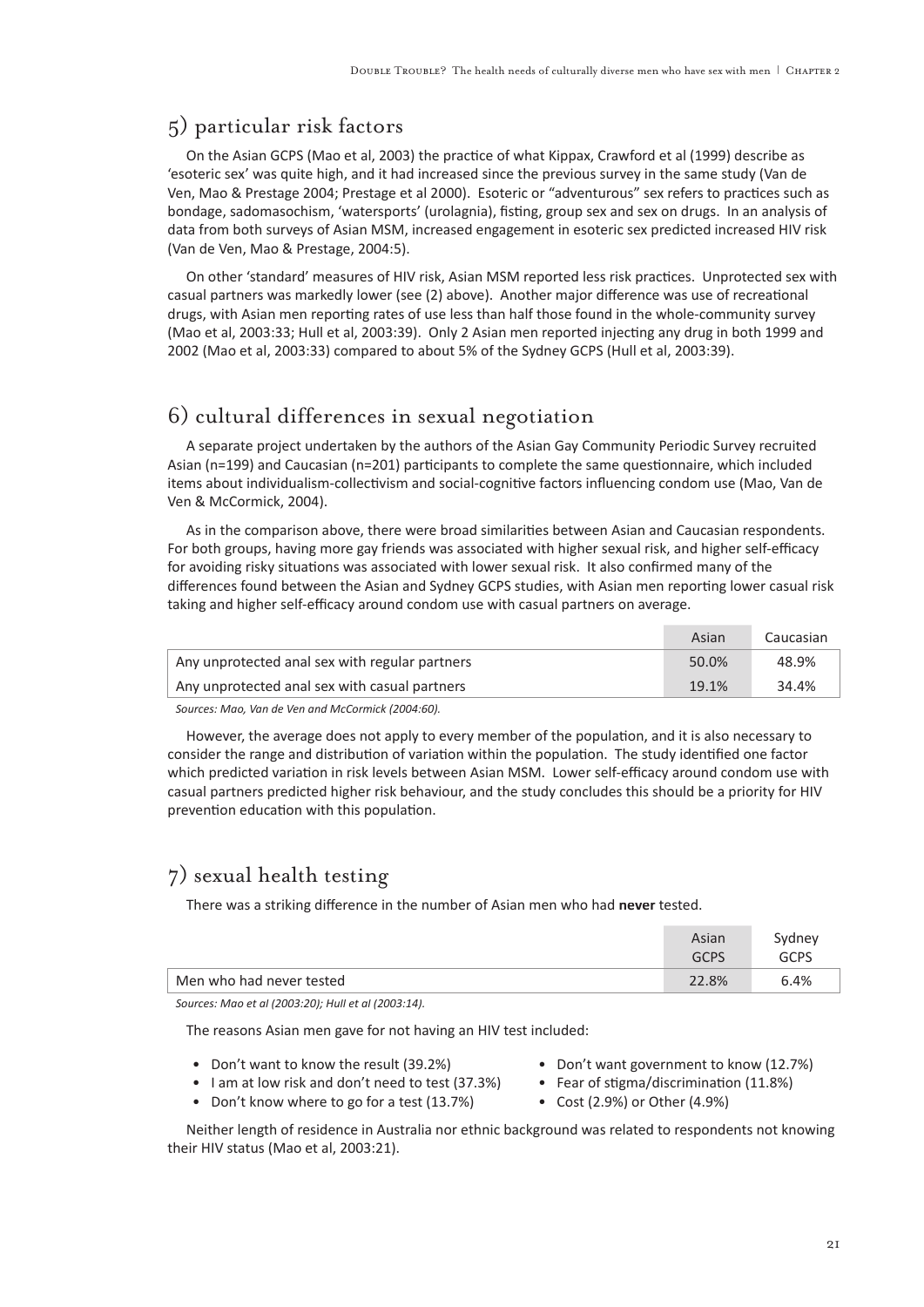## **conclusion**

This chapter identifies some quite major assumptions being made by workers in both the clinical and community sectors about the sexual practices of CALD MSM in Australia and overseas. One is the notion that CALD MSM and/or international students have sex "in closed networks". Another is the idea that recent migrants have no sexual experience before arriving in Australia, and perceive this country as a paradise of sexual liberation. A third is the idea that culturally responsive sexual health care is primarily concerned with avoiding offending people. Finally, there is an assumption that CALD MSM share the same priority we place upon avoiding BBV/STI infection, compared to other harms they face like unwanted sex.

All of these assumptions could have an impact upon how we plan and implement work with CALD MSM, or conceptualise their needs within work targeting the community as a whole. While there is a kernel of truth in every one, there is a danger of applying them inflexibly to stereotype CALD MSM, and more work needs to be done to replace these assumptions with targeted and sensitive social research.

This chapter presents a case study comparing a select group of CALD MSM, specifically Asian MSM, with the whole community in two large behavioural surveys conducted in Sydney in the early 2000s. Some quite large differences emerged and are highlighted in that case study, subject to the disclaimer that they should be treated as "interesting if real". They pose something of a paradox – in Victoria, it seems that HIV infection rates are disproportionate and rising in a group that has elsewhere reported lower risk practices. The discussion in Chapter Five of this report takes that apparent paradox as a starting-off point, using the 'vulnerable populations' approach to show why the distribution of risk exposure within a population matters as much as the overall aggregate of risk expressed in HIV infection rates.

## **recommendations**

- Work is needed to reduce the relatively high rate of CALD MSM who have never tested for HIV.
- Culturally responsive health promotion is needed, focusing on the social and contextual risk factors for HIV acquisition and poor sexual health and wellbeing among CALD MSM with particular attention to sexual negotiation, spoken agreements in primary relationships, and avoiding unwanted sex.
- Depictions of the stories, faces and bodies of men from CALD backgrounds should be included in community-based health promotion campaigns around HIV and sexual health, particularly those concerned with sexual adventurism.
- Researchers should consider deliberately oversampling MSM from CALD backgrounds to ensure that comparisons with Anglo-Australian MSM can be made and differences in their needs be identified.
- Clinicians and counsellors should ask CALD MSM about social and contextual risk factors, not just individual sexual behaviour, knowledge about HIV/STI, and STI screening.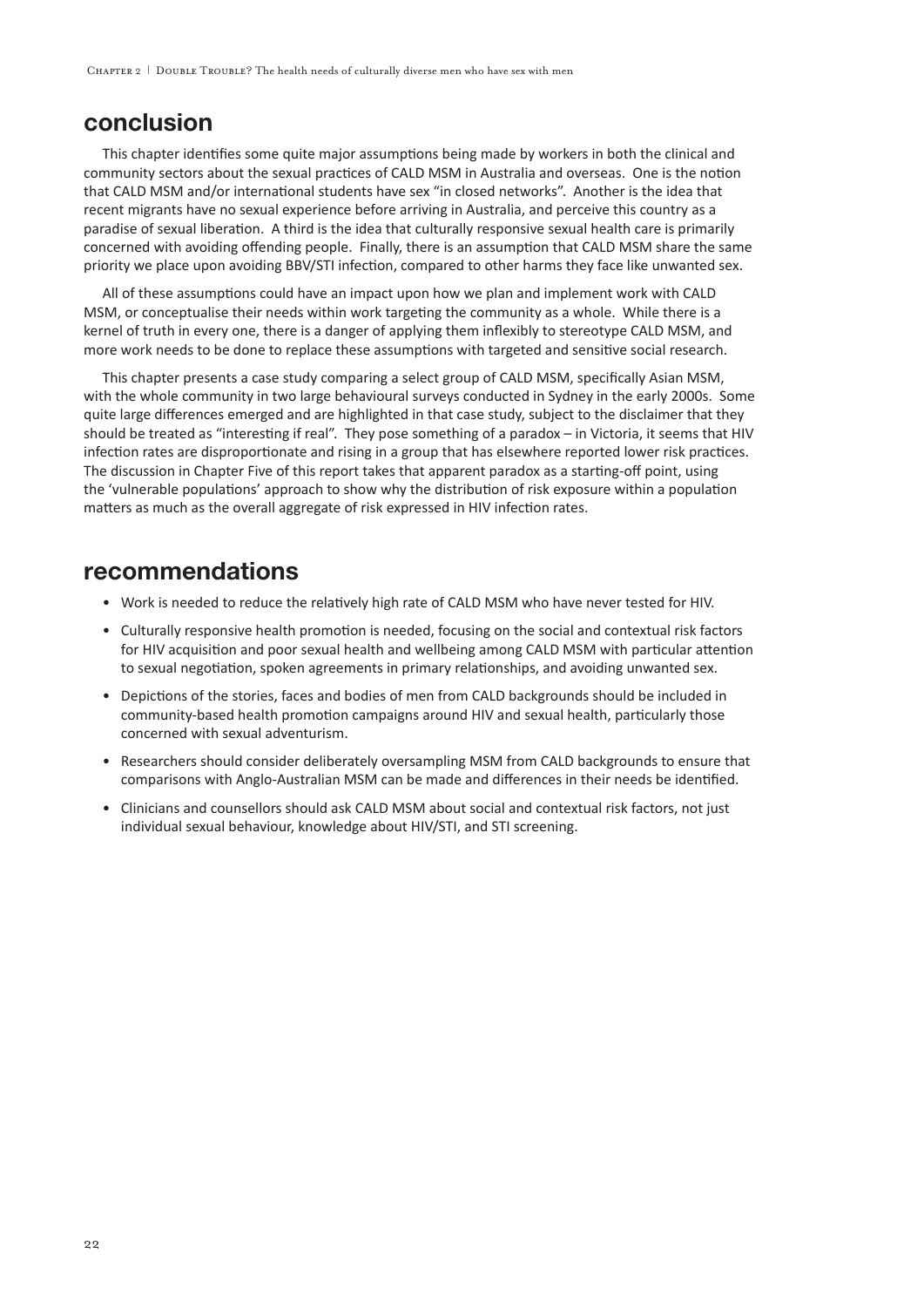# 3 negotiations of identity, family and community

How do CALD MSM manage who knows about their sexual attraction? Where do they get health information and emotional support?

## **overview**

Part of the "double trouble" CALD MSM experience comes from the challenge of negotiating the integration of same sex attraction into family and community life. (The other part is the experience of discrimination and exclusion CALD MSM experience as ethnic minorities in the gay community, as discussed in Chapter One of this report.) Research into "identity conflict" shows it is often caused by external factors of the situation, forcing CALD MSM to choose between identities, rather than by any inherent incompatibility between same sex attraction and ethnic family and community life. The unquestioned expectation that CALD MSM will "come out" can force them to choose, when more tacit or staged approaches, such as "coming home", may work better.

# **fi ndings**

## what do we know?

Loss of support from and connection with family and ethnic community can precipitate the kind of crisis that is a major context for sexual risktaking and unhealthy relationships. Combined with the experience of discrimination in the Gay community, it can lead CALD MSM to form a very bleak evaluation of the future.

I feel like I've thrown away my whole future, my study plans, my job plans, my part in the family to be part of the gay community which so far I've found is unable to even begin to replace what I've lost. (Pallotta-Chiarolli, 1998:8).

There is a need to engage with ethnic communities, both in person and through the media, to de-stigmatise homosexuality and provide support and accurate health information to CALD MSM and their parents and families.

Increasing the visibility of same sex attracted people in happy and healthy relationships is a challenge, since ethnic media currently adopt a very negative frame in their coverage of homosexuality.

One of the dilemmas that we've found in the past is sometimes ethnic media will take on the 'AIDS story' but won't take on the relationships stories

or family stories; they're kind of reinforcing that anything to do with same sex attraction is about disease. (Social researcher)

The most effective way to raise awareness of an issue in CALD communities is through interpersonal communication.

It's about having the personal (interaction) – parents in a lot of communities go 'I don't want to read about this in Arabic, for example; I want to meet someone who is a mother of (a gay child). (Social researcher)

In some communities, an individual's disclosure of same sex attraction or HIV positive status may reflect negatively upon the extended family. Failing to consider and carefully manage this possibility may be taken to imply the individual does not value these family relationships.

Shame, loss of face, respect… especially for your families. It's different if it was just you on your own and you had no family. I would be much more out if I didn't have my… if my parents were dead, say for instance. You know… if I didn't have a huge extended family that work in the health sector. So it's really, I have to be discreet, not because of me, but because of my family. And that's maybe not such a connection for maybe Caucasian men, I think – maybe, maybe! (Clinical worker)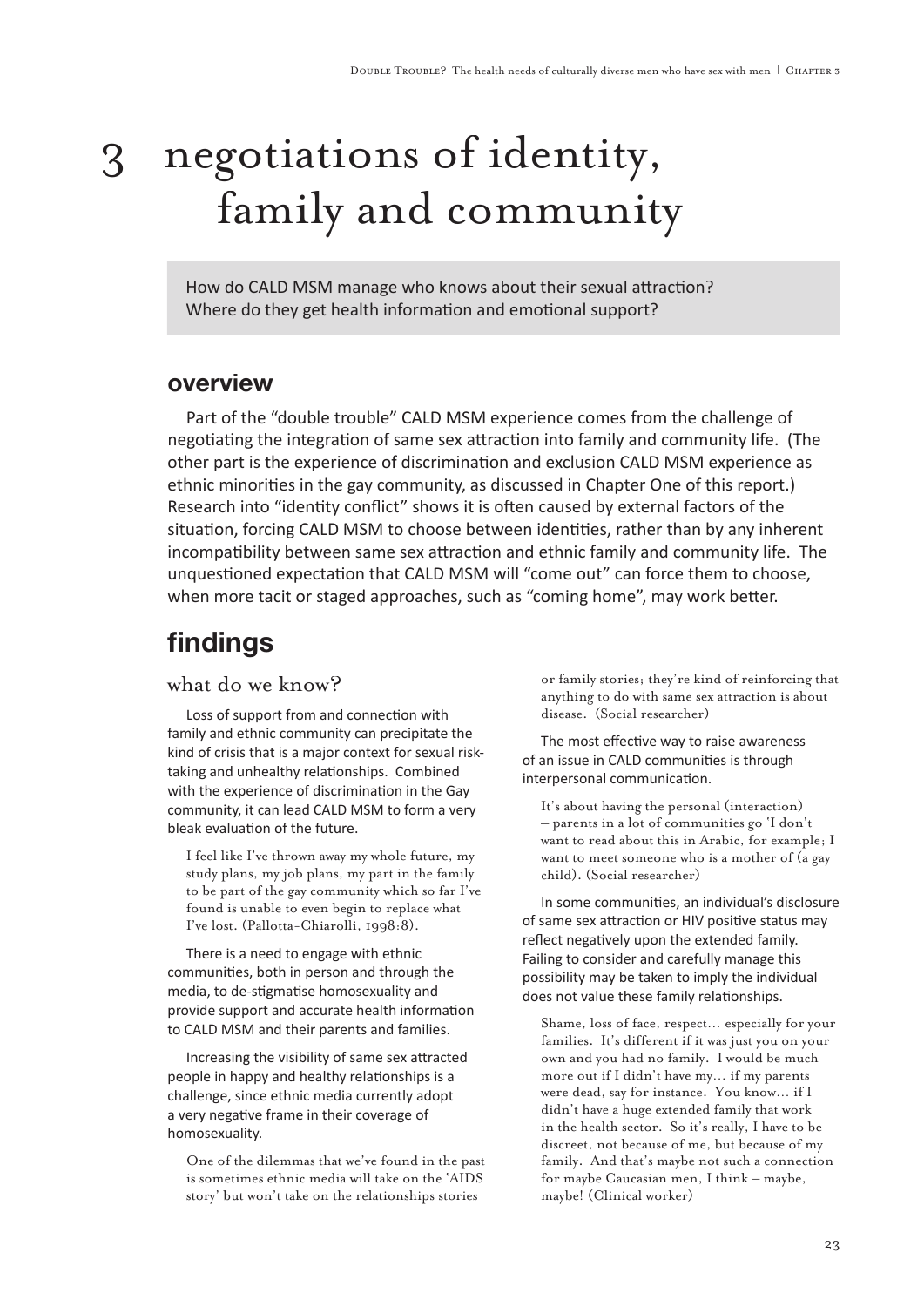There is limited awareness of these issues in the Gay community, and the prejudice against men who do not "come out" may cause distress to CALD MSM as well as creating difficulties in relationships with partners who do not recognise the sensitivities involved.

Family attitudes towards same sex attraction can change, along with society, over time. For some MSM, quite long-held habits of keeping their personal life private from the family may no longer be necessary or even functional.

Sometimes it's about these kids' perception of how their parents would react, as opposed to how their parents actually would react. I've just had a (late 40s) man come out to his family – South American, he came out as gay and HIV-positive at the same time, and he's Christian so he had all that stuff as well! He has been at the bottom of the barrel (emotionally) for about four years, really sick, (until he) finally came out: the difference in him since then! His family have been very supportive and accepting of him – he has been shocked by how they've accepted him. (Clinical worker)

Sixteen years ago when I came to Australia, we never talked about safe sex; we were never concerned about that. When you talk about safe sex, it seemed like you were talking about disease, and people don't see the doctor when they don't feel they have a problem. Their priorities when they came here were employment, money, accommodation, study. Also, in Asian culture, when we talk about safe sex, that used to mean you were going for commercial sex – and that's not acceptable, not good, so that's why people didn't want to talk about that. After many years living here, people have a more open mind to talk about that, the concept is changing and the culture is changing – that's why people can talk about safe sex (now). (Community worker)

Research by the Refugee Health Research Centre at La Trobe University has described the sexual health information needs of refugee young people, who wanted their parents to develop a better understanding of sexual health so they could be more supportive (McMichael & Gifford, 2009). Our community participants echoed this:

My parents' main thing was, my mum basically, she was focusing on all the negatives and the STDs and you know, sexual practices, and everything. Because she gets online, and she gets all the negative stuff, and she freaks out and she rings me. I say 'Mum, where are you getting all this information from? I can send you pamphlets or anything like that!' (Community member)

### what are we assuming?

#### **is coming out the answer?**

In a book titled *Tongzhi: Politics of Same-*Sex Eroticism in Chinese Societies, Professor Chou Wah-Shan describes "coming out" as a social practice adapted and appropriate for the individualism of Western culture that can seem confrontational and self-centred in more collectivist Chinese cultures. The word *tongzhi* means 'comrade', a term appropriated from nationalist discourse by Chinese GLBT activists.

The strength of Prof Chou's work lies in the depth and sensitivity of his interview research and field work with Chinese and Caucasian MSM across a range of different Chinese city cultures, particularly the comparison of post-colonial Hong Kong, the city-state of Taiwan, and mainland Chinese cities.

Prof Chou sometimes caricatures Western gay liberation and identity politics as being "confrontational", underestimating the space they create for negotiation and ambivalence; however, this reflects a comparison that makes sense within the values of his reference point, Chinese culture, and it has a lot of salience for CALD MSM from cultures where family is the primary source of identity.

Based on his research, Prof Chou suggests "coming home" as a culturally appropriate alternative to "coming out".

Despite the immense pressures tongzhi face, smooth integration of a positive tongzhi identity into the familial context is not unheard of. "Coming home" is a negotiative process of bringing one's sexuality into the family-kin network, not by singling out same-sex eroticism as a site for conceptual discussion but by constructing a same-sex relationship in terms of family-kin categories. The tongzhi would establish such a relationship with his/her parents by mundane practices like shopping or playing mahjong together. Dinner has often been quoted as a crucial cultural marker for breaking the insider-outsider distinction. The tongzhi may then use quasi-kin categories like half sisters/brothers to integrate her/his partner into the family. (Chou, 2001:36)

#### **losing my religion**

Something that I've found, just as a gay man and in conversations with other gay men whether Caucasian or from other cultures: the intersection of religion (and sexuality) is a huge determinant in our wellbeing, and the kinds of conversations we have… because spirit means an awful lot, and that gives you community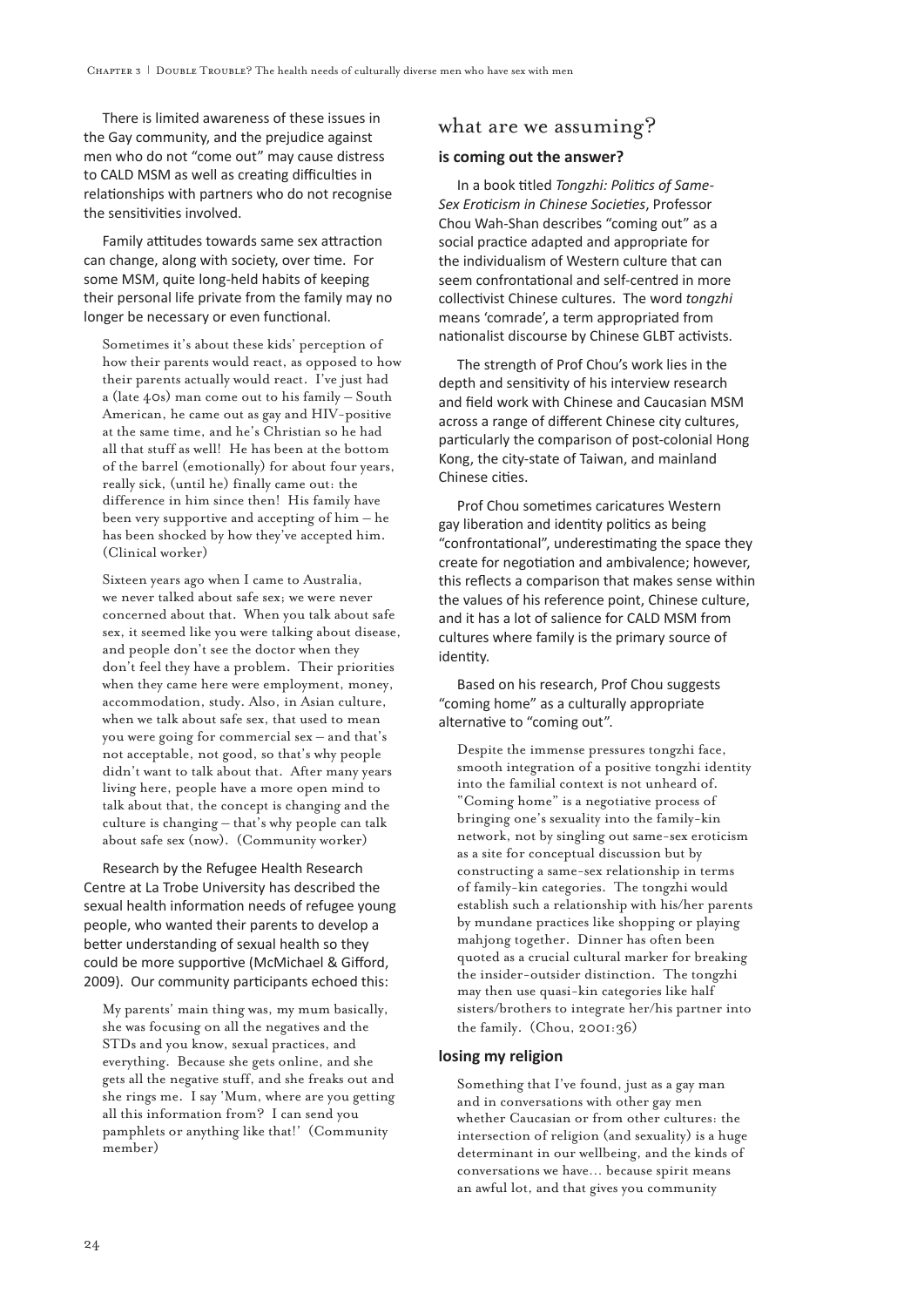belonging sometimes. So the tension is between, am I Muslim/am I gay, how do I negotiate that – and I want to still practice, but I have this (same sex) desire? It's kind of a pink elephant in the room! (Community member)

In gay community discourse, religion is often cited as one of the great sources of homophobic prejudice, and as consensus has built around this position it has led to the view that homosexuality and religious belief are incompatible, creating pressure on people who are both religious and same-sex attracted to disavow their religion.

These issues were considered at length at the Australian GLBTIQ Multicultural Council AGM forum "Is my religion more important than my sexuality", the findings of which will be reported by Maria Pallotta-Chiarolli at a Multicultural LGBTIQ Health Forum as part of the Diversity in Health 2010 conference in Melbourne.

## what don't we know?

#### **refugees and same sex attraction**

Mark Camilleri, the psychologist at Family Planning Victoria's Youth Action Centre has noted an increase in referrals of clients reporting same sex attraction as part of their application for refugee status or asylum.

Red Cross has been referring lots of young people to me, who've told their Red Cross worker they are same sex attracted, and that's what they want to get refugee status on. They're applying for visas, (and) they'll say 'I can't go back to my own country because if I come out, they'll kill me', so therefore apply to become permanent residents. And then (Red Cross are) sending them to me for further counselling and support. So this is one place where maybe we could be working with these agencies that support that particular type of community – with newly arrived/refugee status.

Mark pointed out some refugee MSM are being diagnosed with blood-borne viruses without being provided with the pre- and post-test counselling, required by Victorian law, that would enable them to seek appropriate services and to protect their sexual partners from onward transmission.

When they're doing STI testing (for the immigration health requirement), I've found they're just giving them the results, with no pre- and post-test counselling! They just tell them "Your test came back positive…" and (the clients) turn to me and go "They told me I was positive and what does this mean?" That's one place where they could get knowledge about support services.

Mark also mentioned the difficulty of evidencing claims for asylum based on same sex attraction.

But then they're asking me to write – how to prove this person is gay, and I can't do that! How do you do that? — Interjection: It's the creases, down the front of the pants... — All I can say is, well, they came to the same sex attracted young person's group and they interact with the other young people without showing any homophobia. What (else) can you write in a letter to support their application? But (DIAC are) worried that people have been tricking them to get into the country.

This is an important gap in our knowledge, and it overlaps with the gap in our knowledge about the needs and experiences of African MSM in Australia. Lemoh (2010) reports on a case series of African Australians living with HIV, which included four who became infected through male-to-male sexual encounters. This will be an important area of research for MHSS and the Multicultural BBV/STI Working Group to monitor.

#### consequences of family rejection

Most participants at the forum did not undertake case management with CALD MSM and therefore saw only particular aspects of their needs and experiences when things go wrong. At an in-depth interview held after the forum, Mark Camilleri described the severity of the consequences of family rejection for same sex attracted young people from CALD backgrounds. They include loss of financial support, sudden homelessness, interruption of study, and serious emotional and identity crises.

The more chaotic their experience of "coming out", the more chaotic same sex attracted young people are in using drugs and having sex. Achieving stability depends on how quickly they can access emergency accommodation. The more chaotic their initial presentation, we've found, the less they test (for STI) and the more STI they encounter, the lower the priority they place on health and the more "tricky situations" they get themselves into. (Interview notes)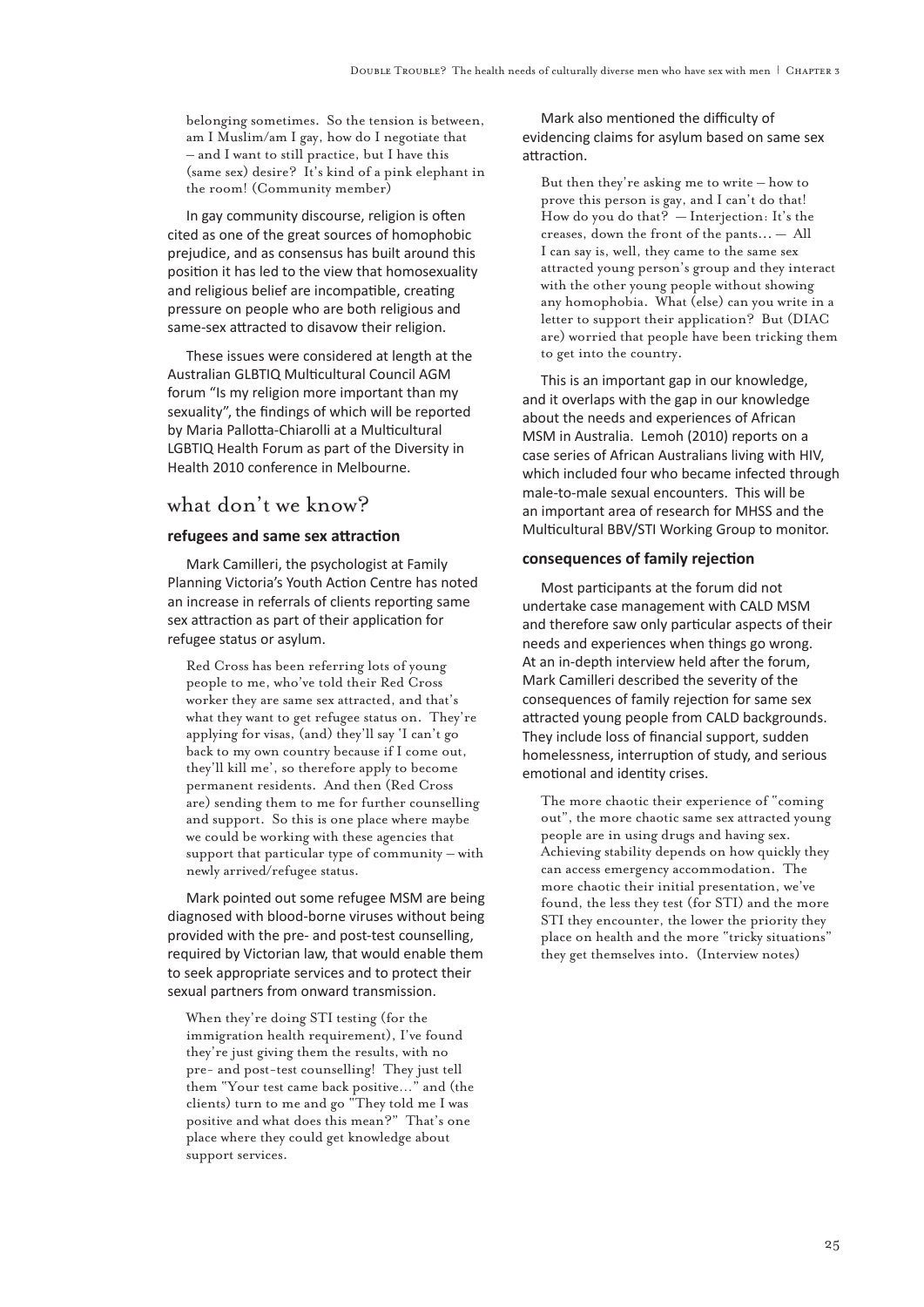# **huy's story**

The following narrative was developed following an interview conducted with a 21yo Vietnamese Australian gay/bisexual man, Huy (a pseudonym). The interview gives a clearer sense of how it feels to negotiate disclosure of same sex attraction in the context of an ethnic family and community.

#### *telling mum*

Yeah, (Mum has) kind of just gone with it, she likes the fact that everyone else is really accepting as well – the fact that my brothers and sisters are really accepting.

#### **Has that made it easier for her?**

Yeah, easier. Lately she's been starting to tease me about it, which is a sign of acceptance, you know. She'll say things like, when I'll go to hug her and I haven't seen her for days, like, "Go away, you're like a stranger to me! You're gay, mate!" (laughs) And then she'll just start laughing. She'll say like "You're my daughter!"

It's kind of mean, but the fact that she's joking about it, and where she's come from… she hasn't even accepted that her brother is gay, so the fact that her son is gay and she can joke about it is… good.

#### **How was she when you first came out?**

When I first came out she was shocked and immediately started to question me and ask me if I was sure, and no, I'm going through a phase, and she insisted that I was going through a phase, because she had gone through a phase when she was younger… and she kept trying to convince me that it was wrong....

#### **Like what was she saying?**

Um, well she was bringing religion into it. Uh, from religious teachings of Buddhism and stuff like that… but I don't think she properly read up on it; she did mention to me that it was wrong, in the religion, but um… the fact is she was just kind of straightaway against it, said "no, you can't be, no, it's not right."

But I did push on to the fact that... okay, she was making the point that it was 'not normal' – so I averted her attention towards the fact that okay, it's not normal, but it's *natural.* 

The conversation went on for around two hours and… she wanted to know, because she never really knew about homosexuality, and why people are homosexual, so she started asking me questions: is there a scientific explanation?

I gave her one theory – like the gene theory – and after that, she was still adamant that she was right and that I was wrong… but she said "Okay, you will have to give me some time." Because she accepted that all this philosophy was indented in her brain, so she acknowledged that she needed to change.

#### choosing the timing

#### **How did you choose the right time?**

(long silence) Um… my sister… kept pushing me to tell her… um… and I thought about it… and… I thought that there would never really be a right time. So… there wasn't… a right time because, either way, I knew that it was going to be hard for her. So I was… I was sitting there in front of the TV with her one day, in the lounge, and that's where the conversation took place… I was sweating, it was 'now or never, I have to tell her', and that's when I kinda pushed my mouth to say the words, so that it was over, finally.

#### **Why was your sister pushing you to tell Mum?**

Because… because she thought that it would be good for me, that I should, you know, be open with myself. And that my Mum would be – either way, the fact that I was coming out, my sister saw that as a sign that I wanted to be open in the end – very open – so for that to take place I needed to tell my Mum, and she wanted me to be myself sooner than later. And that's how I felt as well.

#### *brothers and friends*

Probably the most important person to tell was my older brother. In the sense that… it would really change the way I socialise… well, me and my brother and even my younger brother, we're all pretty, our social circles are really closely related. So for me to tell my brother about being gay, it could impact on them.

But my brothers are really strong characters, in their social circles, and so am I… they've always kind of set the standards for their friends as well? My brother is someone that a lot of people look up to, he takes care of his friends like family, and his values are just to treat everyone like a brother. His only concern for me was that I would stay closeted just because of what other people might think.

He specifically told me when I came out to him that "I don't want you to live a lie just because you know you're around all these gangsters… you should be yourself, and you know that all of us – the way we were raised is that, just to be yourself and be proud."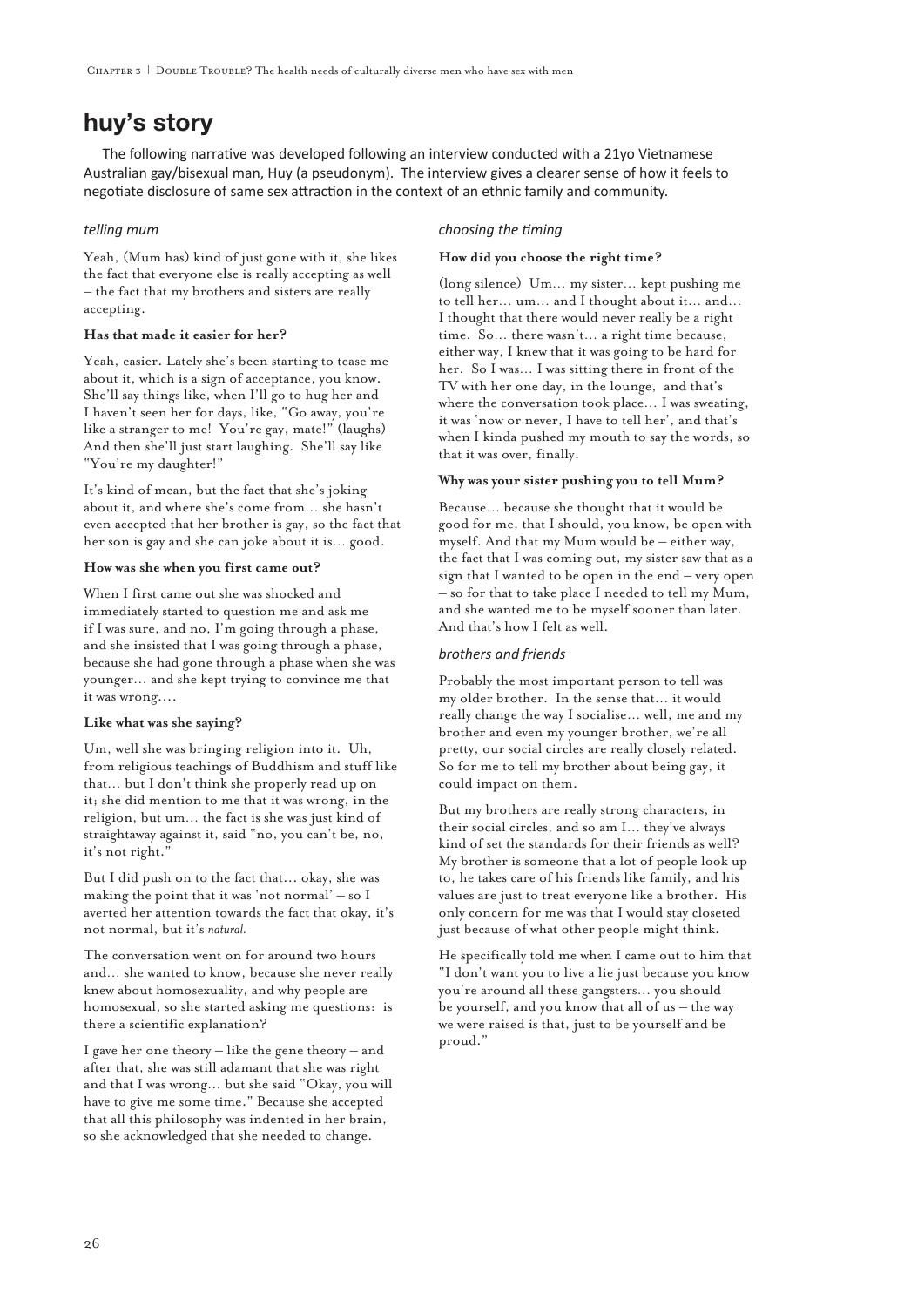## **arjun's story (1)**

At the forum, Arjun, an up-and-coming young Indian writer, gave the following speech about his experiences as a gay man from India living, studying and looking for work in Australia.

About twelve years ago, my aunt, who had recently immigrated to Australia, sent me a card. The card had a stamp with a strange-looking animal holding a mirror and saying, 'Who am I?' When Daniel told me all I had to do today is to say who I am, I was reminded of the strange-looking creature on the stamp. About 12 years later, here I am, trying to answer the same question that animal in the stamp was asking itself.

So: who am I? I am gay. I am Indian. I am also many other things, but I won't talk about them now. So, I will talk for a few minutes about my life as a gay Indian international student in Melbourne.

Before I go into that, I guess I should give you a bit of a background. I came to Melbourne two years ago. I did a course in Communications and Media Studies and then a short course in Creative Writing. I have been living with my uncle and his family ever since I came here. I haven't come out to my uncle and aunt, but they would really have to be blind and deaf not to know I am gay, I guess. Maybe as a token of acknowledgement, they give me birthday cards with pink butterflies dusted with glitter (pink is my least favourite colour) and t-shirts that are extratight (and which I don't end up wearing because I look like a skeleton in them). I came out to my cousins a few months after I came to Melbourne. One of them – the girl – is very supportive and her boyfriend is, too. The other one – the boy – is very homophobic and makes comments like 'Gay people are disgusting. They need to be killed' etc every time something about gay people is shown on TV. I used to find this behaviour frustrating in the beginning, but now I don't bother to listen.

I think one of the reasons I came to study in a foreign country is because India is not exactly the most gay-friendly nation on earth. Before I go further, I should point out that I am still not out to my parents. I think there are two main reasons for this. One of them is that I am not financially independent at the moment, and I want to make sure I can support myself if they are not okay with the fact that I am gay. The second reason is that I haven't had a long time relationship so far. I don't want my parents to think I'd end up lonely and bitter when I come out. Having a job and a partner when I come out, I hope, won't make them feel I am a total loser.

Back to my life in Melbourne. I have met numerous guys in bars and on the net, and I had something similar to a relationship with one guy. That didn't really work out. The question people, white people who do research especially, ask me is: Do you experience sexual racism? The answer is I am not sure. I do see people saying things like 'Not in to

Asians, Indians or fatties' on online dating sites. A guy who contacted me on a dating site chatted with me and said 'I didn't realise you are Indian, I can't chat with you' once. I told him he was being racist and he said he was so not a racist. If that's not racism, then I am sure there is no sexual racism in this city.

Another question people ask me is: Why did you choose Australia? To be honest, I wanted to go to England. My parents weren't very keen on the idea, though. They didn't want me to leave India at all. They kept saying I'd have to be a second-class citizen if I live in a foreign country. I wanted to leave India mainly because of my sexuality. Finally, they said I could come here instead. Because my mum's brother lives in Melbourne, my mum felt he and my aunt could keep an eye on me. My parents still want me to go back to India. And it is quite possible I will have to go to India soon. I am applying for my residency and seeing how things go. If it doesn't work out, I will have to go back to India.

If I go back to India, I will miss Melbourne for sure. It has been a good experience for me so far. There have been ups and downs of course, and I am terrified of being the victim of a racial attack, but it's been a good experience overall. Although I have had relationships back in India, I started coming out to friends and family after I came here. I first came out to my friends at uni here, then to my cousins, to the people I worked with and friends back home in India. Some people, like the cousin I was talking about earlier, have not received it positively, but by and large people were very supportive. At both my universities – Monash and La Trobe – I was the only openly gay person in class, but people were very cool about it. Some of my straight male friends even exploit it. They make me a sample audience to test their level of attractiveness and ask me to help them with shopping. There are exceptions, of course, but the homophobic ones were never really vocal about their disgust or whatever it is that homophobes feel.

I saw from the handout that one of the topics this forum covers is 'obstacles to health and barriers to service access'. I go to the Melbourne Sexual Health Centre to get myself tested, and they have been very friendly and helpful so far. No judgements, or for that matter, discrimination. I see a lot of Indians, Asians and Germans there (those were the only non-Australians I could recognise), and I guess a lot of immigrants use the service. That's just an observation, and like everything I said today, I have nothing to back it up. I hope this presentation was helpful, and I wish you all a good morning.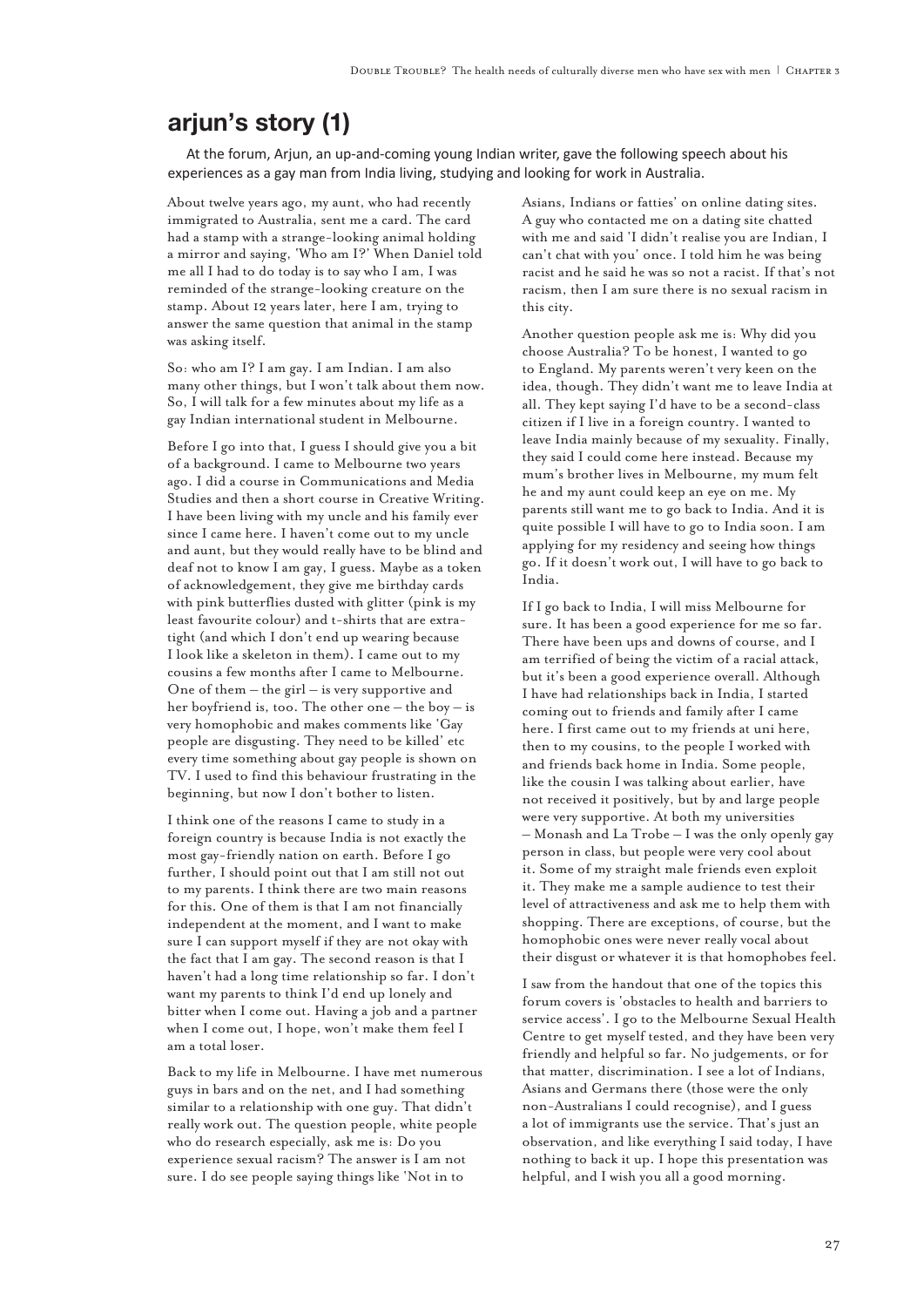# **arjun's story (2)**

Five months later, Arjun wrote the following post on his blog (reproduced with permission). It gives a really clear example of the intensity of despair and anomie that CALD MSM can sometimes experience. In giving his permission to reprint this post, Arjun asked us to note it reflects his feelings and outlook at a particular moment in time, rather than representing his entire life: "I'm not depressed all the time!"

#### **The Nameless Post**, Thurs 25 February 2010

I'm trying to find the right words to express myself, but I'm finding it very difficult to do that. I want to express how hopeless my life feels at this particular moment, how boring and vacuous, but I can't seem to find the right words. I wake up every morning at six dreading to have to go to work. It's not that I don't like to work; it's just that I don't like what I'm doing. I don't drive a car, have never been interested in them, and here I am working for a car company and answering car-related queries over the phone. I don't like talking on the phone. I always avoid calling people. I prefer texts. But now I spend my days calling people and talking about cars. Come back to India, my parents tell me. I respond with vague answers. They get angry. They say I'm wasting my life, that I'm only growing older, that I need to find a 'proper' job. They call my uncle and ask him to convince me to go back to India. I don't know India would be the right place for me, though. Considering I'm gay. But then I wonder if I'm having a gay time living in a gay-friendly country. I am still single. I don't have any gay friends I can count on. The people I feel attracted to are always moving on, finding men who are more desirable, easier to love. Like Patrick. We have been chatting for weeks. But it doesn't seem like he wants to meet me. He talks to me about other people he meets, other people he chats with. And no, not over the phone. We chat on MSN. And we text, occasionally.

## **conclusion**

Sexual prejudice in ethnic communities can present a major challenge to CALD MSM trying to integrate their same sex attraction into their family and community life, but there are signs that change is possible and already taking place in some communities' attitudes towards same sex attraction. As always, however, there is an enormous diversity among the different CALD communities and individuals, with some families responding with tolerance and understanding and others, not so much. Research has repeatedly found that strength of connection to family and community is a protective factor against HIV acquisition and mental health problems for CALD MSM. Work is needed to support CALD MSM in negotiating that integration of identities and social relationships, and to tackle upstream factors making this difficult.

## **recommendations**

- Coordinated campaigns to (a) reduce sexual prejudice (homophobia) in ethnic communities and (b) reduce ethnic prejudice (sexual racism) in the gay community. (Chapter One)
- A plain language resource should be produced for CALD MSM community members responding to the particular health and social support needs identified in this chapter and elsewhere.
- Research is needed into the experience and health needs for CALD MSM from non-South East Asian backgrounds, particularly African, Middle Eastern, and South Asian cultures, and refugees.
- Groups like Gay Asian Proud which provide social connectedness and culturally responsive peerbased health education should be further resourced and strengthened.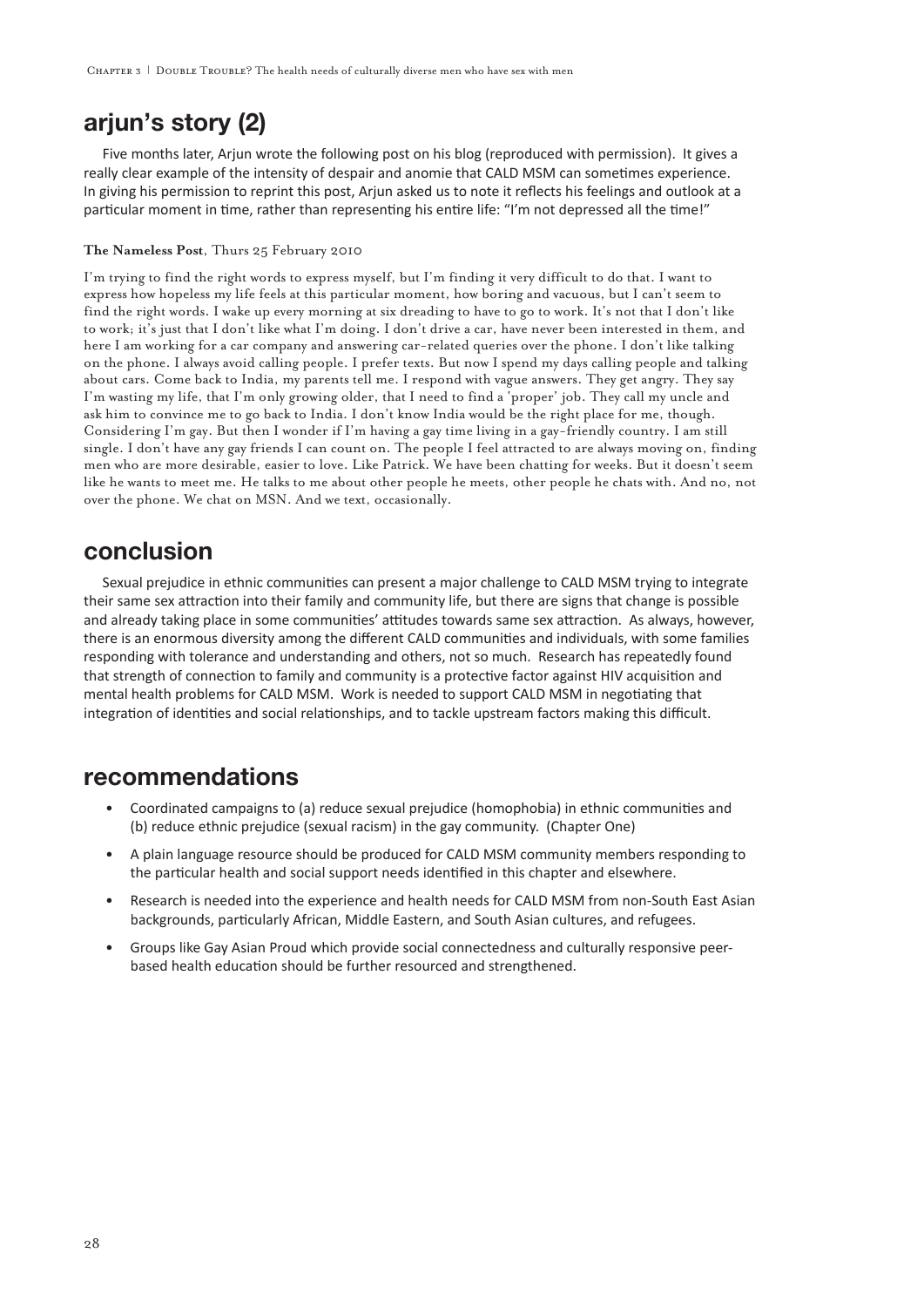# 4 navigating the health system

Are there obstacles to health and barriers to service access for CALD MSM?

## **overview**

Upfront cost, system complexity, and reliance upon 'word of mouth' for advertising services present significant barriers to vulnerable CALD MSM with unmet health needs. At the consultation the Melbourne Sexual Health Centre was acknowledged by participants as providing a world-class sexual health service, which is available on a walkin basis without a Medicare card and provides service to large numbers of CALD MSM. A strong theme in this report has been the vulnerability that can arise from lack of social connectedness and corresponding missed opportunities for social learning and support, and this affects whether a person has 'bridges into' sexual and other health services.

# **fi ndings**

### what do we know?

Navigating the health system in Australia is difficult, especially understanding the configuration of primary, secondary and tertiary health services. Friends are an important source of support, in the form of practical knowhow about navigating the health system and accessing health services. As it does with sexual risk, vulnerability in terms of barriers to health and service access comes from a temporary or ongoing lack of social connectedness.

The health system is very complex in Australia, dealing with Medicare issues and overseas student insurance; I've been using it for three years and I'm pretty much unsure about if I need services, how do I access (them) – going to the GP, getting the appointment; I reasonably speak well but I'm a bit concerned about (those) who can't speak well. I can read and I have that access and I can ask friends for support, but for a new young boy it's pretty hard. The health system in Australia, with due respect, it's fantastic, but navigating it is not easy. (Social researcher)

For migrants without Medicare access and international students with Overseas Student Health Cover (OSHC), upfront cost presents a major barrier to sexual health service access. A participant who works in sexual health with general practice estimated the upfront cost of a sexual health screen at \$250, and another participant noted that's about half the average yearly income in his country (Bangladesh).

Sexual health services are available free of charge at Melbourne Sexual Health Centre if CALD MSM are aware of the service, which is not promoted in mainstream, student or ethnic media outlets. This intensifies the importance of social connectedness for support and information.

Main problem is they don't know about testing facilities. Even with the Australian kids. Particularly in rural areas, sexual health services are mainly focused on preventing unwanted pregnancies. (Social researcher)

Melbourne Sexual Health Centre was recognised as a provider of world-class sexual health and HIV services, located in proximity to a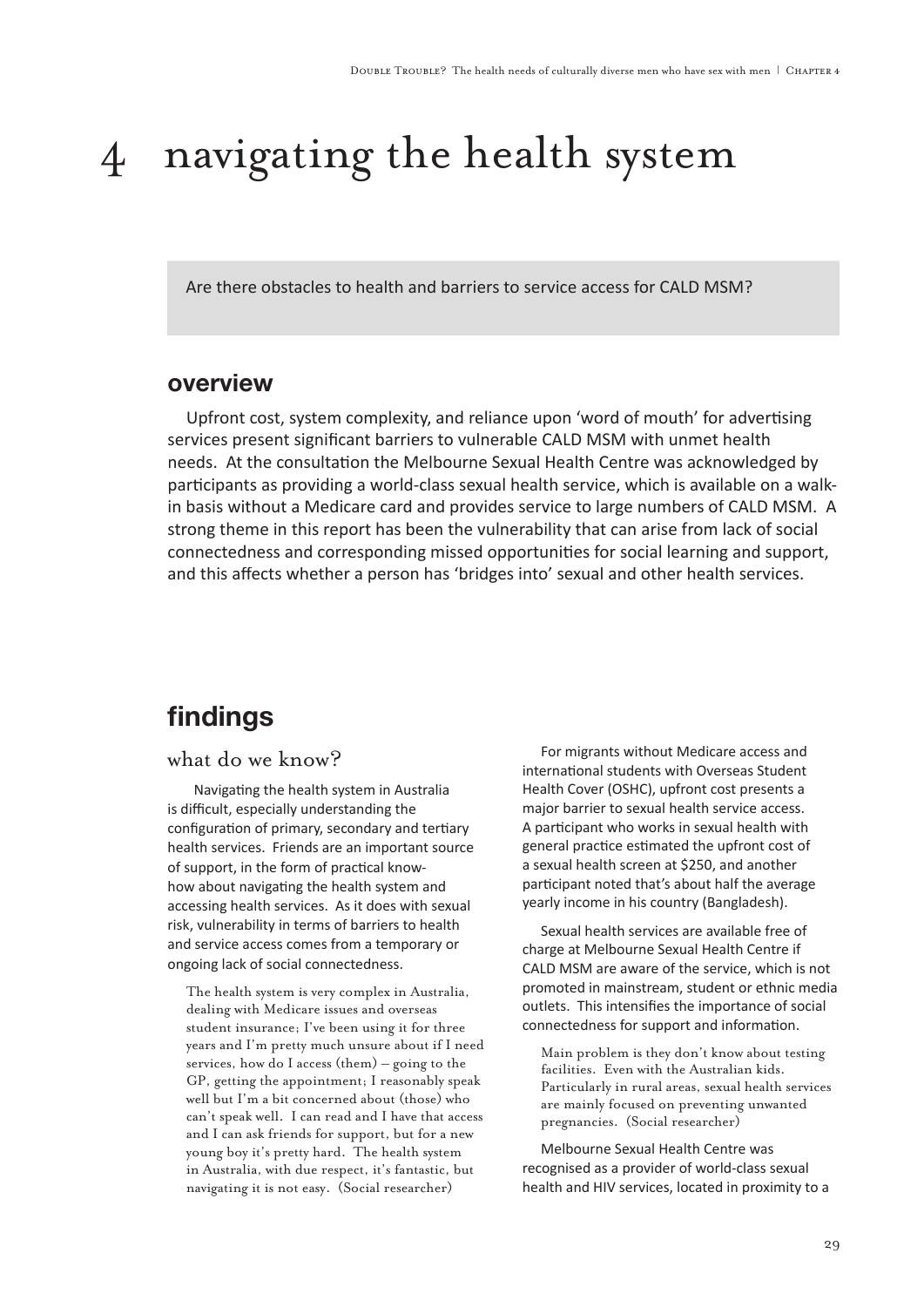large population of international students.

Melbourne Sexual Health (Centre) is the ideal service, because I've been working with sexual health services for the last 12 years and this is the ideal centre that I've come across. (Social researcher)

At MSHC and the HIV service of course, you see people from everywhere… If you don't have Medicare then I would always suggest to somebody to go to MSHC. (Clinical worker)

Confidentiality is an ongoing process of reassuring service users and discouraging onward disclosure by third parties such as interpreters. There is real diversity among CALD MSM in how much confidence they feel about disclosing personal information:

So (with) that whole issue of confidentiality, you might get one person happy about it and feels confident about it and you get the next person who arrives from overseas and they don't feel comfortable about it or you might have somebody who's been in the country for a long time and still not feel comfort about the confidentiality thing. I guess it's up to us health professionals to keep reiterating how confidentiality is very important in Australia and there's rules around it and (how) the interpreters are to be confidential in their work – but then you might get someone who's not going to be… (Clinical worker)

#### what are we assuming?

#### **evidence of access to services**

Participants assumed that the particular CALD MSM in greatest need of sexual health care can access services because they witness CALD MSM in general accessing their services.

The volume of people coming through our service is an indication they can find it. And obviously word of mouth as well… There is an indication that CALD MSM are accessing our service because ours has gone up 7% in one year! (Clinical worker)

However, the largest service barely advertises, and reports that most users heard about it through 'word of mouth'. This is unlikely to reach vulnerable individuals, who are vulnerable because of their lack of social connectedness – so they lack bridges into service access.

#### **sexual health education before Australia**

It was assumed that recent arrivals (both humanitarian entrants and international students) have zero exposure to sexual health education before their arrival in Australia. In fact, CALD MSM from refugee backgrounds in Africa

and international students from some South-East Asian countries may have encountered HIV education, albeit focused exclusively on heterosexual transmission or 'social evils' (as risk factors are characterised in Viet Nam).

#### **adaptability**

One participant noted the danger in assuming that people from CALD backgrounds lack skills and capacities to solve health problems themselves. Best practice in health promotion involves taking an 'asset based' approach, seeking to build on the strengths and resources that exist in individuals and their local cultures. By comparison, a 'deficit' approach focuses first on problems then looks for ways to fix them.

(There is an assumption) that people from different cultural groups and international students whose first language isn't English are somehow not that competent or a bit helpless, which I don't think is true. We frame – there's this 'othering' of people from other language groups. We know that people, no matter what language you speak, are as intelligent as anyone else, and there may be some challenges but that ingenuity is still there. (Forum participant)

#### **coming out**

As in other groups, participants assumed a Western 'coming out' model of gay identification in their discussion of obstacles to health and barriers to service access for CALD MSM. Reluctance to access services was often explained as a practical concern about family members finding out  $-$  a problem of information control.

One of the main (issues) is the cultural identity and the silence about sexual practice with men and how that can't be discussed within the family environment as a rule. From the point of view of (service users), they have had conversations with me about their fear of going to services, in case a family member finds out. Often they're staying with aunts and uncles… (Community worker)

However, the experience of shame about same sex attraction may be a more direct and primal explanation for this concern: it is a reluctance to take any action that might externalise and make that attraction socially real and publically visible.

Although 'coming out' and gay/bisexual identification might never occur, social connections with other CALD MSM can enable social learning around the life integration of same sex attraction, so the fact a person does not 'come out' may not indicate a barrier to their health and happiness.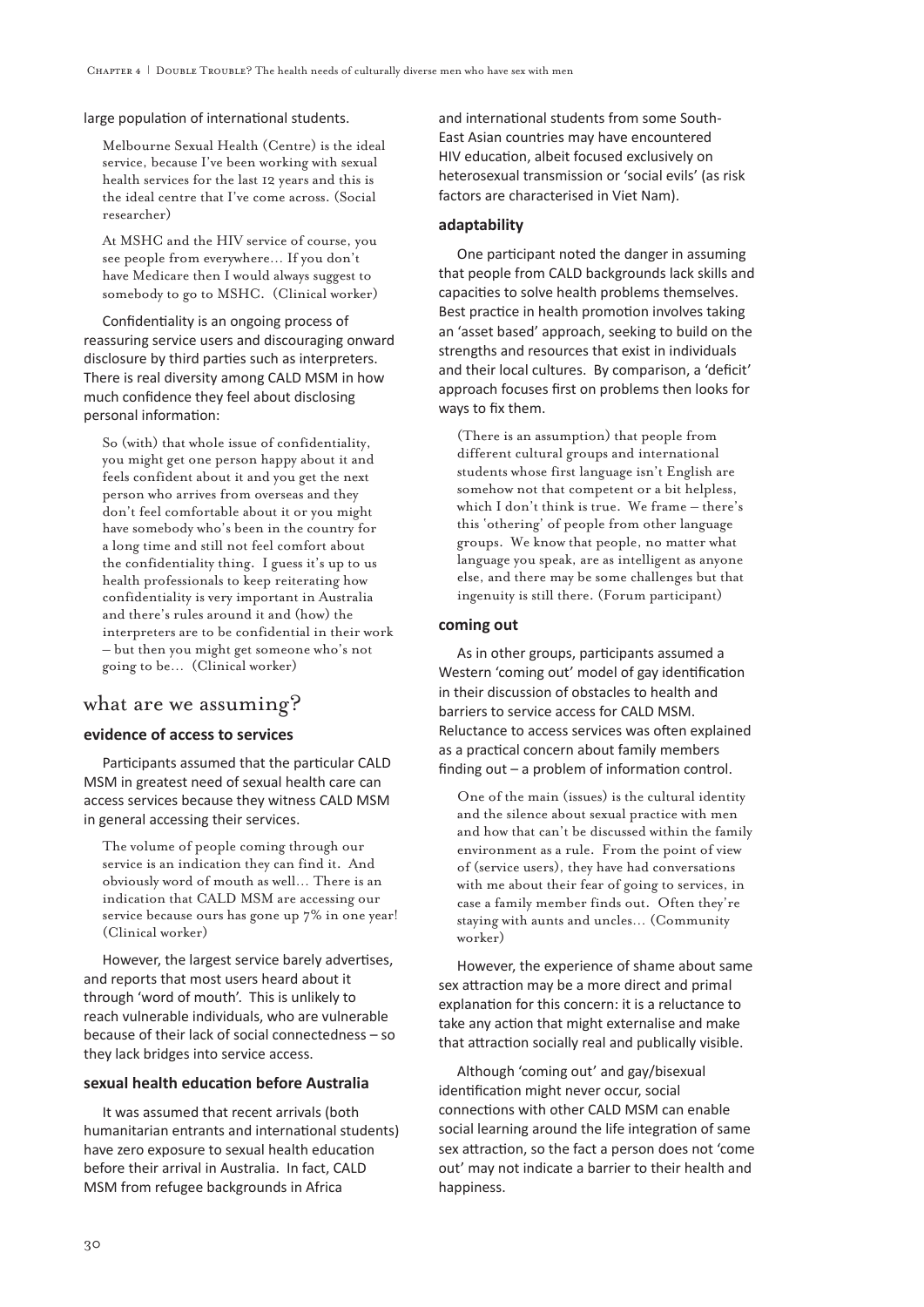## what don't we know?

#### **African and Middle Eastern MSM**

Matching the lack of research, there is minimal working knowledge (experience/anecdote) about CALD MSM from cultural backgrounds outside South East Asia.

In primary health care, we see, I see, Asian guys primarily. (Among CALD MSM) I don't think I've ever seen anybody outside of that cultural group in primary care. (Clinical worker)

Likewise, there is a gap in research and working knowledge around the experience of CALD MSM living with HIV, especially those living in the Western suburbs.

#### **sexual assault**

We know very little about the experience of sexual assault among CALD MSM. This includes the sufficiency and cultural responsiveness of services for survivors. In Chapter Two, a

**conclusion**

community worker who sees international students described a case of sexual assault which had arisen in a beat environment due to a misunderstanding of expectations and lack of competency in sexual negotiation.

#### **over-testing**

There was no discussion of over-testing among CALD MSM. In an in-depth interview conducted after the consultation forum, Mark Camilleri from Family Planning Victoria's Youth Action Centre described a pattern of CALD MSM from South-East Asian backgrounds seeking STI testing after every single sexual encounter – some going to the extent of seeing different doctors to avoid detection and frustration of this behaviour.

#### **healthcare for non-refugee migrants**

Among participants, there was a lot of uncertainty about OSHC for international students and immigration procedures (especially when a prospective migrant is HIV-positive).

In Victoria the obstacles to health and barriers to service access faced by CALD MSM are addressed through a strategic mix of specialist multicultural health services like MHSS and the Alfred CALD HIV Service and through culturally-responsive service provision by mainstream agencies like MSHC and VAC/GMHC. Now that new National HIV and Sexual Health Strategies have been released by the Commonwealth, there is an opportunity to revisit that mix and see where relationships can be created or strengthened.

## **recommendations**

- Clinical and community workers should take time during service orientation and intake interviews to build their CALD MSM clients' awareness of and trust in privacy and confidentiality.
- Clinical and community services should be advertised more widely, including outside the gay press and through online channels used by CALD MSM, in order to bridge the gaps in social networks across which 'word of mouth' cannot reach.
- Both service providers and community members should be made aware of free and low-cost opportunities to access sexual health care, including clinics that will bulk bill Medicare or overseas student health cover (OSHC) insurers.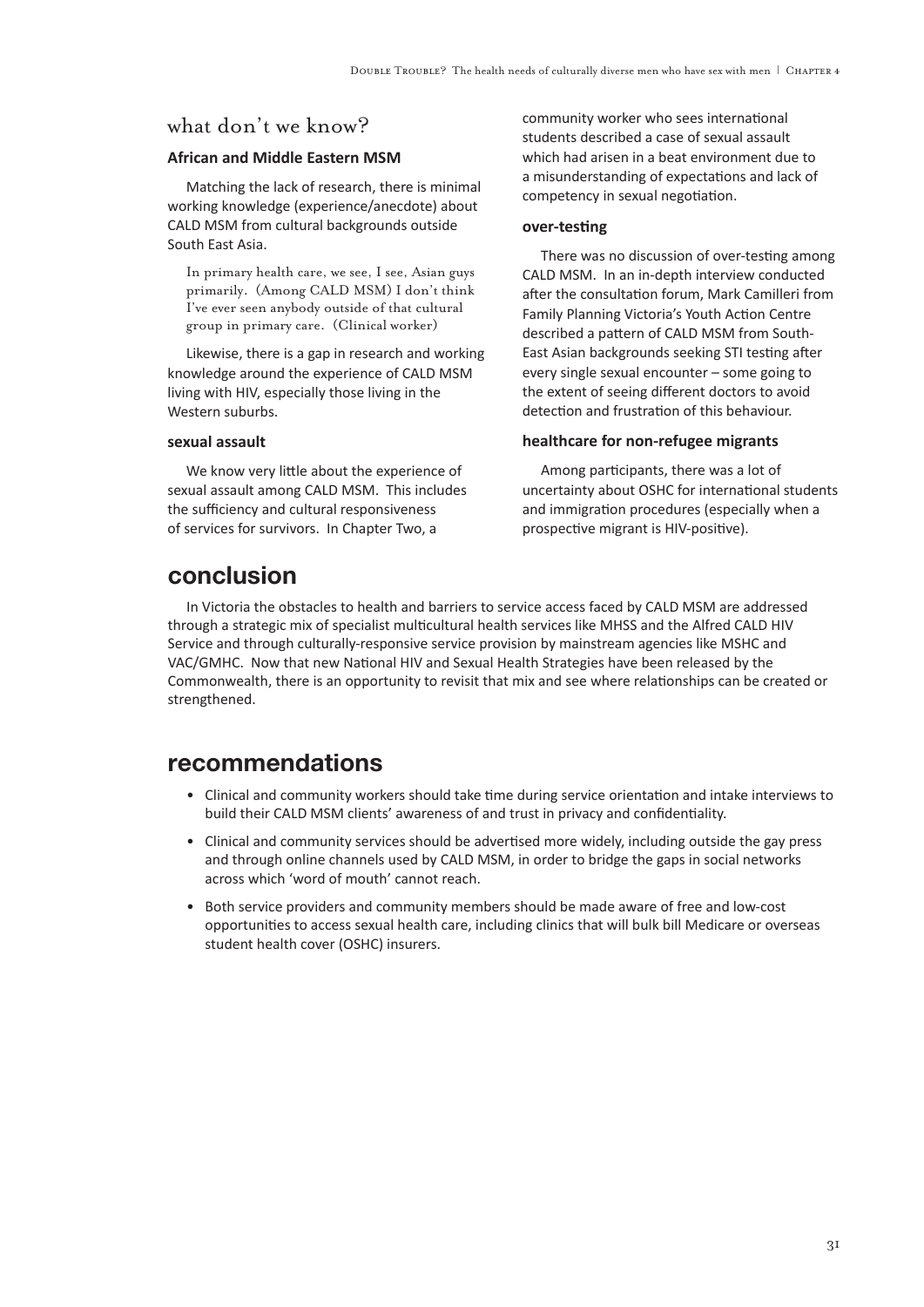Chapter 4 | Double Trouble? The health needs of culturally diverse men who have sex with men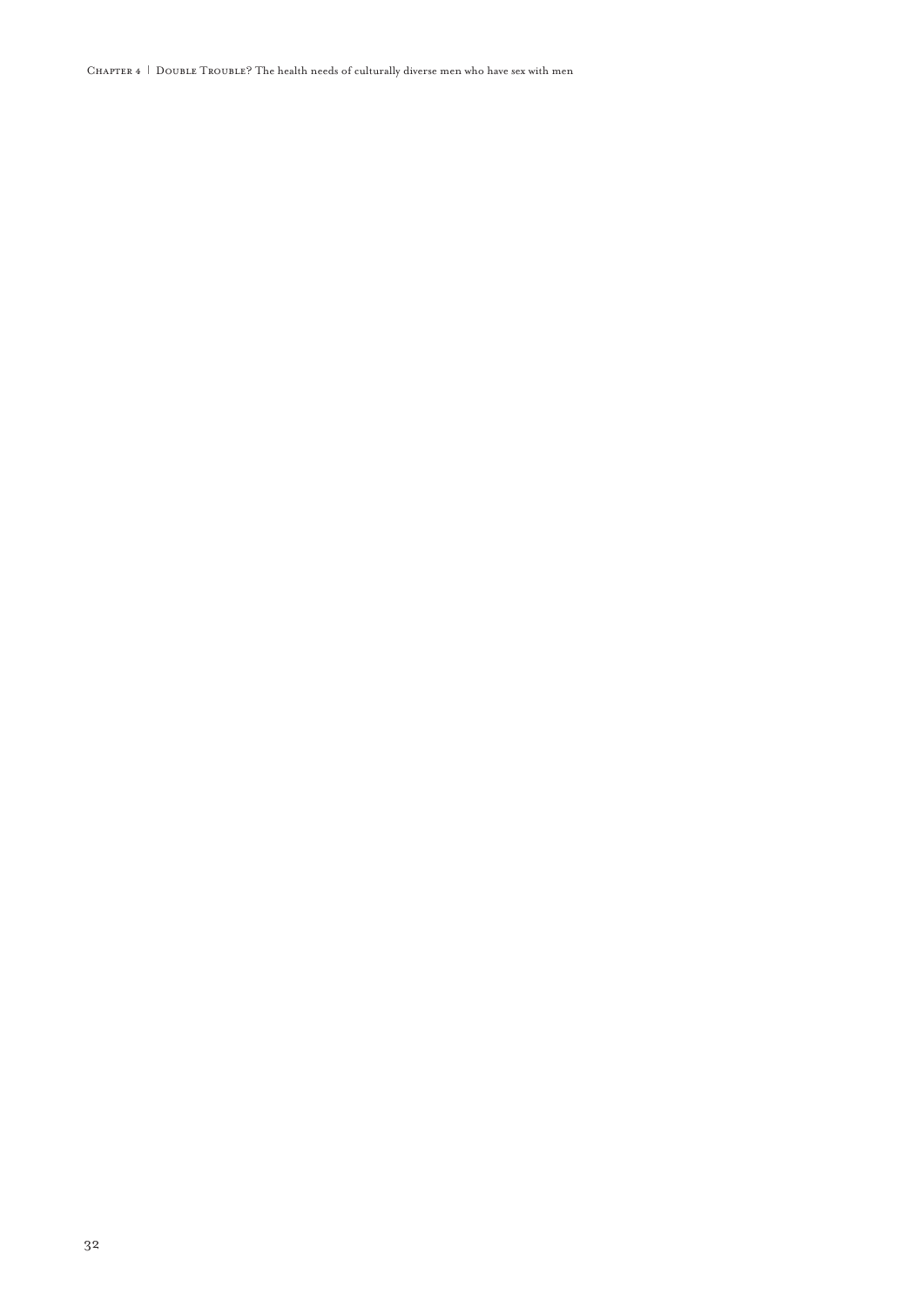# 5 discussion

Taking a population approach to understanding CALD MSM health needs

# **overview**

In order to keep this report readable and accessible for as wide an audience as possible, we have chosen to contain the critical discussion of our findings to this chapter. It builds on the case study developed in chapter two considering South-East Asian (SEA) MSM. Assuming it remains current – and we have recommended further research to ascertain if this is actually the case – that research poses something of a paradox: how could a population with substantially lower overall risk produce higher HIV infection outcomes? This chapter uses the vulnerable populations approach (Frohlich & Potvin, 2008) and scales of adaptation to identity crisis such as the Minority Identity Development Model (Sue & Sue, 1990) to resolve the paradox, and suggests how these may be used to identify individuals in need of support and contexts such as primary relationships where risk taking may occur (Mao, Van de Ven & McCormick, 2004).

# **the paradox of low risk and higher HIV infections**

Chapter Two presents a case study of MSM from South-East Asia – the best-researched group of CALD MSM in Australia – and notes that men in this group report substantially lower risk practices than gay/bisexual men from Anglo-Australian backgrounds.

The difference first became apparent in the Asian Gay Community Periodic Surveys (1998; 2002) but since these recruited only Asian MSM, it was possible the difference could be explained by differences in recruitment from the Sydney Gay Community Periodic Survey. A follow-up study by Mao et al (2004) recruited both Asian and White men and found the same difference  $-$  lower risk practices on average among Asian MSM compared to White MSM.

The titles of two articles about this research, in a 2004 edition of the journal *AIDS Education &* Prevention, really tell the story:

• Gay Asian Men in Sydney *resist* international trend: no change in rates of unprotected anal intercourse, 1999-2002 (Van de Ven, Mao & Prestage, 2004, italics added);

• Gay Asian Men in San Francisco *follow* international trend: increases in rates of unprotected anal intercourse and sexually transmitted diseases, 1999-2002 (McFarland, et al, 2004; italics added).

As the San Francisco authors wrote, "Studies of MSM usually include too few [Asians] to measure HIV prevalence or incidence with precision or to track temporal trends in sexual behaviour", and note that the Sydney studies were exceptional in that they "were able to recruit a sufficient sample of MSM of [Asian] ethnic background in Sydney at two points of time" (my emphasis).

Their wording suggests that recruiting Asian MSM is particularly difficult – a version of the "hard to reach" stereotype.

In fact, this reflects a failure in study design to oversample in minority groups in order to enable valid statistical comparisons with majority populations, or alternatively to fund and conduct special purpose studies like the ethnospecific AGCPS or Mao's cross-culturally comparative follow-up study. As Hurley (2008) notes, the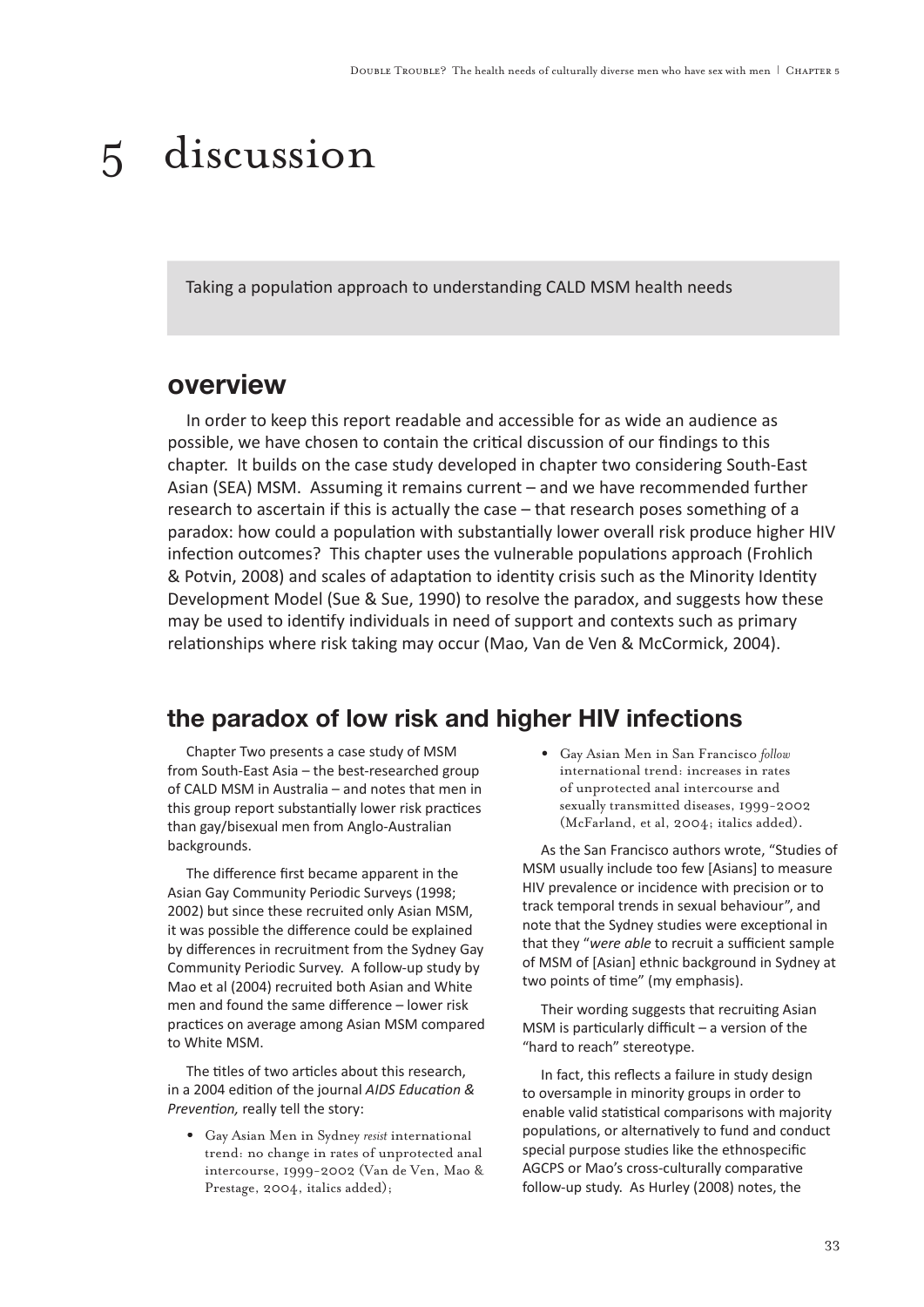"hard to reach" stereotype projects blame onto the group for being "difficult" rather than taking responsibility for including the group at the level of study design and implementation.

Epidemiological and behavioural surveillance in Australia and overseas has typically focused on two things: whether risk behaviours are increasing, and whether new HIV infections are increasing. In the case of Asian MSM in Australia, risk practices on average have been lower than among White men, and at least from 1999-2002, they have been stable. (This may have changed since then.) Until quite recently, new HIV infections among Asian MSM have also remained stable, although since 2006 they have increased significantly among SEA-born MSM in Victoria.

The increases are cause for concern, but there is another issue that deserves attention: SEA-born men represent about 10% of new HIV infections among MSM despite making up only 3% of the Victorian population. This is an important and unrecognised health disparity. It translates into a small numbers of people infected every year – but the vulnerability that produces this disparate end result is likely to affect Asian Australians as a whole population, whether or not they end up becoming HIV-positive. The difference between vulnerability and risk helps explain the paradox that a population reporting lower risk practices on average also seems to produce a disproportionate number of HIV infections.

The public health researchers Frohlich and Potvin (2008) offer a useful explanation of the difference between 'risk' and 'vulnerability' – the latter, they say, can be understood as 'risk of risks'. Vulnerability will not show up in a behavioural survey focused on current/past risk-taking, as it concerns the likelihood of risk-taking in future. As they point out, vulnerability is not distributed equally across a population: it is typically concentrated in some small fraction of the population, although all members of a vulnerable population share an increased likelihood of moving along the spectrum into that zone or fraction where vulnerability does translate into actual risk. Since this process happens over time, it again disappears from view when we use crosssectional or 'snapshot' surveys to measure risk.

In the case of CALD MSM, this chapter attempts to sketch out a hypothesis (a 'best guess' explanation) about what factors or aspects of life experience lead to someone spending time in that zone of risk. I say 'spending time', rather than 'ending up', because I believe it is likely to be a temporary thing – because people are resilient and adaptive. (Research hasn't shown any stable

and permanent sub-population of risk-taking Asian MSM – but, due to the gaps in the research identified above, it cannot be said that means one doesn't exist.) If we understand those factors, we can ask about them in our friends and clients, to get a better sense of when someone might need a hand.

## epidemiology & surveillance

Because of those gaps in the research, it is also difficult to say whether that disparity in HIV infection rates between Asian and White populations reflects vulnerability or differences in their age structure. When comparing incidence rates per 100,000 between populations, especially for sexual risk behaviours (or their outcomes), a population which skews younger or older might have different proportions of people in the age brackets where the risk behaviour is more commonly practiced. These could produce different outcomes without reflecting a real difference in risk-taking levels. It is plausible to suggest that age differences might explain the higher HIV incidence among South-East Asian MSM. The number of international students in Victoria has doubled since 2001, and the question about visa status/residency of newly-infected patients is ambiguous, to say the least:

3. Does the patient plan to reside permanently in Victoria for at least 12 months?

| $V_{AC}$                    |
|-----------------------------|
| $\overline{\phantom{0}}$ No |
| Unknown                     |

Source: Victorian HIV Notification Form http://www.health.vic.gov.au/ data/assets/pdf file/0005/367241/notification\_hiv\_form\_aug09\_.pdf

A student diagnosed with HIV part-way through a 3-5 year course, who may hope to obtain permanent residence at the end of it, could answer Yes or Unknown on this question.

Best practice in this situation calls for the calculation of an age-standardised rate per 100,000. This is a simple calculation which takes HIV infection rates by age bracket and ethnicity and compares them with the percentages of each population in those age brackets. There are Census data available to show the percentages of the Australian and South-East Asian-born general populations; however, the Burnet Institute has advised that it cannot calculate these rates without data on the age structure of the Asianborn homosexual population.

Based on the Australian Study of Health in Relationships ("ASHR"), it is possible to estimate that 3% of the Australian population are same-sex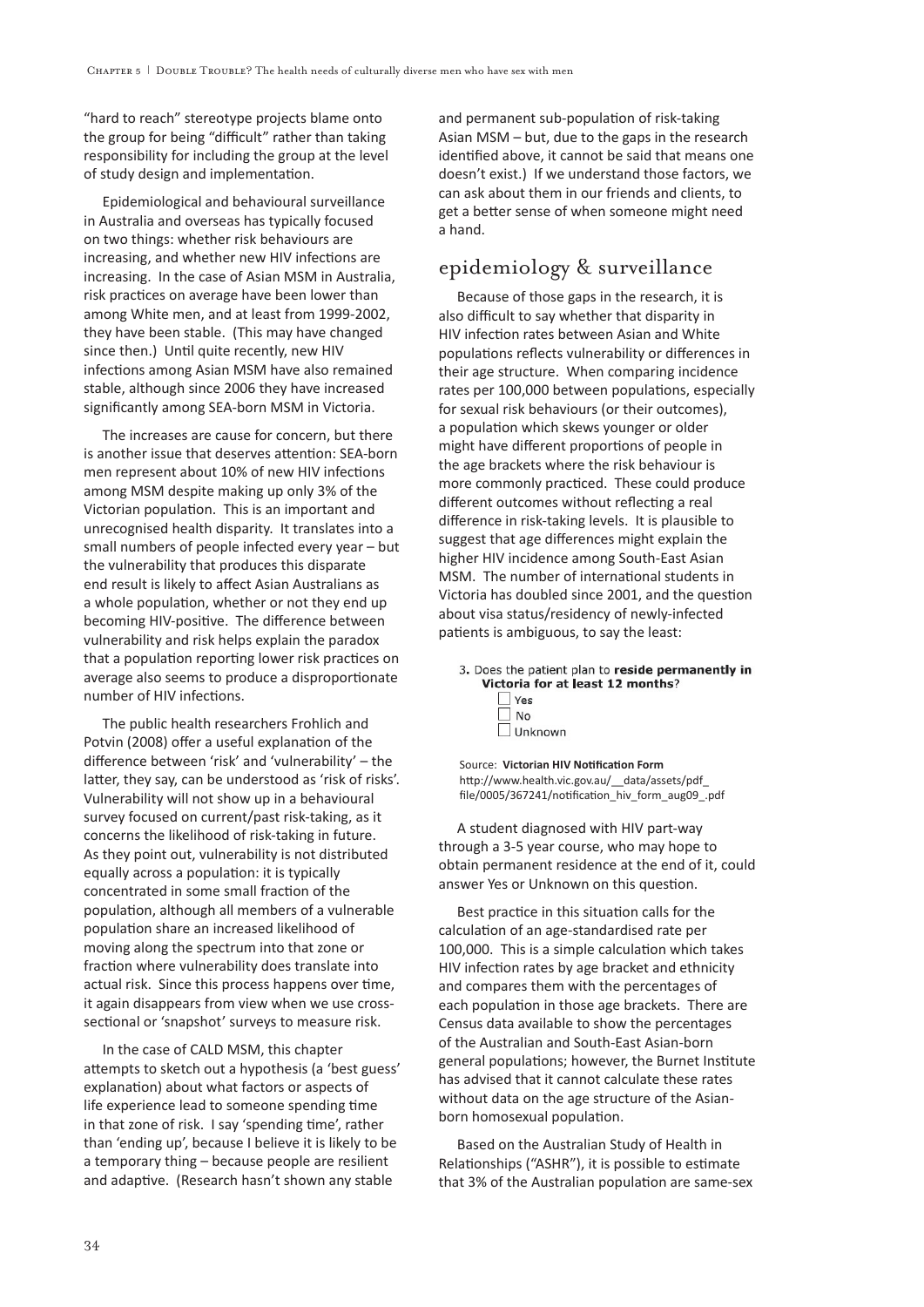attracted, and in their analysis this rate did not vary significantly with age. However, it is not safe to make the same assumption for Asian MSM who have migrated to Australia; among CALD male migrants to Australia there may be more than 3% MSM due to the 'pull factor' of Australia's perceived liberality – or just its geographical removal from the oversight of family. Indeed, a study of students at universities in Brisbane found 22% of respondents from 'East Asia' reported same sex partnerships (Gu et al, 2008).

## **the vulnerability principle**

Writing about another haemophiliac families living with or affected by HIV/AIDS, the social researcher Angela Kelly (2002) describes what could be called the 'vulnerability principle' —

[I]t is important to note that 'AIDS is not an 'equal opportunities' disease, affecting everyone and all communities equally'; rather, AIDS reinforces 'existing social inequalities—of gender, of social status, of race, and of sexuality' (Aggleton 1994: vi). AIDS also reinforces inequalities of health, biology and access to health care, and has exposed the 'hidden vulnerabilities in the human condition that are biological and social' (Fineberg 1988: 106).

Both quotes cited by Kelly pre-date the explosion of research and prevention work that occurred in the late Nineties, when UNAIDS finally got its act together to advocate for global aid funding priority (Pisani, 2008). The vulnerability principle was a "rule of thumb" to guide prevention work at a time and in settings where research had not yet been undertaken.

As funding became available, the vulnerability principle still remained in use, causing frustration to some researchers who were doing work to identify which *particular* social groups most needed prevention work. For instance, the epidemiologist and commentator Elizabeth Pisani has been very critical of vulnerability claims for groups at very low risk of HIV infection, especially

We would like to suggest a change to the notification form to ask a question explicitly about visa status, and that research be conducted to establish a reliable estimate of the proportion of male migrants to Australia who report same sex partnerships and/or identity. The Department of Health has funded MHSS to undertake a community-based research project exploring the sexual health needs of international students, both same-sex attracted and heterosexual, in Victoria.

when those groups are more appealing to politicians than MSM, IDU and sex workers. (This is a complicated argument, since it both critiques and invokes vulnerability and marginality.)

In this respect, vulnerability claims involve representational politics not unlike claims to marginality (Hurley, 2008; Gunew, 1994). They can be useful as a way of getting the ball rolling. but as Hurley points out, not without risks:

In social research into health, 'marginality' is often configured 'naturally' as an unproblematic given, with a mostly unspoken link to what are configured as pre-existing social categories: 'women', 'black women', 'Third world women', 'intravenous drug users', 'sex workers', 'people with disabilities' and 'gays and lesbians'. The social, political and theoretical constitution of these categories inside and outside of the research disappears in the process of making them operational. Indeed what sometimes emerges is a conceptual slide between 'marginal groups' and 'hard to reach populations'. They often become synonyms. This slide then 'reappears' on the field of service delivery. 'Hard to reach' populations are often intrinsically linked to notions of risk practices and collapsed into 'at risk groups'. (2008:175)

The 'conceptual slide' Hurley describes starts out slippery, but another metaphor might treat it as a 'drive train' that becomes rusted into gear. (See figure below.)

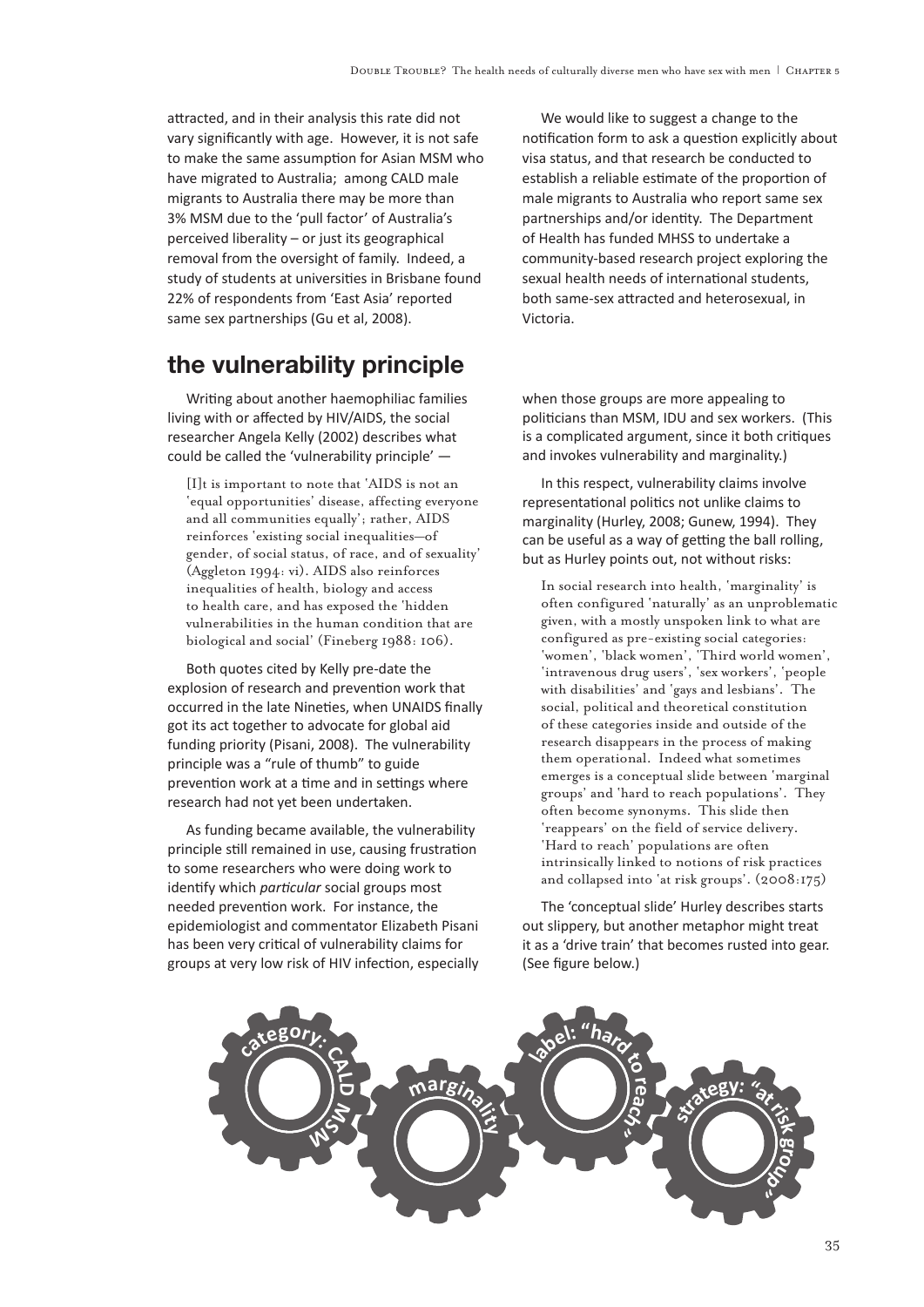The word 'articulation' is most commonly used to mean 'expression', but it has an important secondary meaning, referring to 'jointedness' and interconnection.

The articulation of these concepts means that each one turns automatically as a consequence of the others, without invoking any question about whether that's empirically justified or useful to practitioners  $-$  the same objection Pisani raises against vulnerability claims about heterosexual women and children in countries with concentrated (ie, non-general) epidemics among MSM, IDU and sex workers. As a solution, attention must be paid to the specific details of how those processes interact to increase the risk or vulnerability of a particular social group.

Equally important are broader questions about how the social science language of marginality interlocks with the public health language of risk

groups to transmit momentum into particular kinds of action and intervention. When disciplines or concepts are too tightly interlocked, there is little flexibility to consider alternative explanations and responses.

The next part of this chapter looks at the consultation findings, published and 'grey' literature, and working knowledge, to sketch a hypothesis about the specific mechanisms through which CALD MSM are vulnerable to HIV/ STI infection

At the same time, care is taken to keep flexibility in the analysis, recognising that something that is true at the population level may be totally wrong for a particular individual, and the reverse – that individual level concepts may do a lousy job of explaining what happens at the level of group, community and culture.

## specific mechanisms of vulnerability

This chapter looks at four specific mechanisms of vulnerability for CALD MSM, focusing again on Asian MSM as a case study. The following four mechanisms are considered:

- (a) Identity conflict
- (b) Experiences of discrimination
- (c) Adaptation styles and stages
- (d) Social and situational factors

Again, these are components of the hypothesis this chapter seeks to sketch, and what follows is a critical evaluation of the extent to which they help understand the issue.

### a) identity conflict

Identity conflict is a prominent and popular explanation for the vulnerability of CALD MSM to HIV infection and poor sexual and mental health outcomes. The hypothesis here is that identity conflict lowers self-esteem and that this in turn reduces the capacity to negotiate safer sex practices. It assumes that gay and ethnic identities conflict.

Mao, for example, in an article titled "Gay Asian men dealing with the divide", says "a lot of internal as well as external pressures were the consequences of their conflicting status as members of a minority ethnic group within a minority sexual orientation group" (p425).

Other Australian research in social psychology, quoted in Pallotta-Chiarolli et al (1999:5), describes interactions between cultural and sexual identity and practice, conceived in separation from each other:

'It is possible that one could strongly identify with one group and not the other, have relatively strong levels of identification with both groups, or have low levels of identification with both groups' ([Boldero, Sanitioso & Brain], 1993:3). Several Australian studies have demonstrated that the strength of identification with the gay community is important in the promotion of safe sex practices (Gold, 1993; Kippax & Crawford, 1993). Boldero et al found that 'a stronger identification with the Asian community was related to weaker attitudes to safe sex behavior'. Participants believed that the more positive were their friends and other Asians to homosexuality, the stronger the participants' identification with the gay community and the more informed they were in 'safe sex effectiveness skills'.

However, Chong-Suk Han (2008) criticises the view that gay and Asian identities conflict in some kind of 'zero sum' fashion, along with the resulting implication that what's needed is to engineer the closer assimilation of Asian MSM into gay identity and community.

A common view assumes that minority status is a health risk, therefore ethnicity and homosexuality are health risks, therefore being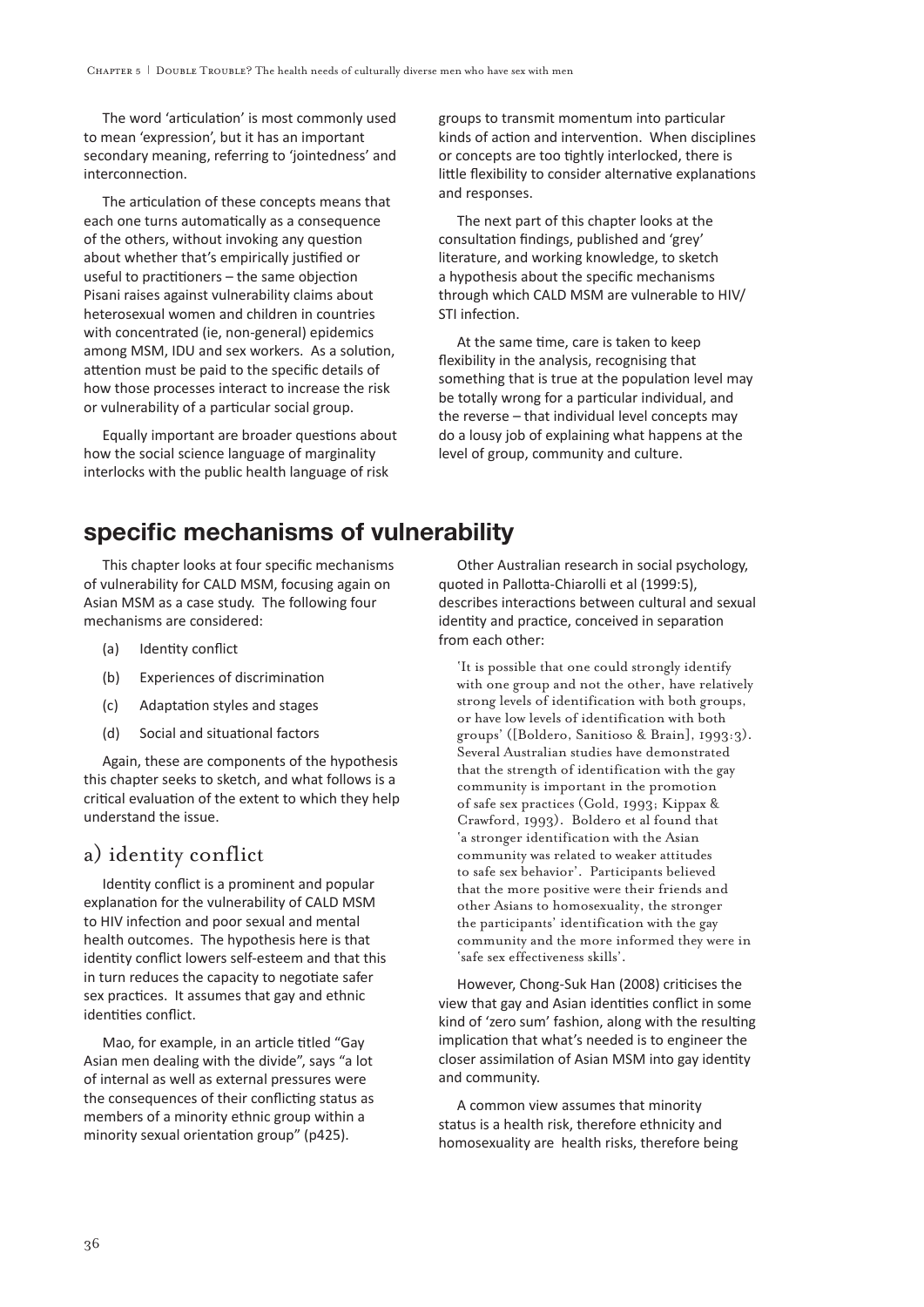an ethnic homosexual must be even more of a health risk, with debate ensuing about whether these risks are additive or multiplicative  $-$  the "double trouble" of the forum title. Writing about lessons learned from her studies of stress and resilience in Black lesbian women, Lisa Bowleg (2008) makes a crucial point: "ask an additive question, get an additive answer".

Our forum title "double trouble" invited participants to question the assumption that being ethnic and gay is a "double disadvantage". The notion that ethnic men have lower selfesteem is, like the vulnerability principle, an oversimplification. It masks the considerable diversity that exists among CALD MSM and the resilience and resourcefulness of individual members of that group.

From my experience working in a sauna, plenty of international students do come through, so they know how to find them and use them. I've seen no obstacle for them to find sex. They know where the beats are, exactly the same as locals. Their ability to navigate the scene using the net is the same as anyone in Melbourne. (clinical worker)

However, this observation should not be allowed in turn to mask the fact that living in a minority social group, dealing with discrimination and overcoming marginalisation are major life challenges for CALD MSM, and each individual will deal with them differently.

Research in counselling and social psychology has described a "stagewise" process of adaptation to these challenges (Sue & Sue, 1990; Roccas & Brewer; Operario, Han & Choi, 2008). In all of these studies, some respondents reported extremely high levels of distress, and depression was more common among Asian MSM than in the mainstream population. These are important health and social support needs that deserve to be met in their own right – not just when they might lead to HIV infection. A quote from Tony Ayres' (1999) article illustrates the slow process of becoming aware of self-doubt induced by racism and sexual rejection:

I think, "Maybe it's just me, maybe I'm being paranoid." After all, everyone has to deal with rejection. What makes mine worse than anyone else's? Maybe I have to face up to the fact that I am not the most attractive man in the world. For years, I have wrestled with doubts. Do other people have the same problems? It has only been recently, when I have met other gay Asian men who suffer from a similar lack of self-esteem, that I have realized that there is something more to it than my own foibles and vulnerabilities.

Just as Bowleg pointed out about questions in a research context  $-$  ask an additive question, get an additive answer - Operario, Han & Choi (2008) make the important point that "identity conflict" is not due to inherent differences between gay and ethnic identities but most often arises in response to external social situations. "Participants stated that the conflict and discomfort around dual identities was a consequence of situational pressures, usually reflecting others' discomfort around sexuality or others' racial prejudice, rather than reflecting internalised states" (p454). There was:

a tendency for participants to compartmentalize their identities when the situation warranted compartmentalization. The dominant pattern was for men to conceal being gay from family and other members of the Asian Pacific Islander community, a behaviour motivated by cultural norms and familial obligations around gender roles, the importance of perpetuating the family name and taboos against open discussions of sexuality, rather than reflecting internalized conflict about being gay. (p455)

Importantly, this research suggests ways forward to reduce the experience of identity conflict:

Rather than compartmentalizing their identities, men who had merged their racial and sexual identity appeared to do so by creating an accepting and supportive community that accommodated their complex social identities. Having a social environment and support system where participants' race and sexuality were mutually affirmed appeared vital to a feeling of security and integration. (p456)

This report recommends the initiation of a collaborative partnership to pursue funding for a 'twin' campaign to promote acceptance of same sex relationships in CALD communities and tackle racial prejudice and discrimination in the gay communities.

Having established that sexual and cultural diversity do not in themselves produce "identity conflict", and that different men go through different approaches and stages in adapting to the social pressures placed upon them by sexual and racial prejudice and discrimination, the next parts of this chapter look at how these differences may predict and contribute to vulnerability to HIV acquisition and poor sexual and mental health.

## b) experiences of discrimination

Díaz and Ayala (2001) produced a report which has been widely cited in support of the idea that experiences of discrimination are associated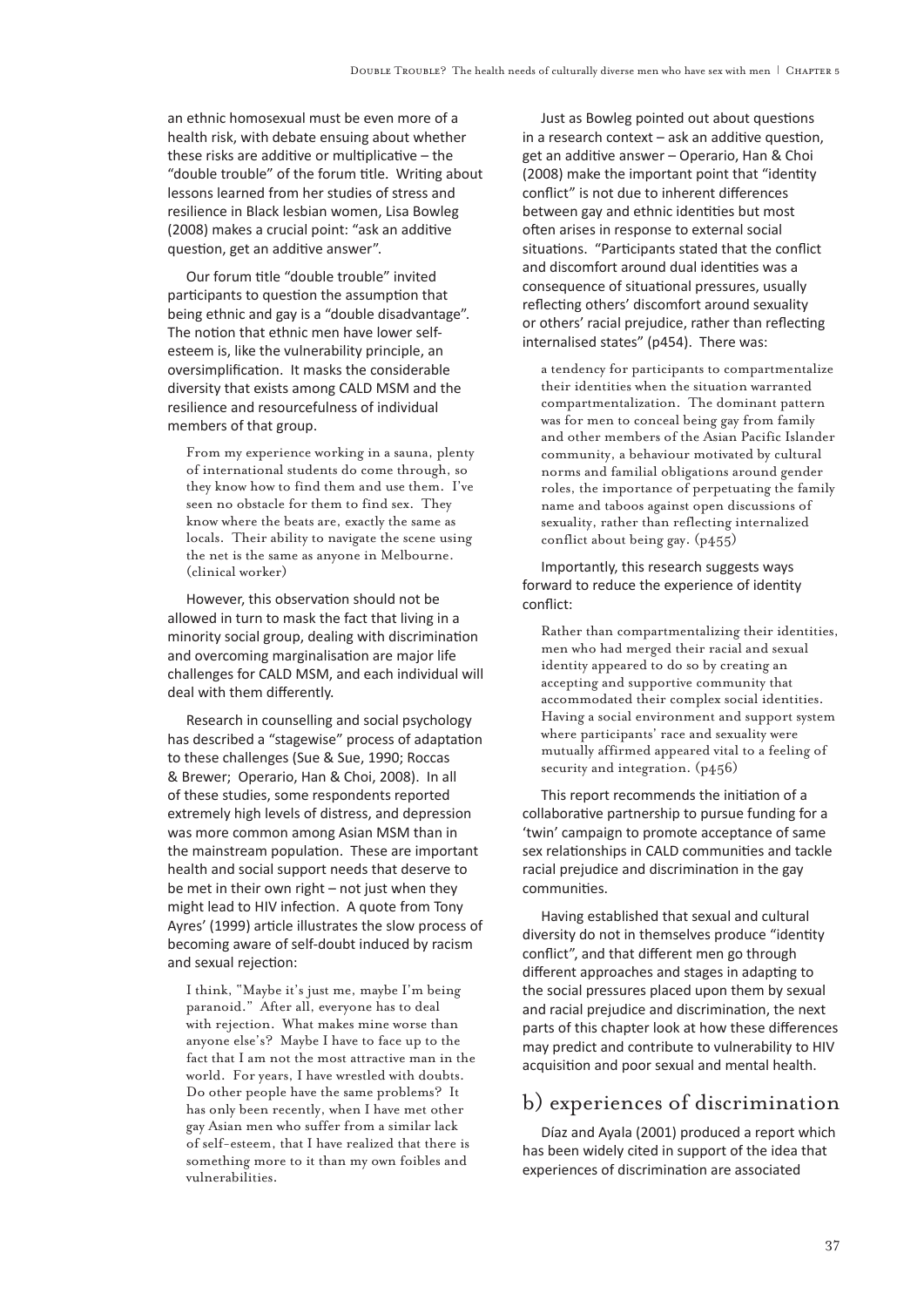with unsafe sex and HIV infection in Latino MSM. The report was written for a community organisation and subsequently published in book form, but it was not possible to locate a peer reviewed, published article about the work, and other authors tend to cite but not quote from the report. It is a classic example of "fugitive" literature. Other examples are monographs published in Australia before 2000 which are now difficult to source, including important works on CALD sexual health published by Maria Pallotta-Chiarolli and colleagues (1998; 1999) at the National Centre for HIV Social Research before it moved from Macquarie University. Follow-up research found that internalised homonegativity predicted risky sex with partners of negative/ unknown status among HIV-positive Latino MSM, but failed to replicate the initial finding that ethnicity and poor self-esteem predicted risky sex among HIV-negative Latino MSM.

Wilson & Yoshikawa (2004) completed in-depth interviews with 23 Asian & Pacific Islander men, eliciting 166 narrative episodes of discrimination as well as data on HIV risk-taking. Their analytic method combined qualitative data analysis using open and axial coding following Strauss & Corbin (1998) with statistical analysis using crosstabs to quantify the strength of association between dichotomous (yes/no) measures of HIV risk-taking and different kinds of response to discrimination (confrontation, self-attribution, external attribution, avoidance, and social network-based). Self-attribution responses were significantly associated with HIV risk-taking, while confrontational, social network-based and avoidance responses were associated with no/ lower HIV risk-taking (p77).

By "self-attribution", the authors mean that respondents had internalized and essentially agreed with the stereotype or prejudice others applied to them, such as: "You should exercise and so on. Otherwise, you cannot get somebody you want. White men like well-built and muscular bodies. For that reason, White men don't like Asians very much" (p76). Or, more alarmingly, stereotypes of sexual availability, passivity and submission: "Well, the whole stereotype… gay Asians kind of have a similar reputation as Asian women, that we're passive and gentle and we're the bottom. ... I had people just assume that I'm a passive whore."

Other small qualitative studies have expressed the concern that these two stereotypes may either make it difficult for Asian MSM to negotiate safer sex (Han, 2008) or even, as "low sexual status" men, encourage them to "trade off"

protected sex to attain partnerships with "higher sexual status" men (Green, 2008). What's nice about the Wilson & Yoshikawa (2004) paper is that it also shows the capacity of individuals to respond adaptively to these pressures, and with its companion paper Yoshikawa & Wilson (2004, p93, p97) conceptualises the critical importance of social support from friends and family as a protective factor against risk-taking.

In Australia, Ridge, Hee & Minichiello (1999) have written about the experience of young gay Asian men on the gay scene in Melbourne, expanding on sociological PhD research by the first author. Under the rubric of "assimilation", they describe the interaction of individual adaptation and social/cultural processes in the experience of a respondent, Denis, "an overseas student from a wealthy family in Southeast Asia". Initially, "he experienced a kind of unremitting discrimination on the scene", in the pushand-shove of a nightclub where he felt both stared-at and ignored (p53). "However, Denis did go back to this popular gay nightclub and eventually managed to fit in and assimilate to the scene culture. … Since these changes, Denis has reported far fewer instances of discrimination. … At a subsequent meeting, Denis seemed less interested in, and could barely recall, the discrimination he first reported and had been perturbed by."

At this point, what matters is the progression in Denis' accounts of experiencing racism and hostility on the scene. The question is not here whether Denis' initially negative experiences "were really racism". Reading Tony Ayres' quote above, it is clear that one of the most insidious effects of modern racism is the way it leaves its victim to constantly doubt themselves and interrogate their experiences with exactly that question. As both Elisabeth Young-Bruehl (1996:102) and Sue et al (2007) have documented, "modern racism" has evolved into forms intended to fly below the radar.

The "old fashioned" type where racial hatred was overt, direct, and often intentional, has increasingly morphed into a contemporary form that is subtle, indirect, and often disguised. Studies on the existence of implicit stereotyping suggest that the new form of racism is most likely to be evident in well-intentioned White Americans who are unaware they hold beliefs and attitudes that are detrimental to people of color. (Sue et al 2007, citations omitted).

Sue et al (p72) use the concept of "racial microaggressions" to describe the mechanism of modern racism. These are "brief and commonplace daily verbal, behavioral and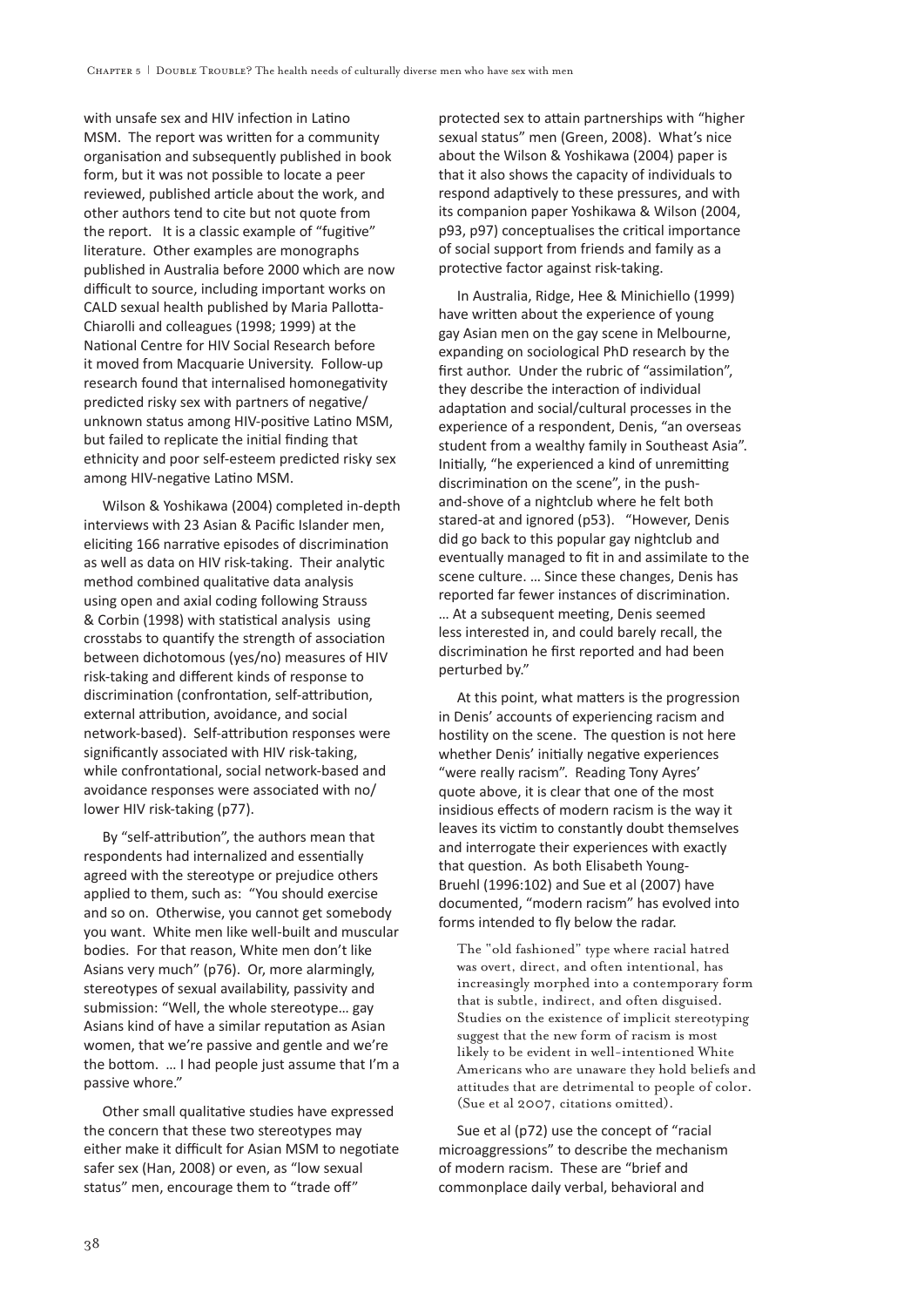environmental indignities, whether intentional or unintentional, that communicate hostile, derogatory or negative racial slights and insults that potentially have harmful or unpleasant psychological impact on the target person or group." The physical disrespect (jostling, shoving, stares) and the sexual rejections described by Denis and Ayres in their quotes above clearly fall within the scope of this concept.

Sue et al (2007) found three major consequences of racial microaggressions:

First, they remarked that it was often difficult to determine whether a microaggression occurred. Were they being oversensitive or misreading the remarks or questions? They described spending considerable psychic energy trying to discern the motives of the person and/or dealing with inner turmoil and agitation caused by the event. A few stated that it was often easier to deal with a clearly overt act of bias than microaggressions that often created a "guessing game."

Second, most of the racial microagressions that occurred came from peers, neighbors, friends or authority figures. It disturbed them that personal or respected acquaintances could make such insensitive or hurtful remarks. What bothered them most, however, was their occasional tendency to "make excuses" for friends by rationalizing away their biases and by denying their own racial reality. Although we did not specifically explore the differential impact of microaggressions from acquaintances versus strangers, it appears that some of the participants felt that microaggressive behaviors were easier to handle and less problematic when they came from strangers.

Third, many expressed severe conflict about whether to respond to microaggressions given that most were unintentional and outside the level of awareness of the perpetrator. Pointing out a microaggression to a friend, for example, generally resulted in denial, defensiveness, and a negative outcome for the relationship. A few shared that they simply were at a loss of how to respond, or that the incident occurred so quickly a chance for some sort of intervention had long passed. They described being angered and upset without any recourse other than to "stew on it." … We can only conclude that the emotional turmoil could be long lasting and take a psychological toll on the recipient. (Sue et al, p78).

This accords with the case studies of Asian MSM experiencing intense distress, presented at the consultation by Asvin Phorugngam, and the intense "guessing game" and self-doubt described by Ayres in the quote above.

In recordings of the breakout groups and consultation forum, it was striking how often CALD MSM community members and workers were interrupted sceptically by Anglo-Australian workers when they were describing personal episodes they had experienced as racially prejudiced. This would, in itself, fall under the "denial of racial reality" type of microaggression. It points to the incredible poverty of the popular Australian political discussion of race and ethnicity, where the concern to avoid blame constantly impedes the ability to listen and to acknowledge the experiences of others. It is for this reason that "sexual racism" has been  $conceptualised - because it is qualitatively$ different from the racism of apartheid, slavery and the Stolen Generation; it is subtler and easier to doubt and deny, and that precisely is what makes it so intensely difficult to deal with.

Quoted in Catherine Kohler Riessman's seminal Narrative Methods for the Human Sciences (2008:86), Dennie Wolf describes the "teller's problem" – a challenge faced by anyone who would tell a story:

The problem is, at least in one sense, to convince a listener who wasn't there that these were seriously troubled times and that the speaker hasn't just cooked up this account in order to entertain, lie, or get attention. It, like many other kinds of therapeutic discourse, faces a speaker with justifying her/himself as the main character—both in the sense that s/he was a central agent (not just furniture) and was deeply affected (not indifferent). A speaker also has to prove that the times really did have the qualities s/he says they did. To do this often means finding some way to provoke a similar state in the listener, at least enough so as to argue, *"This is veridical. It did happen. I am justified in having felt as I did."* (italics added)

As Riessman says, the "teller's problem" is to overcome a potential "so what" response. An objection that is constantly raised against tellers of stories like Denis and Tony Ayres is that White men also face difficulties in learning and adopting the social and identity rituals of the gay scene:

Their ability to navigate the scene using the net is the same as anyone in Melbourne. Can they navigate the scene and/or healthcare afterwards? I would say Caucasians here.. or Melbournites would have the same problems. So I would have to say I don't see a huge difference between someone who wasn't born in Melbourne from someone who was, at a sauna. The issues they're dealing with about shame–guilt–nervousness– anxiety–lack of comfort, it's the same for white fellers, black fellers, whatever. (Clinical worker)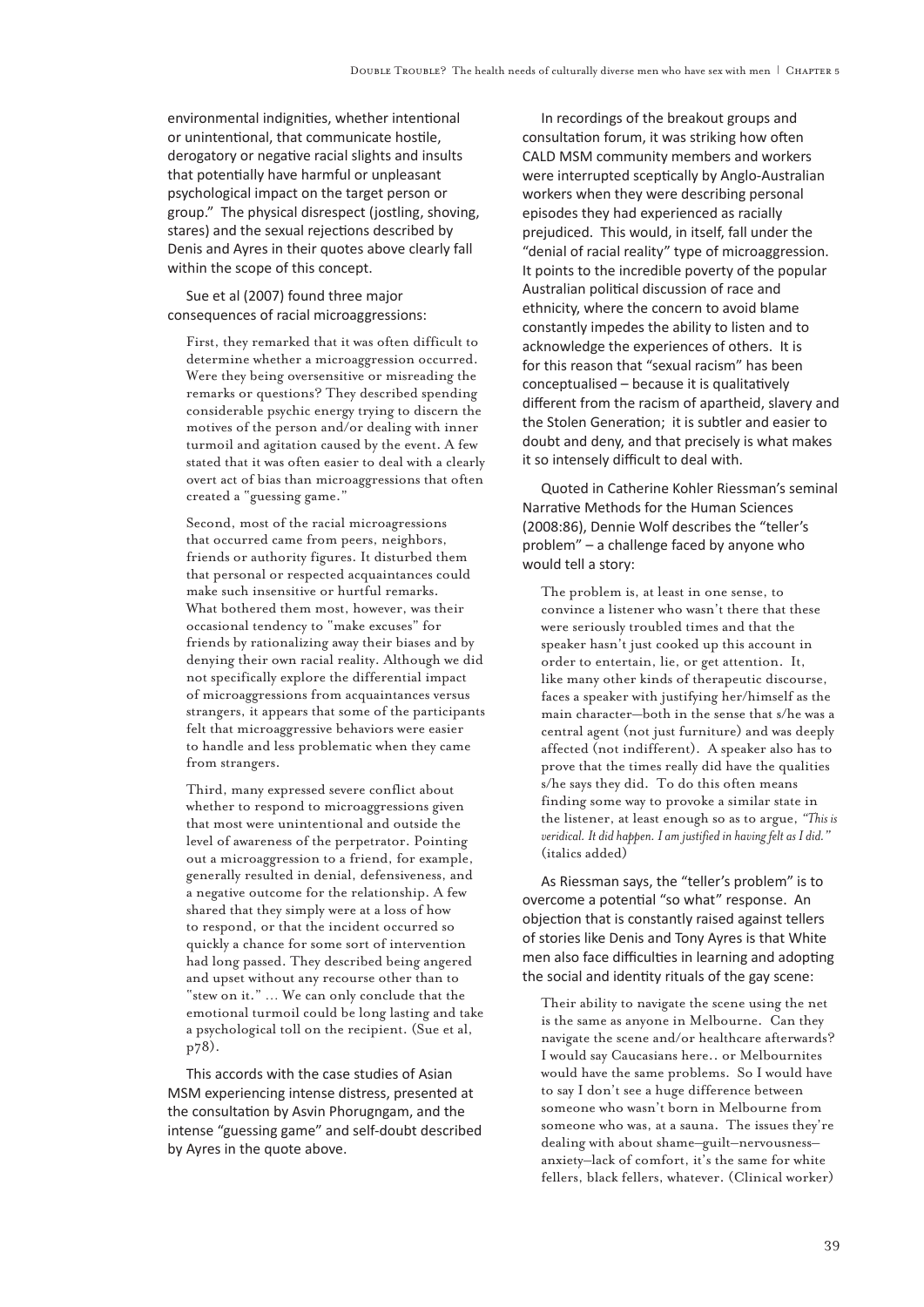|                                                     | STAGE 1                                                                      | STAGE 2                                                                                                     | STAGE 3                                                                                                              | STAGE 4                                                  | STAGE 5                   |
|-----------------------------------------------------|------------------------------------------------------------------------------|-------------------------------------------------------------------------------------------------------------|----------------------------------------------------------------------------------------------------------------------|----------------------------------------------------------|---------------------------|
|                                                     | Conformity                                                                   | <b>Dissonance</b>                                                                                           | Resistance<br>& Immersion                                                                                            | Introspection                                            | Integrative<br>Awareness  |
| Attitude toward<br>self                             | Self-depreciating                                                            | Conflict between<br>self-depreciating<br>and appreciating                                                   | Self-appreciating                                                                                                    | Concern with basis<br>of self-appreciation               | Self-appreciating         |
| Attitude towards<br>others of same<br>minority      | Group-depreciating                                                           | Conflict between<br>group-depreciating<br>and appreciating                                                  | Group-appreciating                                                                                                   | Concern with nature<br>of unequivocal<br>appreciation    | Group-appreciating        |
| Attitude towards<br>others of different<br>minority | Discriminatory                                                               | Conflict between<br>dominant-held<br>views of minority<br>hierarchy and<br>feelings of shared<br>experience | Conflict between<br>feelings of empathy<br>for other minority<br>experiences and<br>feelings of culture-<br>centrism | Concern with<br>ethnocentric basis<br>for judging others | Group-appreciating        |
| Attitude towards<br>dominant group                  | Group-appreciating                                                           | Conflict between<br>group-appreciating<br>and depreciating                                                  | Group-depreciating                                                                                                   | Concern with the<br>basis of group-<br>depreciation      | Selective<br>appreciation |
|                                                     | Adapted from Sue DW & Sue D, Counselling the Culturally Different (1990:97). |                                                                                                             |                                                                                                                      |                                                          |                           |

What this overlooks is that White men don't have to deal with racial difference as well. It's a "so what" response that suggests the storyteller has failed to achieve even the minimum threshold for concern. However, there is another way of understanding it. Racism is an incredibly hot topic of discussion in Australia. Neal Norrick, in an article titled "The Dark Side of Tellability", points out that some stories are too salient for some audiences and thus produce discomfort. In The Anatomy of Prejudices, Elisabeth Young-Bruehl (1996) calls attention to the plurality and differences between various kinds of prejudice, and takes a psychoanalytic approach that asks what emotional purposes the different kinds of prejudice serve for their practitioners. Many gay men put a lot of psychic energy into forgetting how helpless and undesirable they felt upon first entering the gay scene, and this blocks off the emotional basis of an empathetic response.

Absent that imaginative capacity, the result is an insistence upon formal equality – providing the same services regardless of difference  $-$  rather than a substantive response that takes cultural differences into account. The next two parts of this analysis describe the adaptation styles and stages used by CALD MSM to negotiate their engagement with gay identity, community, sexual encounters and relationships, as well as the social and situational factors that confer protection or contribute to HIV risk-taking. The objective is to enlarge our imagination of the needs and experiences of CALD MSM, so that as a sector we may better identify how and when we can helpfully respond to them.

## c) adaptation: styles and stages

In 1990, Derald Wing Sue and David Sue wrote a second edition of their classic text on crosscultural counselling psychology, Counselling the Culturally Different. In a chapter on racial/cultural identity development, they note the danger of applying group-level knowledge about differences between cultures in a stereotypic manner  $-$  failing to recognise within-group differences and individual variability (p93). Recognising that the adoption of a minority cultural identity involves a slow process of adaptation over time. adapting both to differences from the majority culture and the lived experience of prejudice and discrimination as a minority within it, they propose a five-stage model of Racial/Cultural Identity Development (R/CID) (table, above).

Their model shares many stages and features in common with other similar models discussed in Operario, Han and Choi (2008). It should not be applied too rigidly – in reality the stages shade into each other, and as Parham (1989) points out, "the process of racial identity development continues throughout the lifespan" – a process he describes as "cycling". One of the key features of stagewise models is that they depend upon encounters producing crisis to engage the critical and reflective processes that result in forward movement. Crises are normal, usually temporary, and personally productive (unless the individual gets stuck) and involve changing attitudes/ relations toward the individual's ethnic group and majority culture.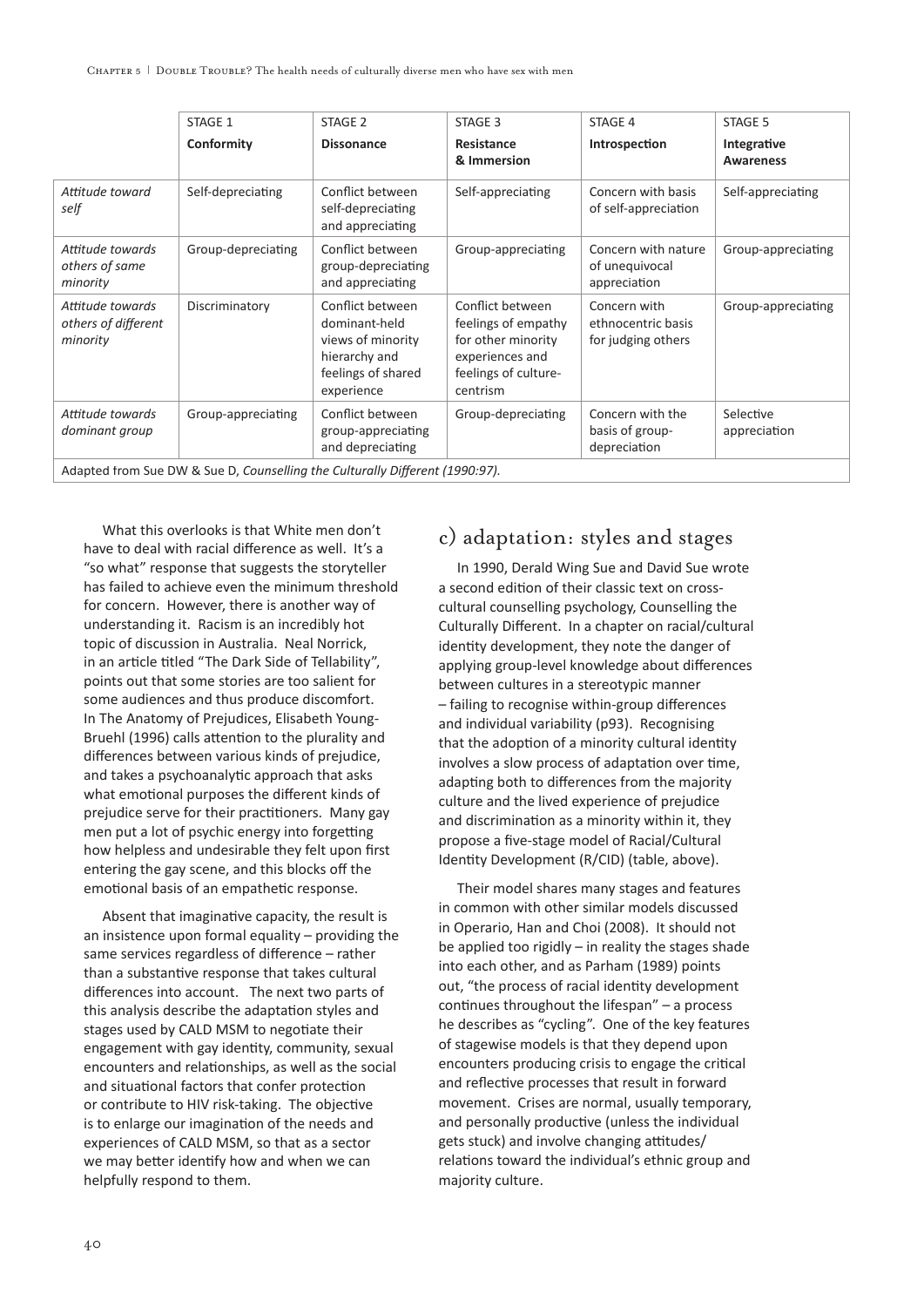The R/CID model ties all the threads of this chapter together. It helps resolve the paradox that in a population with lower risk-taking there are disproportionately higher outcomes of HIV infection. It shows how and why a member of the population may move into periods of what we have chosen to call 'time in crisis', when vulnerability may translate into risk-taking. 'Time in crisis' calls attention to the temporality of the  $concept - for$  many, it will be relatively brief, while for others it may be prolonged – as well as the intensity of the experience. Although Stage 1 "Conformity" seems inherently to involve the selfattribution of risk that Wilson & Yoshikawa (2004) identify as a predictor of risk-taking, it is worth noting that every stage transition will involve some aspects of crisis. The model draws together aspects of vulnerability, risk and protective factors:

1) For CALD MSM, if time in crisis is particularly intense or prolonged ("getting stuck"), risk-taking may result.

The more chaotic their experience of 'coming out', the more chaotic same sex-attracted young people are in using drugs and having sex. Achieving stability depends on how quickly they can access emergency accommodation. One client grabbed onto a series of different subcultures – raver, greenie, beatboxer – with initial optimism followed soon after by disillusionment and rejection. "He's grabbing at straws, trying to work out who he is." (Notes of interview with Mark Camilleri, psychologist at Family Planning Victoria Youth Action Centre).

2) CALD MSM may go through the process in relation to their ethnic identity, sexual identity, and possibly an intersectional form of identity ("gay Asian male") as well. These might occur in sequence – Australian-born CALD MSM interviewed for this project reported dealing with ethnic minority first, followed some years later by sexuality. Alternatively they might occur simultaneously, such as when an international student arrives in Australia, never having experienced being considered an ethnic minority, and begins to engage with gay life as well. These could result in quite different experiences, support needs, and intensities of crisis.

3) The changing attitudes (relations) toward self and group conceptualised in the R/CID model present the major contextual factors associated with HIV risk-taking —

- (a) self-attribution of stereotype/prejudice and an avoidant coping style
- (b) loss/lack of social support (either through self-isolation or being ostracised by groups)

4) It also offers strong support to an empowerment model of service delivery using a mix of peer education, social events, campaigns targeting racism and homophobia, and appropriate and timely referral to counselling or peer support for CALD MSM experiencing time in crisis.

At the moment, this is just a hypothesis that might be used to guide service planning and delivery, so long as that provides for a substantial component of formative research intended to evaluate whether it is useful and accurate. However, support for this approach may be found in Rosenthal, Russell & Thompson's (2006; 2007; 2008) study of international student health and wellbeing at the University of Melbourne – a population which has some important similarities with CALD MSM, not just their cultural and linguistic diversity but also their engagement with a social setting (the university) which presents a steep learning curve (just as gay life does). Based on analysis of student responses (n=979) across the different wellbeing domains the study investigated, the authors found the population distributed into three main groups based on coping style, social support, and risk-taking:

The majority of students, 59 per cent, exhibit a positive, connected style of adaptation; these students have a sound sense of well-being. A substantial minority of students, 34 per cent, are unconnected and stressed in their approach, while a very small group, 7 per cent, have a distressed and risk-taking mode of adaptation. The latter two groups of students are the ones whose well-being is in need of strengthening. With appropriate support, these students could have much more satisfying and productive experiences as university students in Australia. (Rosenthal, Russell & Thomson 2006:7)

## d) social and situational factors

This is the 'last word' in this discussion, but there was a relevant quote that first unlocked my understanding of the issue – an insight producing the 'click' that led to deep understanding:

I feel like I've thrown away my whole future, my study plans, my job plans, my part in the family to be part of the gay community which so far I've found is unable to even begin to replace what I've lost. (Pallotta-Chiarolli, 1998:8)

This requires a different way of understanding the vulnerability of CALD MSM. It's not due to their risk practices, necessarily  $-$  although primary relationships are an important context for unprotected sex, and we probably shouldn't assume they practice negotiated safety. Rather, it's about disconnection from social support,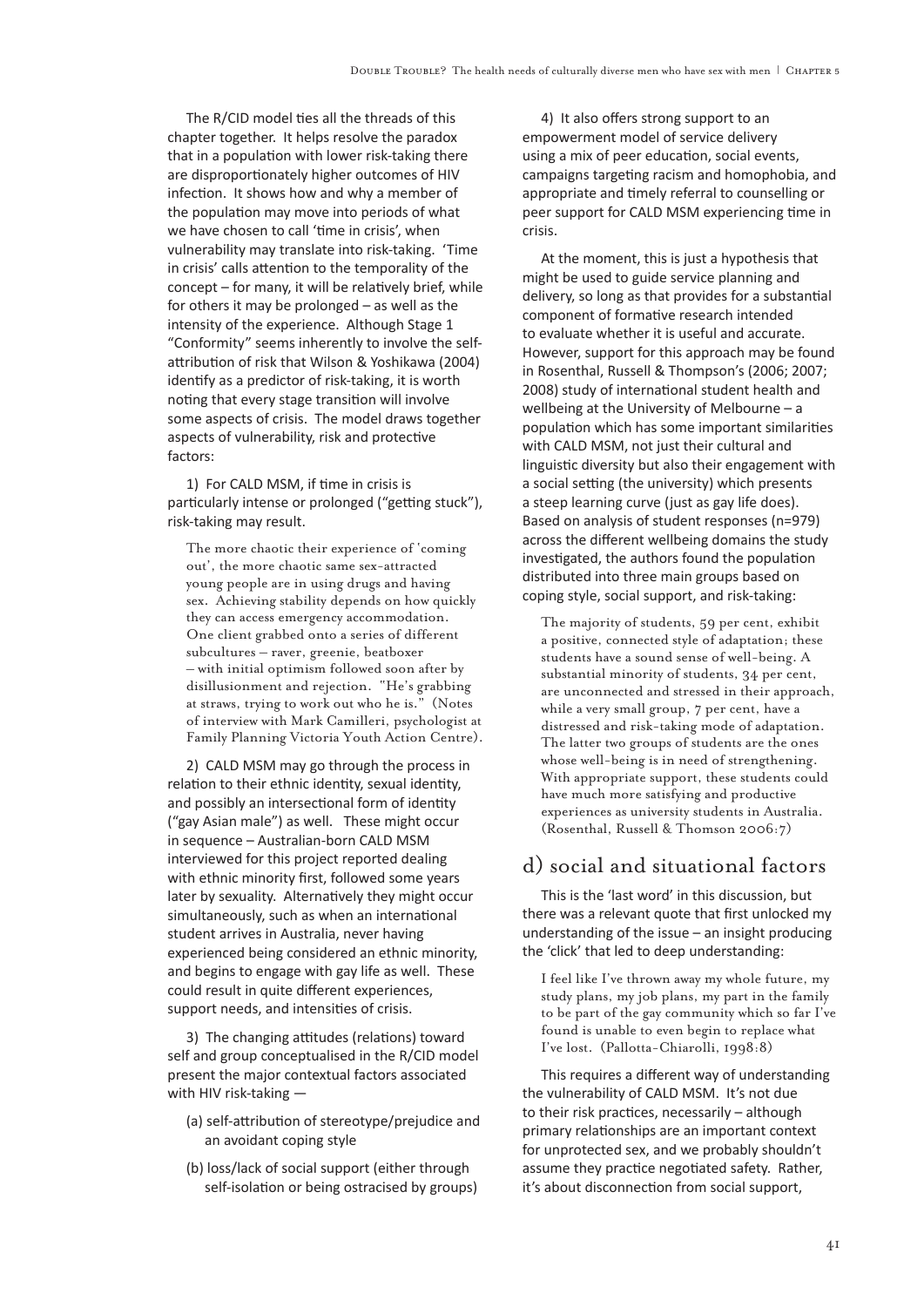which is an important protective factor for this group, and the sense of crisis, as much about the future as it is about identity, this can engender.

Mao, Van de Ven & McCormick (2004) use the concept of Western individualism versus Asian collectivism to conceptualise differences in cultural orientation. We would suggest another framework might help complete the picture: Simon and Gagnon's (1999:30) idea of paradigmatic and post-paradigmatic societies. They write about the 'scripts' or narratives that guide people through the negotiation of sexual and other kinds of social encounters, and obviously the value a culture places on shared meanings affects the influence of these scripts.

In traditional societies, cultural scenarios and a limited repertoire of what appear to be 'ritualized improvisations' may be all that is required for understanding by either participants or observers. Such societies might be termed paradigmatic societies. They are paradigmatic in a double sense: in the sense of a high degree of shared meanings and in the sense of specific or concrete meanings being perceived as consistently derived from a small number of high integrated master meanings. Specific shared meanings are experienced substantially as being consistent both within and across distinct spheres of life.

Postparadigmatic societies are those in which there are substantially fewer shared meanings and, possibly of greater significance, potentially profound disjunctures of meaning between distinct spheres of life. As a result, the enactment of the same role within different spheres of life or different roles within the same sphere routinely requires different appearances, if not different organisations, of the self.

The cultural scenario that loses its coercive powers also loses its predictability and frequently becomes merely a legitimating reference or explanation. The failure of the coercive powers of cultural scenarios occasions anomie, personal alienation and uncertainty. Much of the passionate intensity associated with anomic behaviour might best be interpreted as restorative efforts, often desperate efforts at effecting a restoration of a more cohesive self, reinforced by effective social ties. Anomie feeds on the ultimate dependence upon collective life that describes all human experience. The integration of personal metaphors and social meanings that make social conduct possible is complex. Scripting becomes a useful metaphor for understanding this process.

Within this framework, CALD MSM may have arrived in Australia from paradigmatic societies organised primarily around gender and marriage , and face a steep learning curve to adapt to the

postparadigmatic spheres of (a) ethnic community in an ostensibly multicultural but predominantly Anglo-cultural society and (b) performing different selves 'in the closet' and among other MSM. Arguably the gay community has undergone just such a transformation itself since the end of the HIV/AIDS crisis and the dissolution of unitary, crisis-oriented ways of doing community. Anomie is not a bad description for the personal crisis occasioned by loss of social connection and support among CALD MSM as a result of the mechanisms of vulnerability described in this chapter (see Arjun's story (2) on p28).

The search for a relationship partner is, for many Asian MSM, the 'master meaning' organising their gay sociality, and in negotiating cross-cultural encounters this comes under considerable pressure:

When I talk to people on the phone … Australian [guys], they'll say, "Do you want to go further than that?" "Further than that" means having a relationship. But … in Asian culture, when you say "Do you want to go further than that?" we mean, having sex after the relationship [has been established]. So, of all the times I meet Caucasians, we end up having sex first. (Denis, Asian MSM respondent, quoted in Ridge, Hee & Minichiello 1999:55).

#### mao's research into cultural differences and **risk-taking behaviour**

In Mao, Van de Ven and McCormick (2004), Asian MSM reported much lower risktaking than Caucasian MSM, just as the comparison of the Asian and Sydney GCPS suggested. The followup study compared Asian and Caucasian men's responses to the same survey. The factors which predicted variations in individual levels of risktaking were different between the groups. For example, in Caucasian men in Sydney, being younger was associated with more risk-taking, whereas it was not for Asian men. In both groups, having more gay friends was associated with more risk-taking. Among Asian respondents (but not Caucasians), the factor most strongly predicting risk-taking was "low self-efficacy in the practical use of condoms with casual partners".

"Self-efficacy" is a central concept in Bandura's (1997) Social Cognitive Theory, a psychological model of health behaviour that has found extensive use in HIV prevention research and program development. In a person, "self-efficacy" is a personal attribute which basically combines both confidence and know-how, often held in relation to some particular skill. Mao's follow-up study measured participants' self-efficacy towards practical use of condoms with casual partners.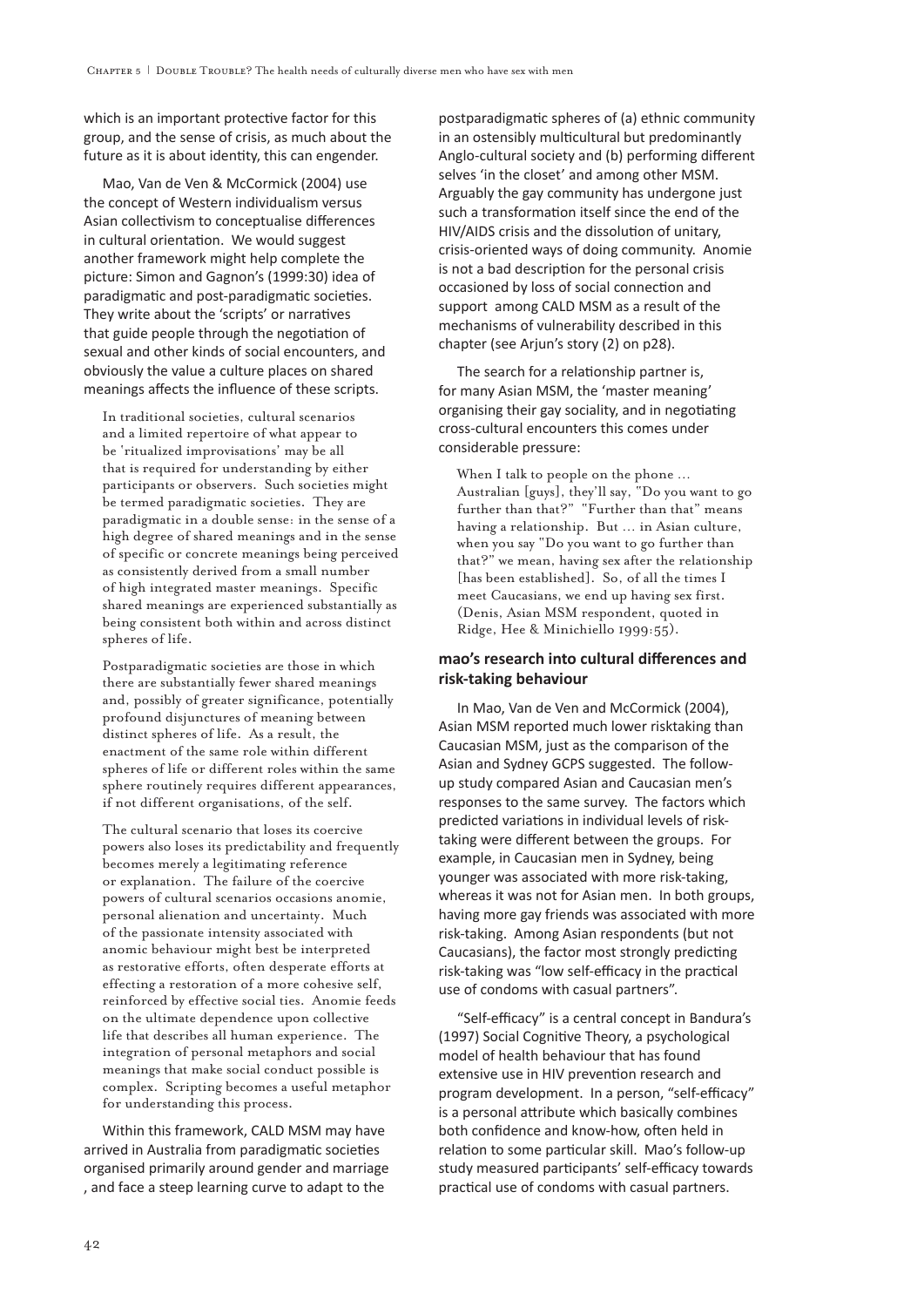"Practical use of condoms" was measured through questions about using condoms without fumbling or slippage and enjoying the experience. Although these look like personal or individual attributes and physical skills, the crucial point is made by Kippax and Race that "'practices' unlike 'behaviours' are socially produced between people, intersubjectively, and are subjectively meaningful" (2003:3). The same ability could be called "practiced" and related to the care of the self and ways of being gay (Hurley, 2003).

An equally strong predictor of variations in risktaking among the Asian men surveyed was "selfefficacy in risk avoidance with casual partners" (Mao, Van de Ven & McCormick, 2004:63). Together with the other finding about practical

use of condoms, this lends strong support to our own findings and recommendations about the need to build skills among CALD MSM in sexual negotiation and avoiding unwanted sex.

Further, the study shows that psychologically based health promotion theories like Bandura's (1997) Social Cognitive Theory are well able to accommodate the more social, cultural and contextual factors that account for risk-taking among CALD MSM. Kippax & Race (2003) call for a "social public health" informed by sociology, anthropology and cultural studies; the Social Cognitive Theory approach may help make their outputs intelligible for public health practitioners who are trained in the more quantitative and psychological traditions of health sciences.

## **conclusion**

### the need for change

After the forum, participant and PhD candidate Budi Sudarto asked "We talk about these things all the time – why does nothing ever change?" It is our challenge now to build momentum for change.

It may help to understand what has produced inertia in the past:

- Findings have been written up in academic language, rather than the language of funders, clinical service providers, and organisational change
- Findings have been inaccessible in reports only available offline or in paid-access journals
- Forums are attended by individual workers who lack power to initiate organisational change
- Forums are held too far apart to generate momentum for change
- Defensiveness from Anglo-Australian workers about the reality of racial difference and discrimination
- Assumptions (no-fault stories) held over from previous eras of multicultural policy

However, there are also reasons for hope. For one thing, the richness of detail and complexity of themes considered in this report show much effort workers in the BBV/STI sector are already putting into working out how they can best respond to the needs and experiences of CALD MSM. The effectiveness of the CALD MSM consultation forum working group shows the energy and commitment that exists for change. In her report on the same topic, Maria Pallotta-Chiarolli concluded by calling for solutions "beyond 'problematising cultures' and 'culturalising problems'" (1998:22). In this report we have tried to meet her challenge by identifying a set of specific and practical recommendations to guide further action in the sexual health and HIV community sectors to meet the needs and respond to the diversity and lived experience of culturally diverse men who have sex with men.

## **recommendations**

- Innovative public health frameworks such as the vulnerable populations approach and social cognitive theory should be combined with "social public health" methods of enquiry to better understand the needs and lived experience of culturally diverse men who have sex with men.
- Peer education and empowerment models of education are the most appropriate methods for addressing the social and situational factors that lead to risk-taking among CALD MSM.
- It is essential to ask direct questions about visa status in epidemiological survey instruments.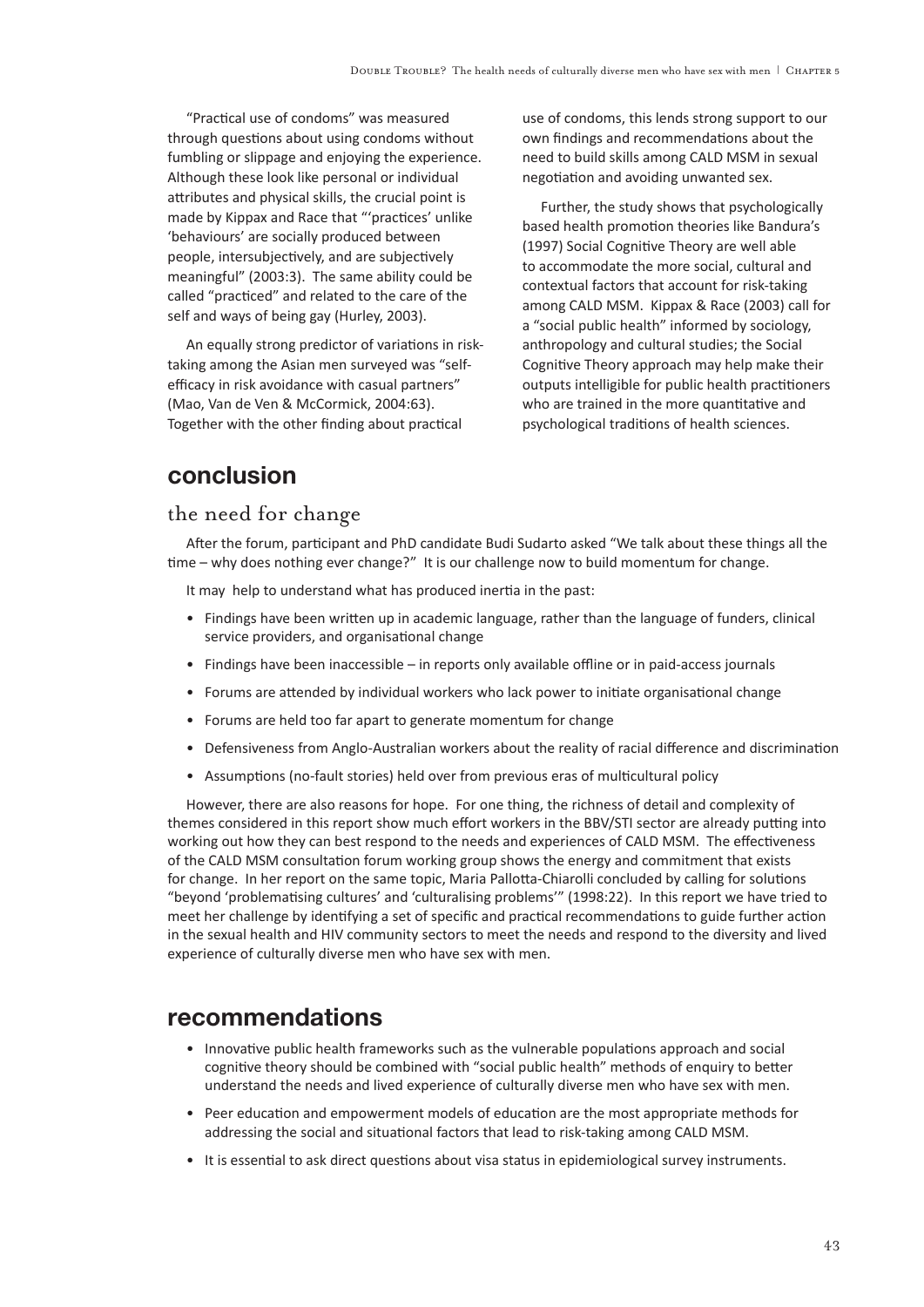# references

- Ayres, Tony. 1999. China Doll-The Experience of Being a Gay Chinese Australian. *Journal of Homosexuality* 36, no. 3: 87. doi:10.1300/J082v36n03\_05.
- Bandura, Albert. 1997. *Self-efficacy: The Exercise of Control*. New York: Freeman.
- Bowleg, Lisa. 2008. When Black + Lesbian + Woman ≠ Black Lesbian Woman: The Methodological Challenges of Qualitative and Quantitative Intersectionality Research. *Sex Roles* 59, no. 5: 312-325. doi:10.1007/s11199-008-9400-z.
- Chou, Wah-Shan. 2000. *Tongzhi: Politics of Same-Sex Eroticism in Chinese Societies*. New York: Haworth Press.
- Corbin, Juliet, and Anselm Strauss. 2008. *Basics of Qualitative Research (3rd Edition)*. Thousand Oaks: Sage Publications.
- Diaz R., and Ayala G. 2001. *Social discrimination and health: The case of Latino gay men and HIV risk*. National Gay and Lesbian Task Force (Commissioned Monograph).
- Frohlich, Katherine L., and Louise Potvin. 2008. The Inequality Paradox: The Population Approach and Vulnerable Populations. *Am J Public Health* (January 2): AJPH.2007.114777. doi:10.2105/ AJPH.2007.114777.
- Green, Adam Isaiah. 2008. Health and Sexual Status in an Urban Gay Enclave: An Application of the Stress Process Model. *Journal of Health and Social Behavior* 49, no. 4 (December 1): 436-451. doi:10.1177/00221 4650804900405.
- Gu, Z, H Kalsi, J De Joodt, J Debattista, and H Bartlett. 2008. Sexual Behaviour of International and Domestic Students Attending Brisbane Tertiary Campuses presented at the Aust Soc HIV Medicine Conference, Perth.
- Gunew, Sneja. 1994. *Framing Marginality*. Melbourne: Melbourne University Press.
- Han, Chong-suk. 2008. A Qualitative Exploration of the Relationship Between Racism and Unsafe Sex Among Asian Pacific Islander Gay Men. *Archives of Sexual Behavior* 37, no. 5 (October 1): 827-837. doi:10.1007/s10508-007-9308-7.
- Hull, Peter, Paul Van de Ven, Garrett Prestage, Patrick Rawstorne, Andrew Grulich, June Crawford, Susan Kippax, Daniel Maddedu, David McGuigan, and Nicholas Antony. 2003. *Sydney Gay Community Periodic Survey (1996-2002)*. Sydney: National Centre in HIV Social Research.
- Hurley, Michael. 2003. *Then & Now: Gay Men & HIV*. Melbourne: Australian Research Centre in Sex, Health and Society.
- ———. 2009. Who's on Whose Margins? In *Researching the Margins*, ed. Marian Pitts and Anthony Smith. Melbourne: Palgrave.
- Kelly, Angela. 2002. Making Community: Individuals and Families Living with and Affected by Haemophilia, HIV/AIDS and Other Blood Borne Viruses. *Culture, Health & Sexuality* 4, no. 4 (December): 443-458.
- Kippax, S, D Campbell, P Van de Ven, S Knox, A Culpin, J Kaldor, and P Kinder. 1998. Cultures of sexual adventurism as markers of HIV seroconversion: A case control study in a cohort of Sydney gay men. *AIDS Care* 10: 677-788.
- Kippax, S, J Crawford, M Davis, and P Rodden. 2003. Sustaining safe sex: a longitudinal study of a sample of homosexual men. *AIDS* 7: 257-263.
- Kippax, Susan, and Kane Race. 2003. Sustaining safe practice: twenty years on. *Social Science & Medicine* 51, no. 1 (July): 1-12. doi:doi:10.1016/S0277-9536(02)00303-9.
- Lemoh, C., B. Biggs, and M. Hellard. 2008. Working with West African migrant communities on HIV prevention in Australia. *Sex. Health* 5, no. 4 (November 18): 313-314.
- Lemoh, C.N., S. Baho, J. Grierson, M. Hellard, A. Street, and B. Biggs. 2010. African Australians living with HIV: a case series from Victoria. *Sex. Health* 7, no. 2 (May 14): 142-148.
- Mao, Limin, John McCormick, and Paul Van de Ven. 2002. Ethnic and Gay Identification: Gay Asian Men Dealing with the Divide. *Culture, Health & Sexuality* 4, no. 4 (December): 419-430.
- Mao, Limin, Paul Van de Ven, Garrett Prestage, John Wang, M Hua, P Prihaswan, and A Ku. 2003. *Asian Gay Community Periodic Survey (2002)*. Sydney: National Centre in HIV Social Research.
- Mao, Limin, Paul Van de Ven, and John McCormick. 2004. Individualism-Collectivism, Self-Efficacy, and Other Factors Associated With Risk Taking among Gay Asian and Caucasian Men. *AIDS Education and Prevention* 16, no. 1 (2): 55-67. doi:10.1521/aeap.16.1.55.27720.
- McFarland, Willi, Sanny Chen, Darlene Weide, Robert Kohn, and Jeffrey Klausner. 2004. Gay Asian Men in San Francisco Follow the International Trend: Increases in Rates of Unprotected Anal Intercourse and Sexually Transmitted Diseases, 1999-2002. *AIDS Education and Prevention* 16, no. 1 (2): 13-18. doi:10.1521/aeap.16.1.13.27723.
- McMichael, Celia, and Sandra Gifford. 2009. "It is Good to Know Now…Before it's Too Late": Promoting Sexual Health Literacy Amongst Resettled Young People With Refugee Backgrounds. *Sexuality & Culture* 13, no. 4 (December 1): 218-236. doi:10.1007/s12119-009-9055-0.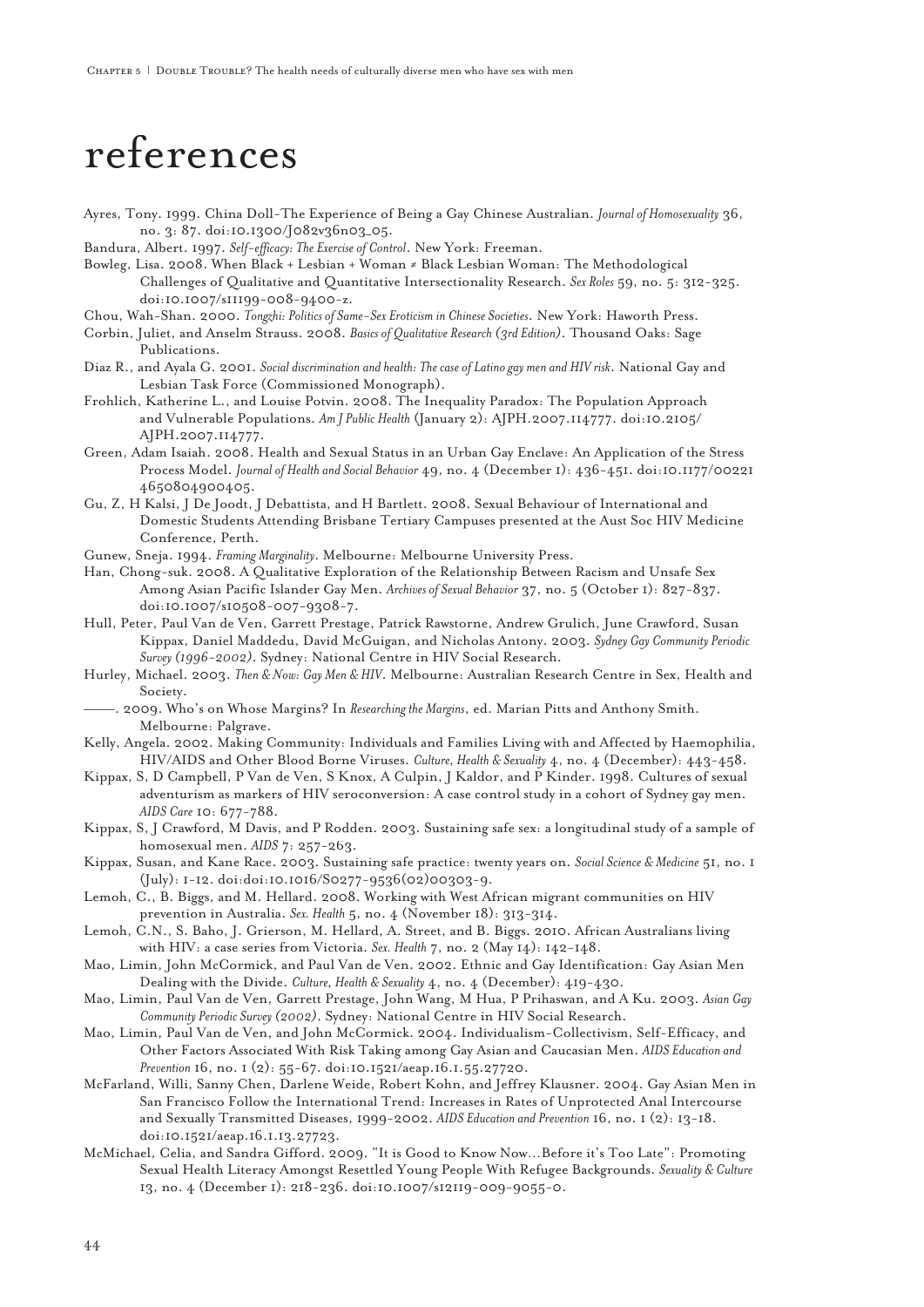- ———. 2010. Narratives of sexual health risk and protection amongst young people from refugee backgrounds in Melbourne, Australia. *Culture, Health & Sexuality: An International Journal for Research, Intervention and Care* 12, no. 3: 263. doi:10.1080/13691050903359265.
- Norrick, Neal R. [1]. 2005. The dark side of tellability. *Narrative Inquiry* 15: 323-343. doi:10.1075/ ni.15.2.07nor.
- Operario, Don [1], Chong-suk [2] Han, and Kyung-Hee [3] Choi. 2008. Dual identity among gay Asian Pacific Islander men. *Culture, Health & Sexuality* 10 (June): 447-461. doi:10.1080/13691050701861454.
- Pallotta-Chiarolli, Maria. 1998. *Cultural diversity and men who have sex with men: A review of the issues, strategies and resources.* Sydney: National Centre in HIV Social Research.
- Pisani, Elizabeth. 2008. *The Wisdom of Whores*. New York: WW Norton.
- Prestage, G, P Van de Ven, K Wong, M Mahat, and T McMahon. 2000. *Asian gay men in Sydney: December 1999- January 2000.* Sydney: National Centre in HIV Social Research.
- Prestage, G., J. Ferris, J. Grierson, R. Thorpe, I. Zablotska, J. Imrie, A. Smith, and A.E. Grulich. 2008. Homosexual men in Australia: population, distribution and HIV prevalence. *Sex. Health* 5, no. 2 (June 2): 97-102.
- Ridge, Damien, Amos Hee, and Victor Minichiello. 1999. "Asian" Men on the Scene -- Challenges to "Gay Communities". *Journal of Homosexuality* 36, no. 3: 43. doi:10.1300/J082v36n03\_03.
- Riessman, Catherine Kohler. 2008. *Narrative Methods for the Human Sciences*. Thousand Oaks: Sage Publications.
- Roccas, Sonia, and Marilynn B. Brewer. 2002. Social Identity Complexity. *Personality and Social Psychology Review* 6, no. 2 (May 1): 88-106. doi:10.1207/S15327957PSPR0602\_01.
- Rosenthal, Doreen, Jean Russell, and Garry Thomson. 2007. Social connectedness among international students at an Australian university. *Social Indicators Research* 84, no. 1 (October 1): 71-82. doi:10.1007/ s11205-006-9075-1.
- ———. 2008. The health and wellbeing of international students at an Australian university. *Higher Education* 55, no. 1 (January 1): 51-67. doi:10.1007/s10734-006-9037-1.
- Rosenthal, Doreen A, V. Jean Russell, and Garry D Thomson. 2006. *A Growing Experience: The Health and Well-Being of International Students at the University of Melbourne*. Melbourne: Key Centre for Women's Health.
- Ross, Michael W., B. R. Simon Rosser, Eric R. Neumaier, and Positive Connections Team. 2008. The Relationship of Internalized Homonegativity to Unsafe Sexual Behavior in HIV-Seropositive Men Who Have Sex With Men. *AIDS Education and Prevention* 20, no. 6 (12): 547-557. doi:10.1521/ aeap.2008.20.6.547.
- Simon, W, and J H Gagnon. 1999. Sexual Scripts. In *Culture, Society & Sexuality: A Reader*, ed. Richard Parker and Peter Aggleton, 29-39. London: UCL Press.
- Sue, Derald Wing, Jennifer Bucceri, Annie I. Lin, Kevin L. Nadal, and Gina C. Torino. 2009. Racial microaggressions and the Asian American experience. *Asian American Journal of Psychology* S, no. 1: 88- 101. doi:doi:10.1037/1948-1985.S.1.88.
- Sue, Derald Wing, Christina M. Capodilupo, Gina C. Torino, Jennifer M. Bucceri, Aisha M. B. Holder, Kevin L. Nadal, and Marta Esquilin. 2007. Racial microaggressions in everyday life: Implications for clinical practice. *American Psychologist* 62, no. 4: 271-286. doi:doi:10.1037/0003-066X.62.4.271.
- Sue, DW, and D Sue. 1990. *Counselling the Culturally Difference*. 2nd ed. New York: John Wiley & Sons.
- Van de Ven, Paul, Limin Mao, and Garrett Prestage. 2004. Gay Asian Men in Sydney Resist International Trend: No Change in Rates of Unprotected Anal Intercourse, 1999-2002. *AIDS Education and Prevention* 16, no. 1 (2): 1-12. doi:10.1521/aeap.16.1.1.27726.
- Wilson, Patrick A, and Hirokazu Yoshikawa. 2004. Experiences of and responses to social discrimination among Asian and Pacific Islander gay men: their relationship to HIV risk. *AIDS Education and Prevention: Official Publication of the International Society for AIDS Education* 16, no. 1 (February): 68-83.
- Yoshikawa, Hirokazu, Patrick Alan-David Wilson, David H. Chae, and Jih-Fei Cheng. 2004. Do Family and Friendship Networks Protect Against the Influence of Discrimination on Mental Health and HIV Risk Among Asian and Pacific Islander Gay Men? *AIDS Education and Prevention* 16, no. 1 (2): 84-100. doi:10.1521/aeap.16.1.84.27719.
- Young-Bruehl, Elisabeth. 1996. *The Anatomy of Prejudices*. Boston: Harvard University Press.